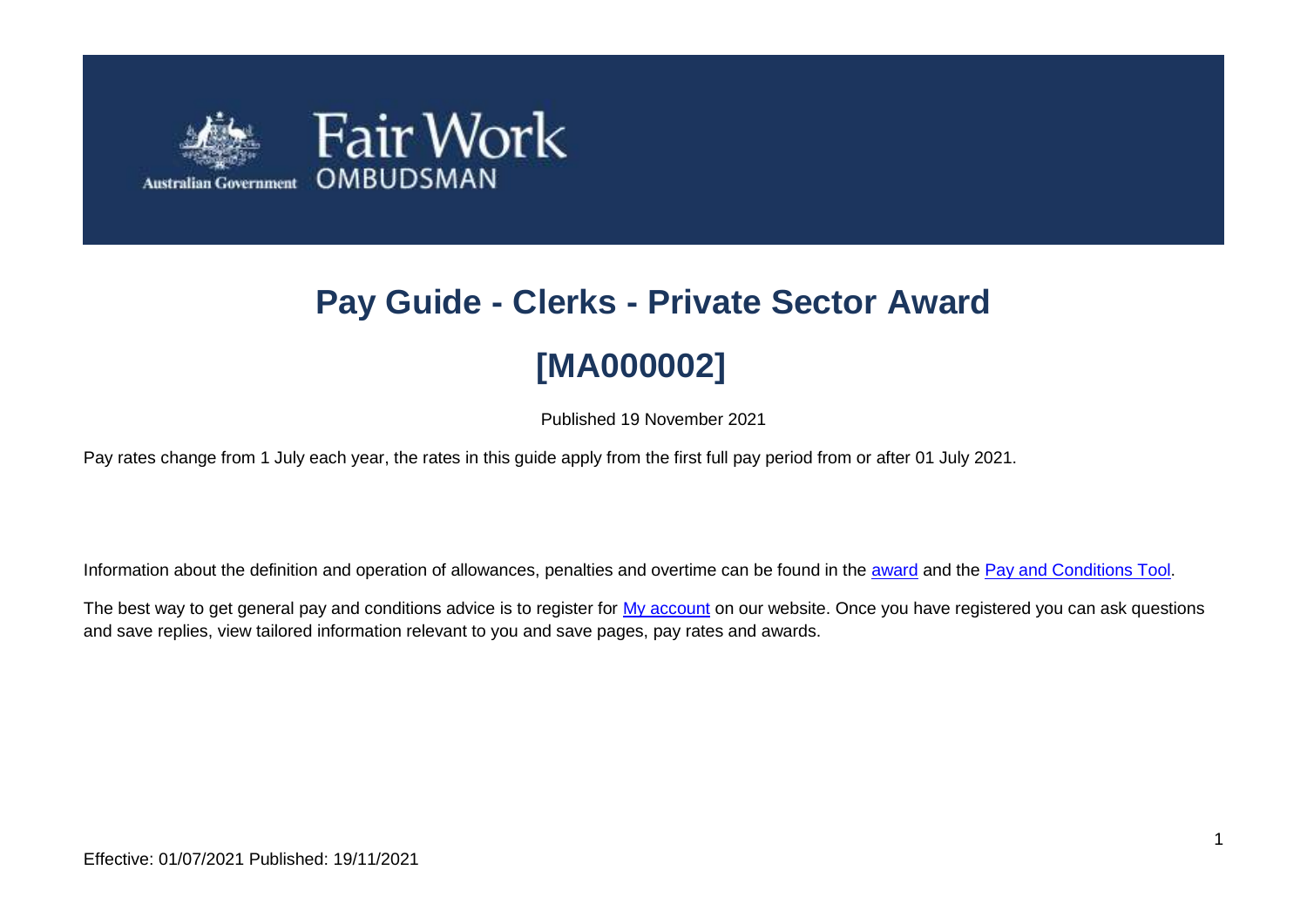# **Rates of pay**

### **Adult**

## **Full-time & part-time**

| <b>Classification</b>                                | <b>Weekly pay</b><br>rate | <b>Hourly pay</b><br>rate | Saturday -<br>between<br><b>7am and</b><br>$12.30pm$ -<br>not<br>shiftworker | Sunday -<br>not<br>shiftworker | <b>Public</b><br>holiday -<br>not<br>shiftworker | <b>Overtime -</b><br><b>Monday to</b><br>Saturday -<br>first 2<br>hours - not<br>shiftworker | <b>Overtime -</b><br><b>Monday to</b><br>Saturday -<br>after 2<br>hours - not<br>shiftworker | <b>Working</b><br>through a<br>meal break |
|------------------------------------------------------|---------------------------|---------------------------|------------------------------------------------------------------------------|--------------------------------|--------------------------------------------------|----------------------------------------------------------------------------------------------|----------------------------------------------------------------------------------------------|-------------------------------------------|
| Level 1 - year 1                                     | \$821.40                  | \$21.62                   | \$27.03                                                                      | \$43.24                        | \$54.05                                          | \$32.43                                                                                      | \$43.24                                                                                      | \$43.24                                   |
| Level 1 - year 2                                     | \$862.10                  | \$22.69                   | \$28.36                                                                      | \$45.38                        | \$56.73                                          | \$34.04                                                                                      | \$45.38                                                                                      | \$45.38                                   |
| Level 1 - year 3                                     | \$889.00                  | \$23.39                   | \$29.24                                                                      | \$46.78                        | \$58.48                                          | \$35.09                                                                                      | \$46.78                                                                                      | \$46.78                                   |
| Level 2 - year 1                                     | \$899.50                  | \$23.67                   | \$29.59                                                                      | \$47.34                        | \$59.18                                          | \$35.51                                                                                      | \$47.34                                                                                      | \$47.34                                   |
| Level 2 - year 2                                     | \$916.20                  | \$24.11                   | \$30.14                                                                      | \$48.22                        | \$60.28                                          | \$36.17                                                                                      | \$48.22                                                                                      | \$48.22                                   |
| Level 3                                              | \$950.10                  | \$25.00                   | \$31.25                                                                      | \$50.00                        | \$62.50                                          | \$37.50                                                                                      | \$50.00                                                                                      | \$50.00                                   |
| Call centre principal<br>customer contact specialist | \$956.80                  | \$25.18                   | \$31.48                                                                      | \$50.36                        | \$62.95                                          | \$37.77                                                                                      | \$50.36                                                                                      | \$50.36                                   |
| Level 4                                              | \$997.70                  | \$26.26                   | \$32.83                                                                      | \$52.52                        | \$65.65                                          | \$39.39                                                                                      | \$52.52                                                                                      | \$52.52                                   |
| Level 5                                              | \$1,038.20                | \$27.32                   | \$34.15                                                                      | \$54.64                        | \$68.30                                          | \$40.98                                                                                      | \$54.64                                                                                      | \$54.64                                   |
| Call centre technical<br>associate                   | \$1,137.30                | \$29.93                   | \$37.41                                                                      | \$59.86                        | \$74.83                                          | \$44.90                                                                                      | \$59.86                                                                                      | \$59.86                                   |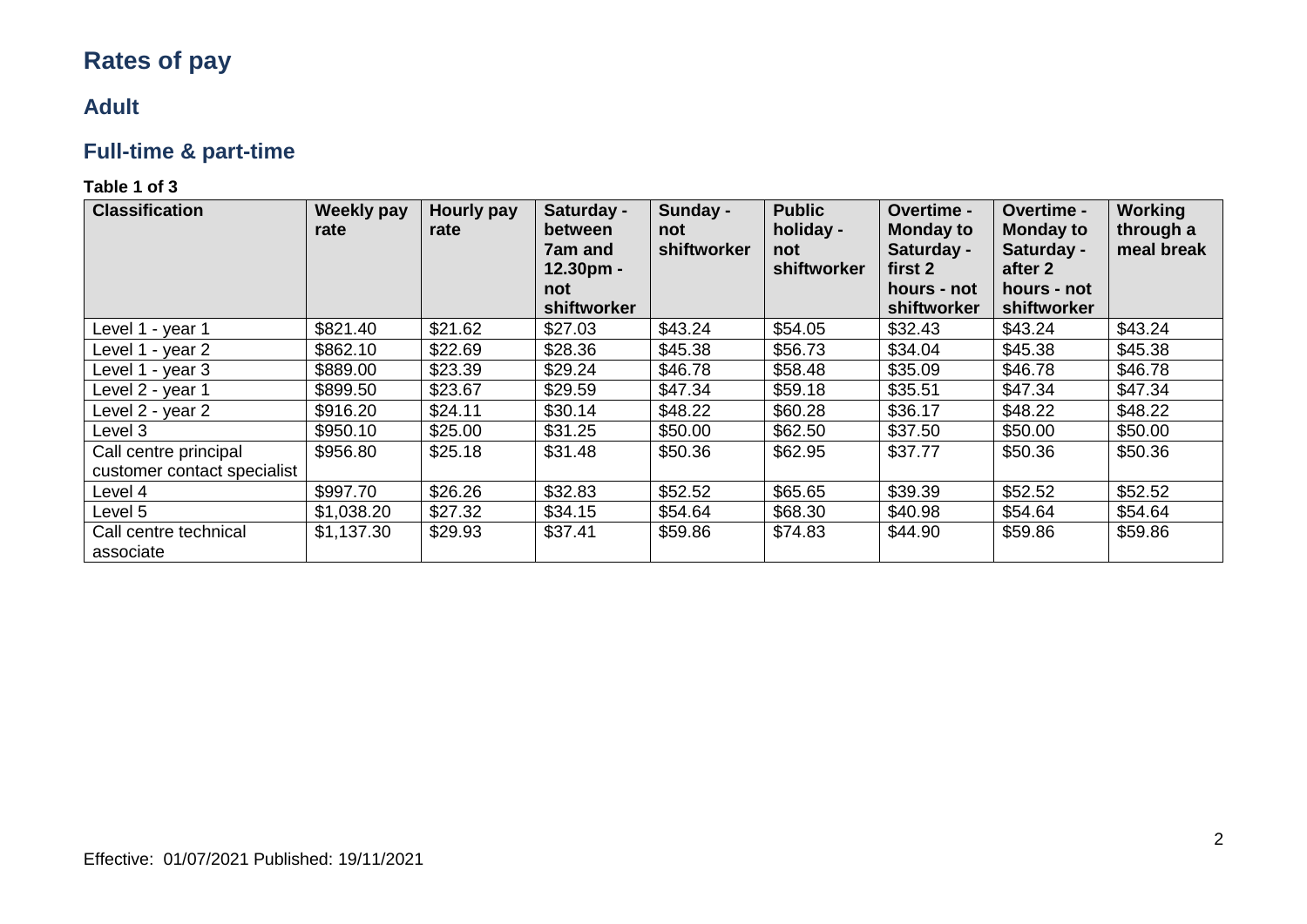| <b>Classification</b>                                | <b>Afternoon</b><br>shift | <b>Permanent</b><br>night shift | <b>Night shift</b> | Saturday -<br>shiftworker | Sunday -<br>shiftworker | <b>Public</b><br>holiday -<br>shiftworker | Overtime -<br>Saturday -<br>outside<br>ordinary<br>working<br>period -<br>shiftworker | Overtime -<br>Sunday -<br>outside<br>ordinary<br>working<br>period -<br>shiftworker |
|------------------------------------------------------|---------------------------|---------------------------------|--------------------|---------------------------|-------------------------|-------------------------------------------|---------------------------------------------------------------------------------------|-------------------------------------------------------------------------------------|
| Level 1 - year 1                                     | \$24.86                   | \$28.11                         | \$24.86            | \$32.43                   | \$32.43                 | \$32.43                                   | \$43.24                                                                               | \$43.24                                                                             |
| Level 1 - year 2                                     | \$26.09                   | \$29.50                         | \$26.09            | \$34.04                   | \$34.04                 | \$34.04                                   | \$45.38                                                                               | \$45.38                                                                             |
| Level 1 - year 3                                     | \$26.90                   | \$30.41                         | \$26.90            | \$35.09                   | \$35.09                 | \$35.09                                   | \$46.78                                                                               | \$46.78                                                                             |
| Level 2 - year 1                                     | \$27.22                   | \$30.77                         | \$27.22            | \$35.51                   | \$35.51                 | \$35.51                                   | \$47.34                                                                               | \$47.34                                                                             |
| Level 2 - year 2                                     | \$27.73                   | \$31.34                         | \$27.73            | \$36.17                   | \$36.17                 | \$36.17                                   | \$48.22                                                                               | \$48.22                                                                             |
| Level 3                                              | \$28.75                   | \$32.50                         | \$28.75            | \$37.50                   | \$37.50                 | \$37.50                                   | \$50.00                                                                               | \$50.00                                                                             |
| Call centre principal<br>customer contact specialist | \$28.96                   | \$32.73                         | \$28.96            | \$37.77                   | \$37.77                 | \$37.77                                   | \$50.36                                                                               | \$50.36                                                                             |
| Level 4                                              | \$30.20                   | \$34.14                         | \$30.20            | \$39.39                   | \$39.39                 | \$39.39                                   | \$52.52                                                                               | \$52.52                                                                             |
| Level 5                                              | \$31.42                   | \$35.52                         | \$31.42            | \$40.98                   | \$40.98                 | \$40.98                                   | \$54.64                                                                               | \$54.64                                                                             |
| Call centre technical<br>associate                   | \$34.42                   | \$38.91                         | \$34.42            | \$44.90                   | \$44.90                 | \$44.90                                   | \$59.86                                                                               | \$59.86                                                                             |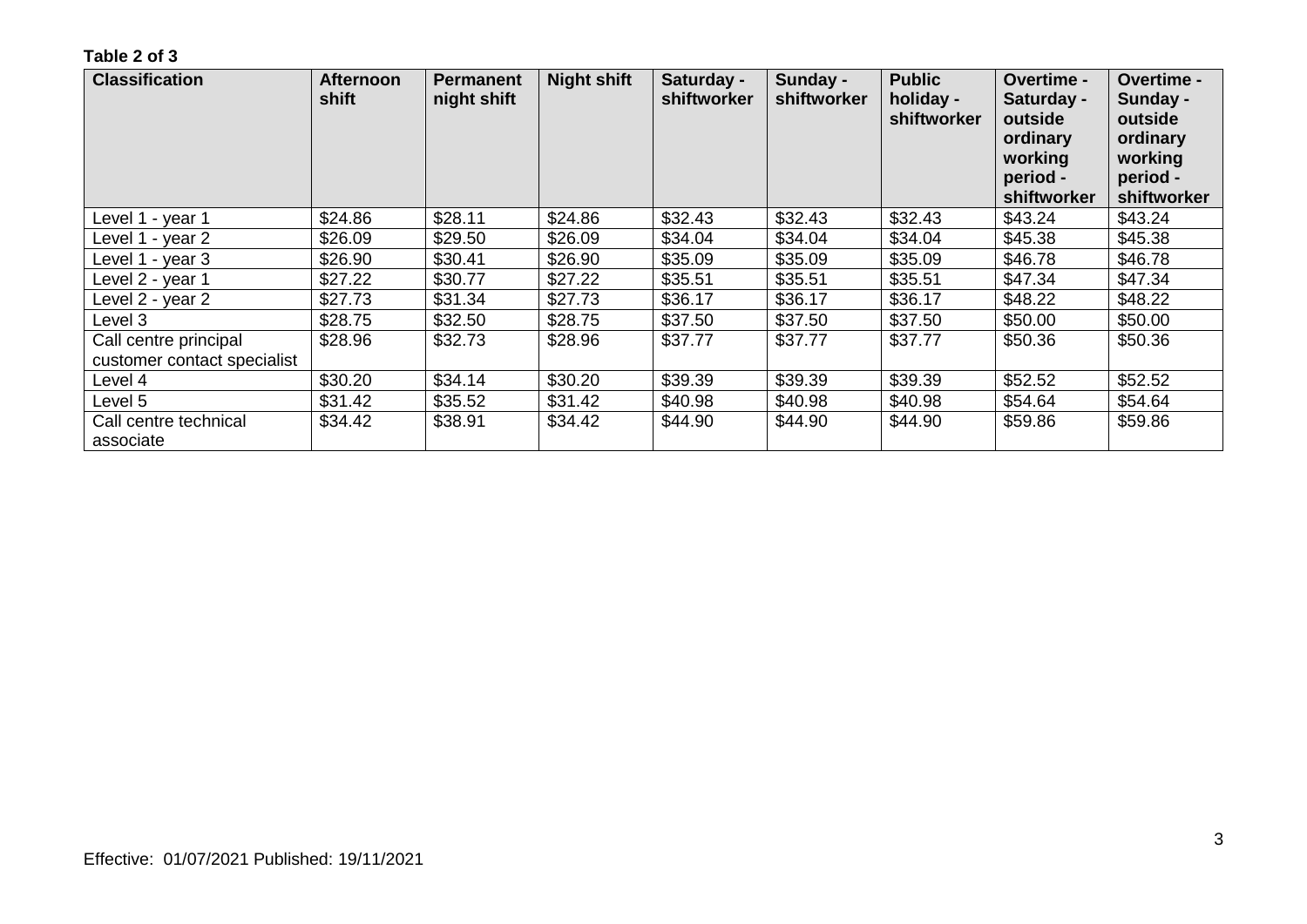| <b>Classification</b>       | <b>Overtime -</b><br>public<br>holiday -<br>outside<br>ordinary<br>working<br>period -<br>shiftworker | Overtime -<br>more than the<br>weekly hours<br>- shiftworker -<br>first 3 hours | <b>Overtime -</b><br>more than the<br>weekly hours<br>- shiftworker -<br>after 3 hours | <b>Overtime -</b><br>more than the<br>daily hours -<br>shiftworker -<br>first 2 hours | <b>Overtime -</b><br>more than the<br>daily hours -<br>shiftworker -<br>after 2 hours | Less than 10<br>hour break<br>between<br>shifts | Less than 8<br>hour break<br>between<br>shifts -<br>change to<br>shift |
|-----------------------------|-------------------------------------------------------------------------------------------------------|---------------------------------------------------------------------------------|----------------------------------------------------------------------------------------|---------------------------------------------------------------------------------------|---------------------------------------------------------------------------------------|-------------------------------------------------|------------------------------------------------------------------------|
| Level 1 - year 1            | \$43.24                                                                                               | \$32.43                                                                         | \$43.24                                                                                | \$32.43                                                                               | \$43.24                                                                               | \$43.24                                         | \$43.24                                                                |
| Level 1 - vear 2            | \$45.38                                                                                               | \$34.04                                                                         | \$45.38                                                                                | \$34.04                                                                               | \$45.38                                                                               | \$45.38                                         | \$45.38                                                                |
| Level 1 - year 3            | \$46.78                                                                                               | \$35.09                                                                         | \$46.78                                                                                | \$35.09                                                                               | \$46.78                                                                               | \$46.78                                         | \$46.78                                                                |
| Level 2 - year 1            | \$47.34                                                                                               | \$35.51                                                                         | \$47.34                                                                                | \$35.51                                                                               | \$47.34                                                                               | \$47.34                                         | \$47.34                                                                |
| Level 2 - year 2            | \$48.22                                                                                               | \$36.17                                                                         | \$48.22                                                                                | \$36.17                                                                               | \$48.22                                                                               | \$48.22                                         | \$48.22                                                                |
| Level 3                     | \$50.00                                                                                               | \$37.50                                                                         | \$50.00                                                                                | \$37.50                                                                               | \$50.00                                                                               | \$50.00                                         | \$50.00                                                                |
| Call centre principal       | \$50.36                                                                                               | \$37.77                                                                         | \$50.36                                                                                | \$37.77                                                                               | \$50.36                                                                               | \$50.36                                         | \$50.36                                                                |
| customer contact specialist |                                                                                                       |                                                                                 |                                                                                        |                                                                                       |                                                                                       |                                                 |                                                                        |
| Level 4                     | \$52.52                                                                                               | \$39.39                                                                         | \$52.52                                                                                | \$39.39                                                                               | \$52.52                                                                               | \$52.52                                         | \$52.52                                                                |
| Level 5                     | \$54.64                                                                                               | \$40.98                                                                         | \$54.64                                                                                | \$40.98                                                                               | \$54.64                                                                               | \$54.64                                         | \$54.64                                                                |
| Call centre technical       | \$59.86                                                                                               | \$44.90                                                                         | \$59.86                                                                                | \$44.90                                                                               | \$59.86                                                                               | \$59.86                                         | \$59.86                                                                |
| associate                   |                                                                                                       |                                                                                 |                                                                                        |                                                                                       |                                                                                       |                                                 |                                                                        |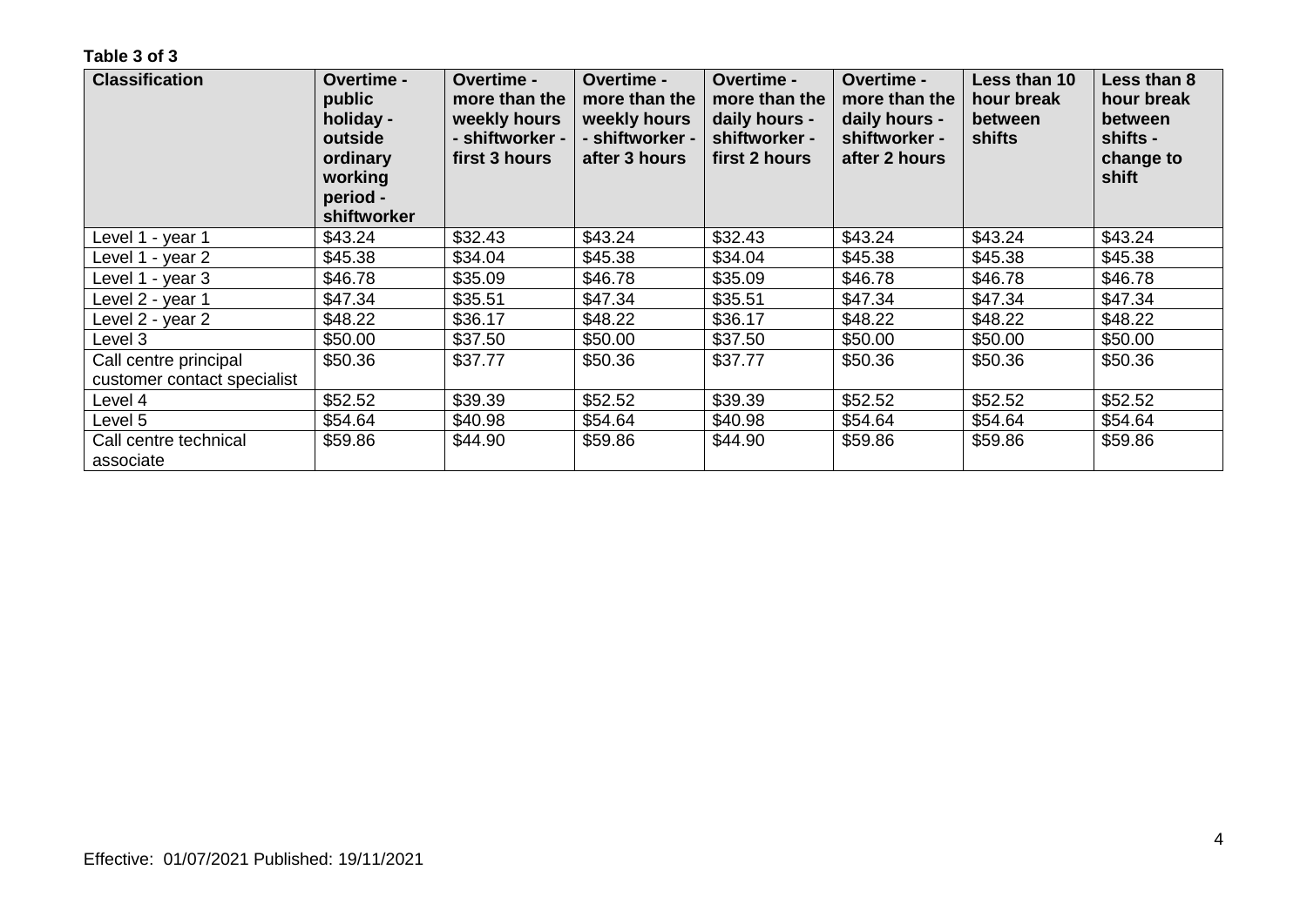### **Casual**

| <b>Classification</b>                                | <b>Hourly pay</b><br>rate | Saturday -<br>between 7am<br>and 12.30pm<br>- not<br>shiftworker | Sunday - not<br>shiftworker | <b>Public</b><br>holiday - not<br>shiftworker | Overtime -<br><b>Monday to</b><br>Saturday -<br>first 2 hours -<br>not<br>shiftworker | Overtime -<br><b>Monday to</b><br>Saturday -<br>after 2 hours<br>- not<br>shiftworker | Working<br>through a<br>meal break |
|------------------------------------------------------|---------------------------|------------------------------------------------------------------|-----------------------------|-----------------------------------------------|---------------------------------------------------------------------------------------|---------------------------------------------------------------------------------------|------------------------------------|
| Level 1 - year 1                                     | \$27.03                   | \$32.43                                                          | \$48.65                     | \$59.46                                       | \$37.84                                                                               | \$48.65                                                                               | \$48.65                            |
| Level 1 - year 2                                     | \$28.36                   | \$34.04                                                          | \$51.05                     | \$62.40                                       | \$39.71                                                                               | \$51.05                                                                               | \$51.05                            |
| Level 1 - year 3                                     | \$29.24                   | \$35.09                                                          | \$52.63                     | \$64.32                                       | \$40.93                                                                               | \$52.63                                                                               | \$52.63                            |
| Level 2 - year 1                                     | \$29.59                   | \$35.51                                                          | \$53.26                     | \$65.09                                       | \$41.42                                                                               | \$53.26                                                                               | \$53.26                            |
| Level 2 - year 2                                     | \$30.14                   | \$36.17                                                          | \$54.25                     | \$66.30                                       | \$42.19                                                                               | \$54.25                                                                               | \$54.25                            |
| Level 3                                              | \$31.25                   | \$37.50                                                          | \$56.25                     | \$68.75                                       | \$43.75                                                                               | \$56.25                                                                               | \$56.25                            |
| Call centre principal<br>customer contact specialist | \$31.48                   | \$37.77                                                          | \$56.66                     | \$69.25                                       | \$44.07                                                                               | \$56.66                                                                               | \$56.66                            |
| Level 4                                              | \$32.83                   | \$39.39                                                          | \$59.09                     | \$72.22                                       | \$45.96                                                                               | \$59.09                                                                               | \$59.09                            |
| Level 5                                              | \$34.15                   | \$40.98                                                          | \$61.47                     | \$75.13                                       | \$47.81                                                                               | \$61.47                                                                               | \$61.47                            |
| Call centre technical<br>associate                   | \$37.41                   | \$44.90                                                          | \$67.34                     | \$82.31                                       | \$52.38                                                                               | \$67.34                                                                               | \$67.34                            |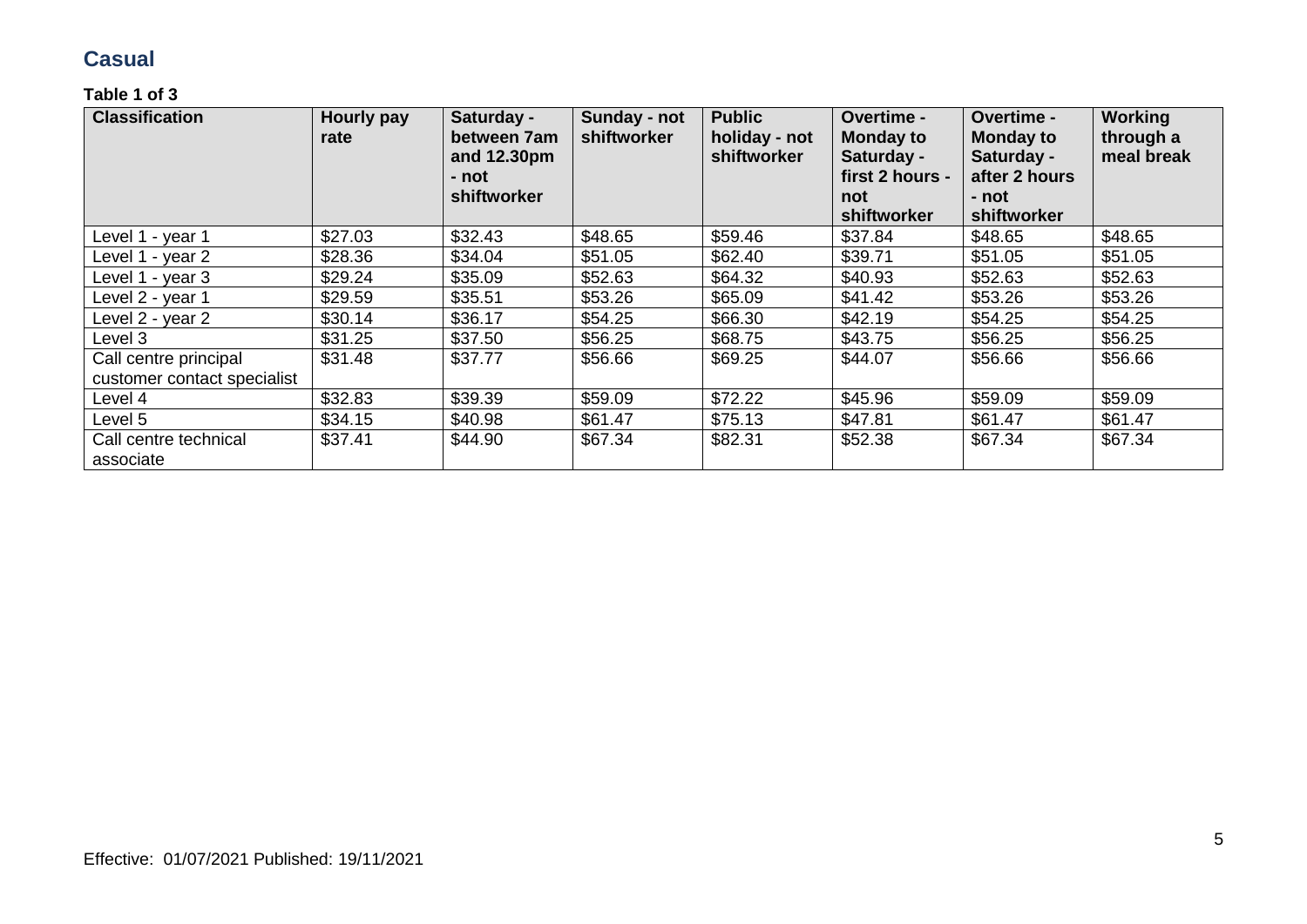| <b>Classification</b>                                | <b>Afternoon</b><br>shift | <b>Permanent</b><br>night shift | <b>Night shift</b> | Saturday -<br>shiftworker | Sunday -<br>shiftworker | <b>Public</b><br>holiday -<br>shiftworker | Overtime -<br>Saturday -<br>outside<br>ordinary<br>working<br>period -<br>shiftworker |
|------------------------------------------------------|---------------------------|---------------------------------|--------------------|---------------------------|-------------------------|-------------------------------------------|---------------------------------------------------------------------------------------|
| Level 1 - year 1                                     | \$30.27                   | \$33.51                         | \$30.27            | \$37.84                   | \$37.84                 | \$37.84                                   | \$48.65                                                                               |
| Level 1 - year 2                                     | \$31.77                   | \$35.17                         | \$31.77            | \$39.71                   | \$39.71                 | \$39.71                                   | \$51.05                                                                               |
| Level 1 - year 3                                     | \$32.75                   | \$36.25                         | \$32.75            | \$40.93                   | \$40.93                 | \$40.93                                   | \$52.63                                                                               |
| Level 2 - year 1                                     | \$33.14                   | \$36.69                         | \$33.14            | \$41.42                   | \$41.42                 | \$41.42                                   | \$53.26                                                                               |
| Level 2 - year 2                                     | \$33.75                   | \$37.37                         | \$33.75            | \$42.19                   | \$42.19                 | \$42.19                                   | \$54.25                                                                               |
| Level 3                                              | \$35.00                   | \$38.75                         | \$35.00            | \$43.75                   | \$43.75                 | \$43.75                                   | \$56.25                                                                               |
| Call centre principal<br>customer contact specialist | \$35.25                   | \$39.03                         | \$35.25            | \$44.07                   | \$44.07                 | \$44.07                                   | \$56.66                                                                               |
| Level 4                                              | \$36.76                   | \$40.70                         | \$36.76            | \$45.96                   | \$45.96                 | \$45.96                                   | \$59.09                                                                               |
| Level 5                                              | \$38.25                   | \$42.35                         | \$38.25            | \$47.81                   | \$47.81                 | \$47.81                                   | \$61.47                                                                               |
| Call centre technical<br>associate                   | \$41.90                   | \$46.39                         | \$41.90            | \$52.38                   | \$52.38                 | \$52.38                                   | \$67.34                                                                               |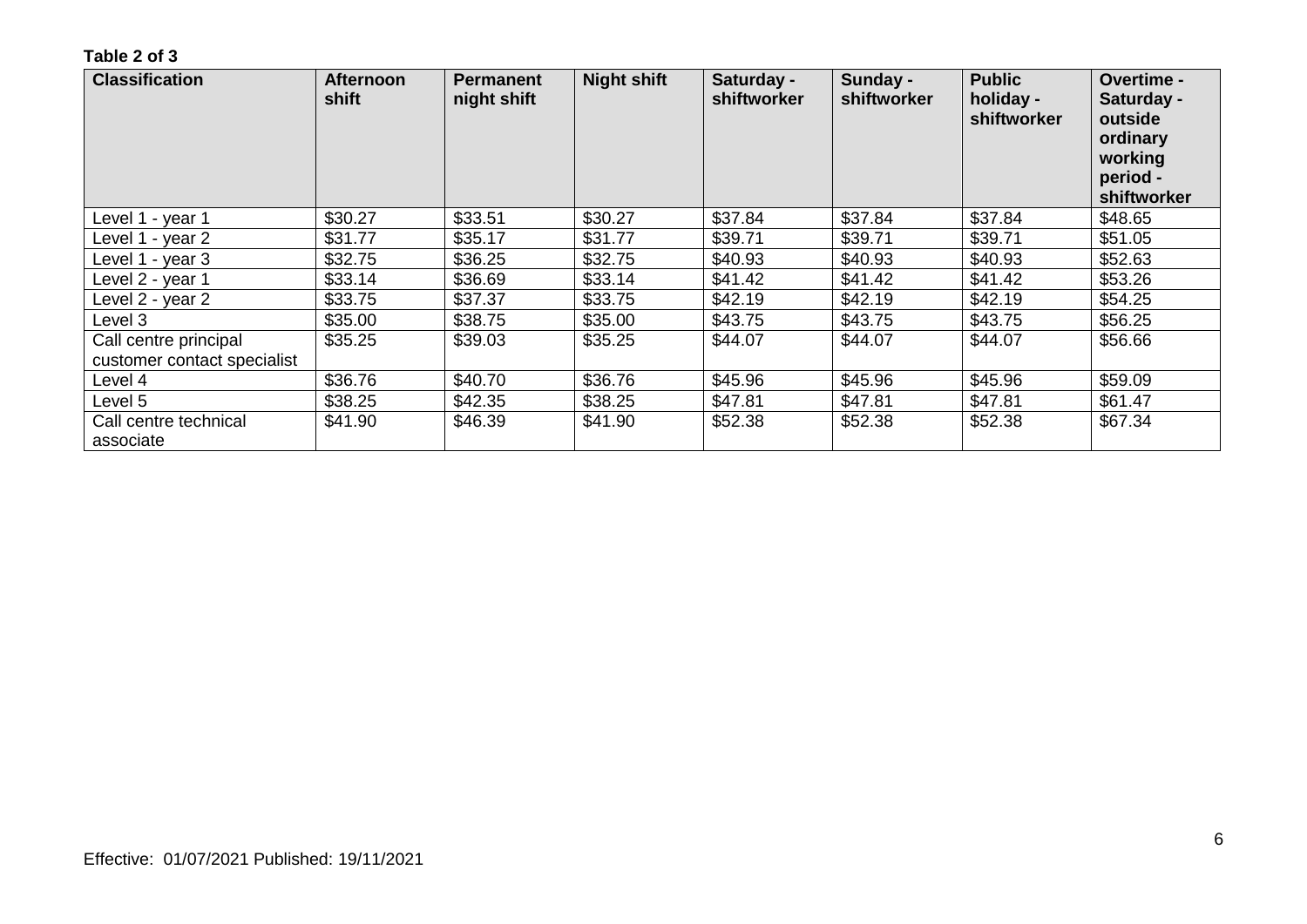| <b>Classification</b>       | Overtime -       | Overtime -       | <b>Overtime - more</b> | <b>Overtime - more</b> | <b>Overtime - more</b> | Overtime - more |
|-----------------------------|------------------|------------------|------------------------|------------------------|------------------------|-----------------|
|                             | Sunday -         | public holiday - | than the weekly        | than the weekly        | than the daily         | than the daily  |
|                             | outside ordinary | outside ordinary | hours -                | hours -                | hours -                | hours -         |
|                             | working period - | working period - | shiftworker -          | shiftworker -          | shiftworker -          | shiftworker -   |
|                             | shiftworker      | shiftworker      | first 3 hours          | after 3 hours          | first 2 hours          | after 2 hours   |
| Level 1 - year 1            | \$48.65          | \$48.65          | \$37.84                | \$48.65                | \$37.84                | \$48.65         |
| Level 1 - year 2            | \$51.05          | \$51.05          | \$39.71                | \$51.05                | \$39.71                | \$51.05         |
| Level 1 - year 3            | \$52.63          | \$52.63          | \$40.93                | \$52.63                | \$40.93                | \$52.63         |
| Level 2 - year 1            | \$53.26          | \$53.26          | \$41.42                | \$53.26                | \$41.42                | \$53.26         |
| Level 2 - year 2            | \$54.25          | \$54.25          | \$42.19                | \$54.25                | \$42.19                | \$54.25         |
| Level 3                     | \$56.25          | \$56.25          | \$43.75                | \$56.25                | \$43.75                | \$56.25         |
| Call centre principal       | \$56.66          | \$56.66          | \$44.07                | \$56.66                | \$44.07                | \$56.66         |
| customer contact specialist |                  |                  |                        |                        |                        |                 |
| Level 4                     | \$59.09          | \$59.09          | \$45.96                | \$59.09                | \$45.96                | \$59.09         |
| Level 5                     | \$61.47          | \$61.47          | \$47.81                | \$61.47                | \$47.81                | \$61.47         |
| Call centre technical       | \$67.34          | \$67.34          | \$52.38                | \$67.34                | \$52.38                | \$67.34         |
| associate                   |                  |                  |                        |                        |                        |                 |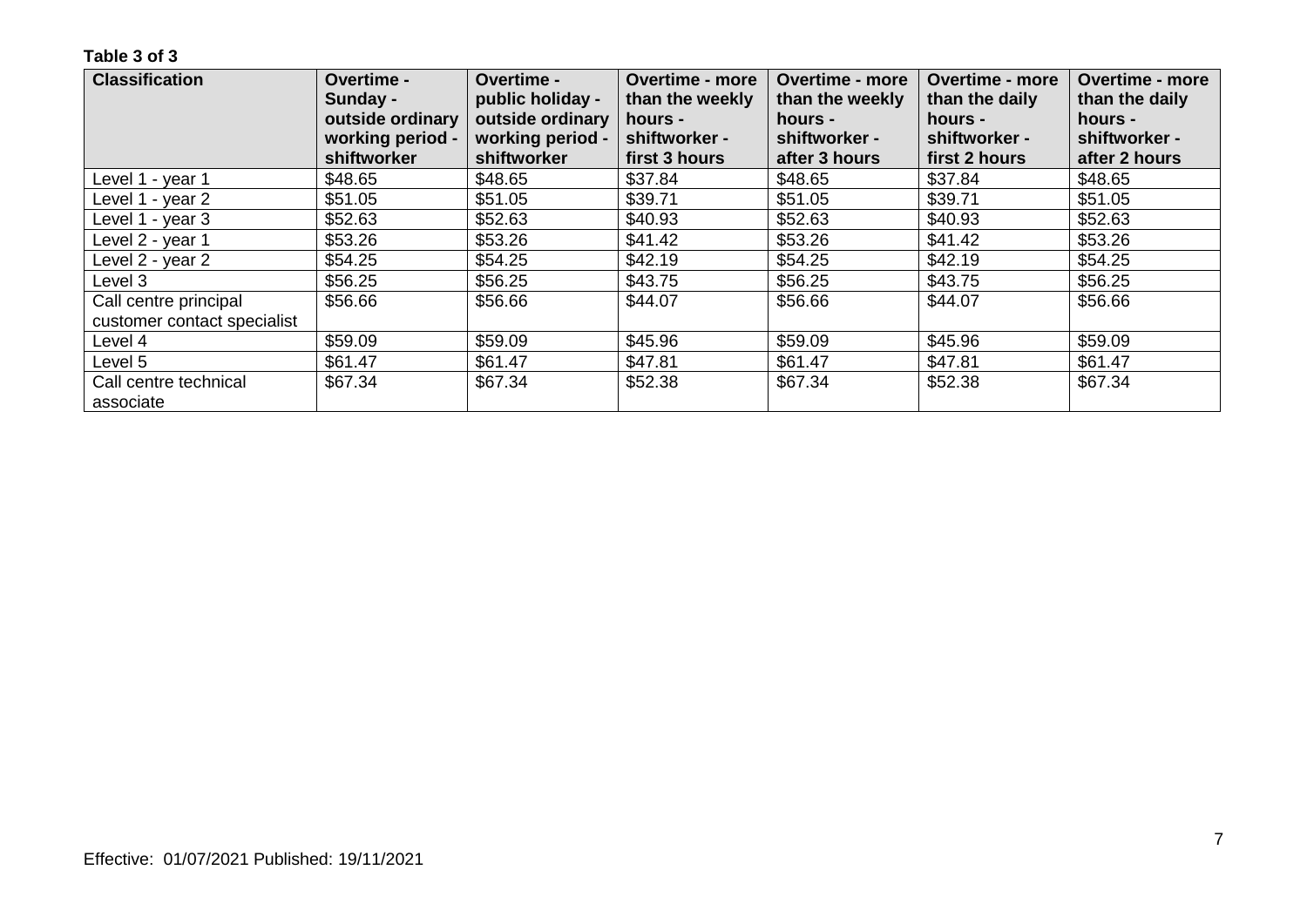## **Junior - Full-time & part-time - Under 16 years**

| <b>Classification</b>                                | <b>Hourly pay</b><br>rate | Saturday -<br>between<br>7am and<br>$12.30pm -$<br>not<br>shiftworker | Sunday -<br>not<br>shiftworker | <b>Public</b><br>holiday -<br>not<br>shiftworker | Overtime -<br><b>Monday to</b><br>Saturday -<br>first 2<br>hours - not<br>shiftworker | <b>Overtime -</b><br><b>Monday to</b><br>Saturday -<br>after 2<br>hours - not<br>shiftworker | <b>Working</b><br>through a<br>meal break | <b>Afternoon</b><br>shift |
|------------------------------------------------------|---------------------------|-----------------------------------------------------------------------|--------------------------------|--------------------------------------------------|---------------------------------------------------------------------------------------|----------------------------------------------------------------------------------------------|-------------------------------------------|---------------------------|
| Level 1 - year 1                                     | \$9.73                    | \$12.16                                                               | \$19.46                        | \$24.33                                          | \$14.60                                                                               | \$19.46                                                                                      | \$19.46                                   | \$11.19                   |
| Level 1 - year 2                                     | \$10.21                   | \$12.76                                                               | \$20.42                        | \$25.53                                          | \$15.32                                                                               | \$20.42                                                                                      | \$20.42                                   | \$11.74                   |
| Level 1 - year 3                                     | \$10.53                   | \$13.16                                                               | \$21.06                        | \$26.33                                          | \$15.80                                                                               | \$21.06                                                                                      | \$21.06                                   | \$12.11                   |
| Level 2 - year 1                                     | \$10.65                   | \$13.31                                                               | \$21.30                        | \$26.63                                          | \$15.98                                                                               | \$21.30                                                                                      | \$21.30                                   | \$12.25                   |
| Level 2 - year 2                                     | \$10.85                   | \$13.56                                                               | \$21.70                        | \$27.13                                          | \$16.28                                                                               | \$21.70                                                                                      | \$21.70                                   | \$12.48                   |
| Level 3                                              | \$11.25                   | \$14.06                                                               | \$22.50                        | \$28.13                                          | \$16.88                                                                               | \$22.50                                                                                      | \$22.50                                   | \$12.94                   |
| Call centre principal<br>customer contact specialist | \$11.33                   | \$14.16                                                               | \$22.66                        | \$28.33                                          | \$17.00                                                                               | \$22.66                                                                                      | \$22.66                                   | \$13.03                   |
| Level 4                                              | \$11.82                   | \$14.78                                                               | \$23.64                        | \$29.55                                          | \$17.73                                                                               | \$23.64                                                                                      | \$23.64                                   | \$13.59                   |
| Level 5                                              | \$12.29                   | \$15.36                                                               | \$24.58                        | \$30.73                                          | \$18.44                                                                               | \$24.58                                                                                      | \$24.58                                   | \$14.13                   |
| Call centre technical<br>associate                   | \$13.47                   | \$16.84                                                               | \$26.94                        | \$33.68                                          | \$20.21                                                                               | \$26.94                                                                                      | \$26.94                                   | \$15.49                   |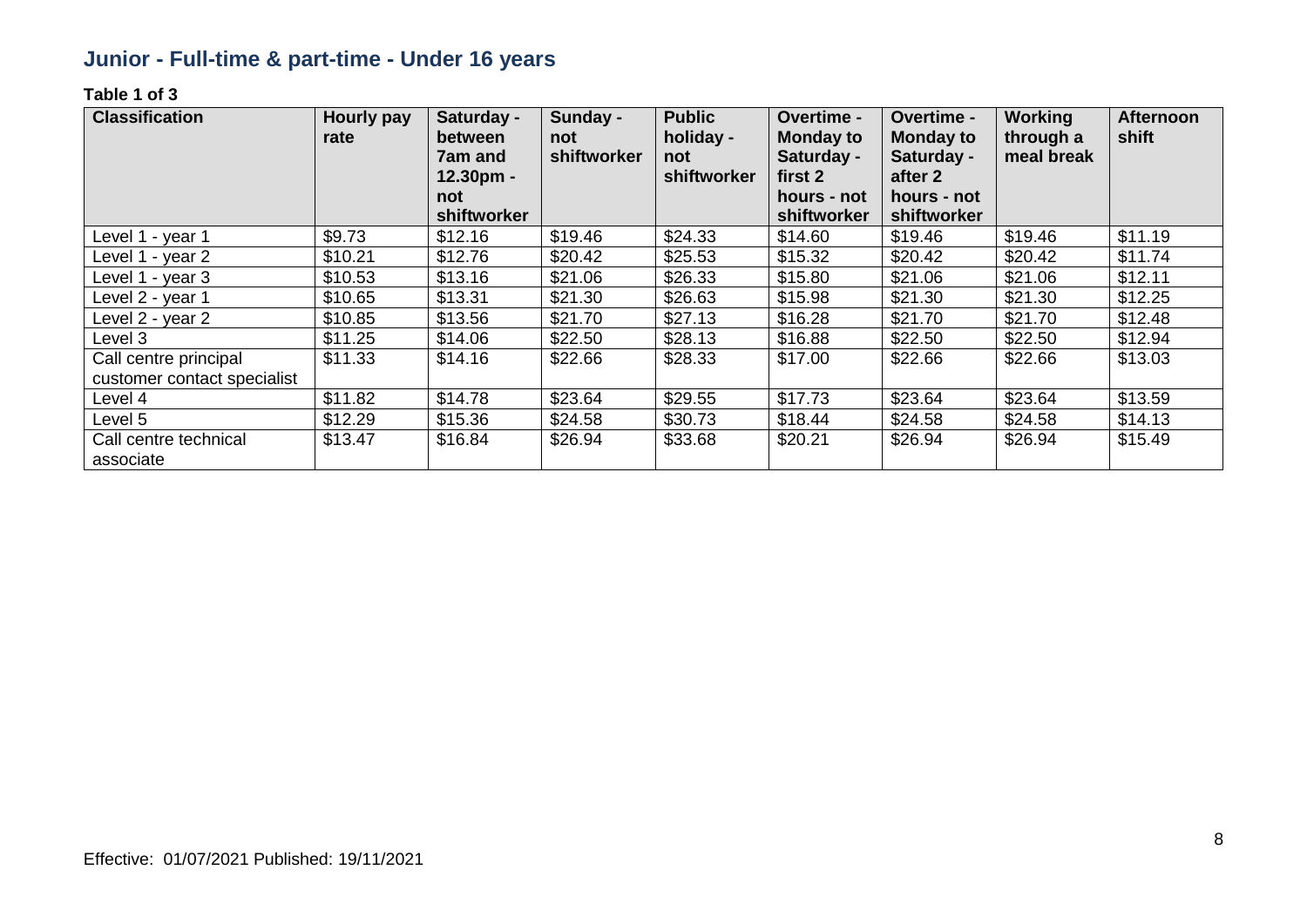| <b>Classification</b>              | <b>Permanent</b><br>night shift | <b>Night shift</b> | Saturday -<br>shiftworker | Sunday -<br>shiftworker | <b>Public</b><br>holiday -<br><b>shiftworker</b> | Overtime -<br>Saturday -<br>outside<br>ordinary<br>working<br>period -<br>shiftworker | <b>Overtime -</b><br>Sunday -<br>outside<br>ordinary<br>working<br>period -<br>shiftworker | Overtime -<br>public<br>holiday -<br>outside<br>ordinary<br>working<br>period -<br>shiftworker |
|------------------------------------|---------------------------------|--------------------|---------------------------|-------------------------|--------------------------------------------------|---------------------------------------------------------------------------------------|--------------------------------------------------------------------------------------------|------------------------------------------------------------------------------------------------|
| Level 1 - year 1                   | \$12.65                         | \$11.19            | \$14.60                   | \$14.60                 | \$14.60                                          | \$19.46                                                                               | \$19.46                                                                                    | \$19.46                                                                                        |
| Level 1 - year 2                   | \$13.27                         | \$11.74            | \$15.32                   | \$15.32                 | \$15.32                                          | \$20.42                                                                               | \$20.42                                                                                    | \$20.42                                                                                        |
| Level 1 - year 3                   | \$13.69                         | \$12.11            | \$15.80                   | \$15.80                 | \$15.80                                          | \$21.06                                                                               | \$21.06                                                                                    | \$21.06                                                                                        |
| Level 2 - year 1                   | \$13.85                         | \$12.25            | \$15.98                   | \$15.98                 | \$15.98                                          | \$21.30                                                                               | \$21.30                                                                                    | \$21.30                                                                                        |
| Level 2 - year 2                   | \$14.11                         | \$12.48            | \$16.28                   | \$16.28                 | \$16.28                                          | \$21.70                                                                               | \$21.70                                                                                    | \$21.70                                                                                        |
| Level 3                            | \$14.63                         | \$12.94            | \$16.88                   | \$16.88                 | \$16.88                                          | \$22.50                                                                               | \$22.50                                                                                    | \$22.50                                                                                        |
| Call centre principal              | \$14.73                         | \$13.03            | \$17.00                   | \$17.00                 | \$17.00                                          | \$22.66                                                                               | \$22.66                                                                                    | \$22.66                                                                                        |
| customer contact specialist        |                                 |                    |                           |                         |                                                  |                                                                                       |                                                                                            |                                                                                                |
| Level 4                            | \$15.37                         | \$13.59            | \$17.73                   | \$17.73                 | \$17.73                                          | \$23.64                                                                               | \$23.64                                                                                    | \$23.64                                                                                        |
| Level 5                            | \$15.98                         | \$14.13            | \$18.44                   | \$18.44                 | \$18.44                                          | \$24.58                                                                               | \$24.58                                                                                    | \$24.58                                                                                        |
| Call centre technical<br>associate | \$17.51                         | \$15.49            | \$20.21                   | \$20.21                 | \$20.21                                          | \$26.94                                                                               | \$26.94                                                                                    | \$26.94                                                                                        |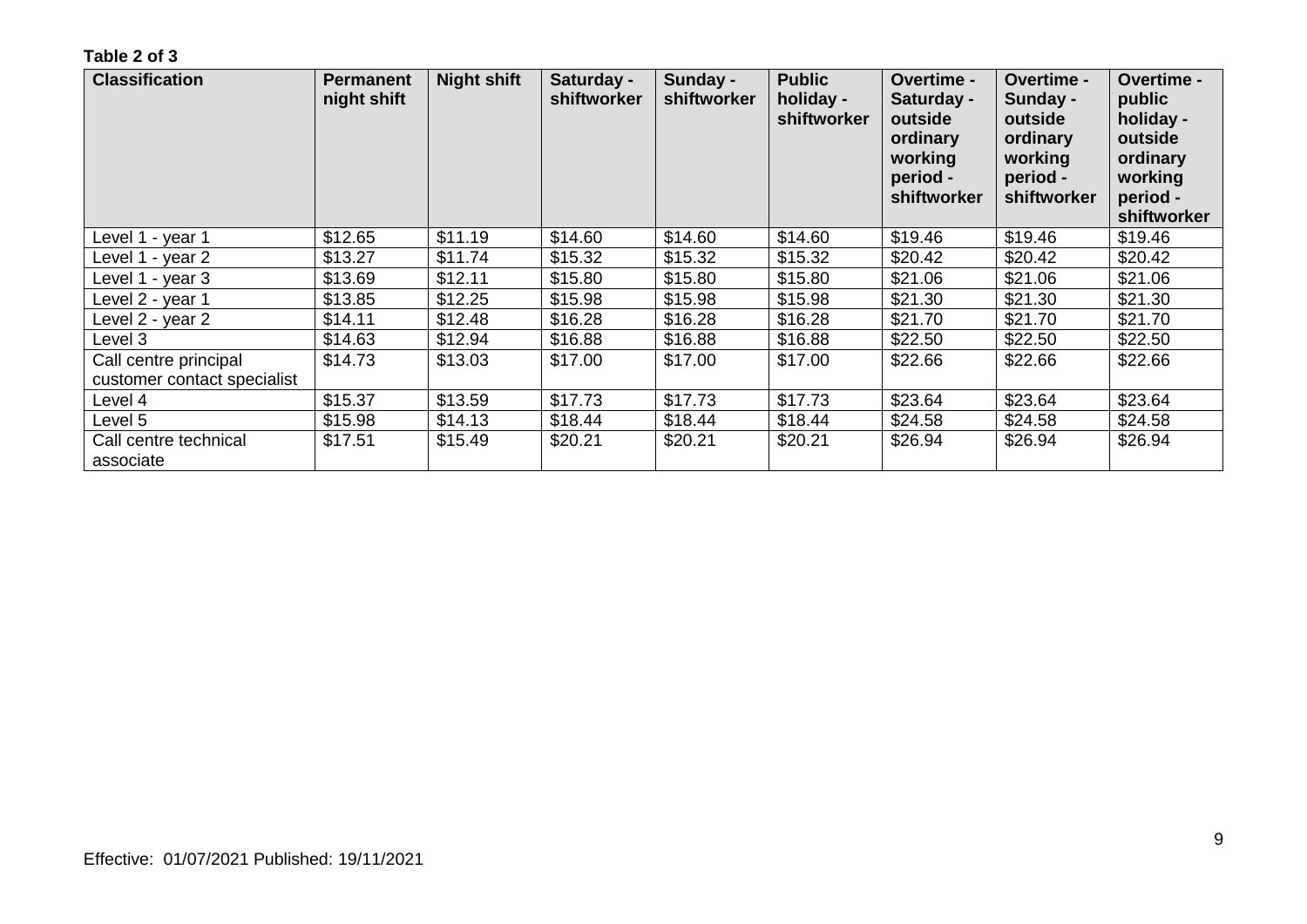| <b>Classification</b>       | <b>Overtime - more</b><br>than the weekly<br>hours -<br>shiftworker - | <b>Overtime - more</b><br>than the weekly<br>hours -<br>shiftworker - | <b>Overtime - more</b><br>than the daily<br>hours -<br>shiftworker - | <b>Overtime - more</b><br>than the daily<br>hours -<br>shiftworker - | Less than 10<br>hour break<br>between shifts | Less than 8<br>hour break<br>between shifts -<br>change to shift |
|-----------------------------|-----------------------------------------------------------------------|-----------------------------------------------------------------------|----------------------------------------------------------------------|----------------------------------------------------------------------|----------------------------------------------|------------------------------------------------------------------|
|                             | first 3 hours                                                         | after 3 hours                                                         | first 2 hours                                                        | after 2 hours                                                        |                                              |                                                                  |
| Level 1 - year 1            | \$14.60                                                               | \$19.46                                                               | \$14.60                                                              | \$19.46                                                              | \$19.46                                      | \$19.46                                                          |
| Level 1 - year 2            | \$15.32                                                               | \$20.42                                                               | \$15.32                                                              | \$20.42                                                              | \$20.42                                      | \$20.42                                                          |
| Level 1 - year 3            | \$15.80                                                               | \$21.06                                                               | \$15.80                                                              | \$21.06                                                              | \$21.06                                      | \$21.06                                                          |
| Level 2 - year 1            | \$15.98                                                               | \$21.30                                                               | \$15.98                                                              | \$21.30                                                              | \$21.30                                      | \$21.30                                                          |
| Level 2 - year 2            | \$16.28                                                               | \$21.70                                                               | \$16.28                                                              | \$21.70                                                              | \$21.70                                      | \$21.70                                                          |
| Level 3                     | \$16.88                                                               | \$22.50                                                               | \$16.88                                                              | \$22.50                                                              | \$22.50                                      | \$22.50                                                          |
| Call centre principal       | \$17.00                                                               | \$22.66                                                               | \$17.00                                                              | \$22.66                                                              | \$22.66                                      | \$22.66                                                          |
| customer contact specialist |                                                                       |                                                                       |                                                                      |                                                                      |                                              |                                                                  |
| Level 4                     | \$17.73                                                               | \$23.64                                                               | \$17.73                                                              | \$23.64                                                              | \$23.64                                      | \$23.64                                                          |
| Level 5                     | \$18.44                                                               | \$24.58                                                               | \$18.44                                                              | \$24.58                                                              | \$24.58                                      | \$24.58                                                          |
| Call centre technical       | \$20.21                                                               | \$26.94                                                               | \$20.21                                                              | \$26.94                                                              | \$26.94                                      | \$26.94                                                          |
| associate                   |                                                                       |                                                                       |                                                                      |                                                                      |                                              |                                                                  |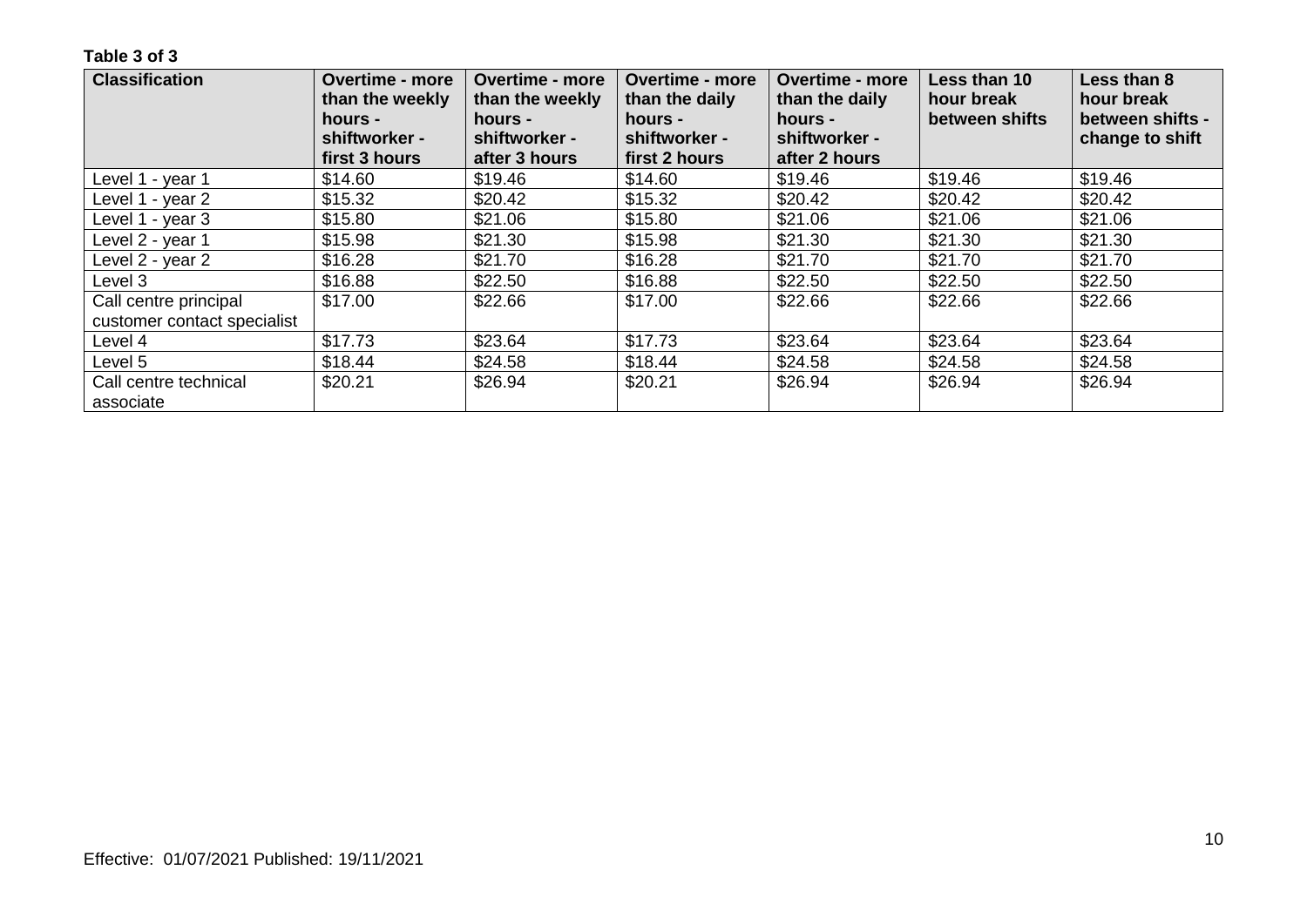## **Junior - Full-time & part-time - 16 years**

| <b>Classification</b>                                | Hourly pay<br>rate | Saturday -<br>between<br>7am and<br>12.30pm -<br>not<br>shiftworker | Sunday -<br>not<br>shiftworker | <b>Public</b><br>holiday -<br>not<br>shiftworker | <b>Overtime -</b><br><b>Monday to</b><br>Saturday -<br>first 2<br>hours - not<br>shiftworker | <b>Overtime -</b><br><b>Monday to</b><br>Saturday -<br>after 2<br>hours - not<br>shiftworker | <b>Working</b><br>through a<br>meal break | <b>Afternoon</b><br>shift |
|------------------------------------------------------|--------------------|---------------------------------------------------------------------|--------------------------------|--------------------------------------------------|----------------------------------------------------------------------------------------------|----------------------------------------------------------------------------------------------|-------------------------------------------|---------------------------|
| Level 1 - year 1                                     | \$10.81            | \$13.51                                                             | \$21.62                        | \$27.03                                          | \$16.22                                                                                      | \$21.62                                                                                      | \$21.62                                   | \$12.43                   |
| Level 1 - year 2                                     | \$11.34            | \$14.18                                                             | \$22.68                        | \$28.35                                          | \$17.01                                                                                      | \$22.68                                                                                      | \$22.68                                   | \$13.04                   |
| Level 1 - year 3                                     | \$11.70            | \$14.63                                                             | \$23.40                        | \$29.25                                          | \$17.55                                                                                      | \$23.40                                                                                      | \$23.40                                   | \$13.46                   |
| Level 2 - year 1                                     | \$11.84            | \$14.80                                                             | \$23.68                        | \$29.60                                          | \$17.76                                                                                      | \$23.68                                                                                      | \$23.68                                   | \$13.62                   |
| Level 2 - year 2                                     | \$12.06            | \$15.08                                                             | \$24.12                        | \$30.15                                          | \$18.09                                                                                      | \$24.12                                                                                      | \$24.12                                   | \$13.87                   |
| Level 3                                              | \$12.50            | \$15.63                                                             | \$25.00                        | \$31.25                                          | \$18.75                                                                                      | \$25.00                                                                                      | \$25.00                                   | \$14.38                   |
| Call centre principal<br>customer contact specialist | \$12.59            | \$15.74                                                             | \$25.18                        | \$31.48                                          | \$18.89                                                                                      | \$25.18                                                                                      | \$25.18                                   | \$14.48                   |
| Level 4                                              | \$13.13            | \$16.41                                                             | \$26.26                        | \$32.83                                          | \$19.70                                                                                      | \$26.26                                                                                      | \$26.26                                   | \$15.10                   |
| Level 5                                              | \$13.66            | \$17.08                                                             | \$27.32                        | \$34.15                                          | \$20.49                                                                                      | \$27.32                                                                                      | \$27.32                                   | \$15.71                   |
| Call centre technical<br>associate                   | \$14.96            | \$18.70                                                             | \$29.92                        | \$37.40                                          | \$22.44                                                                                      | \$29.92                                                                                      | \$29.92                                   | \$17.20                   |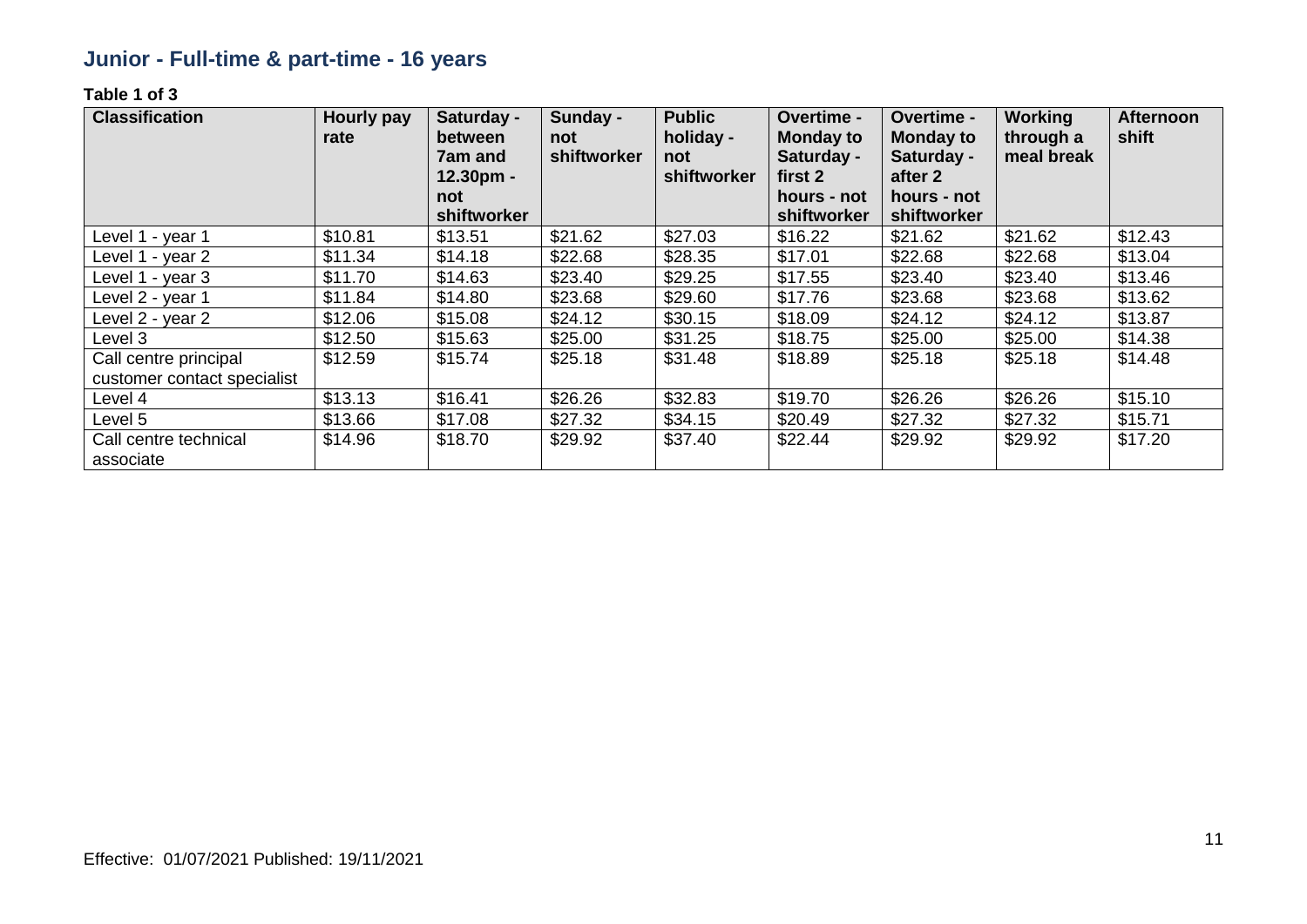| <b>Classification</b>              | <b>Permanent</b><br>night shift | <b>Night shift</b> | Saturday -<br>shiftworker | Sunday -<br>shiftworker | <b>Public</b><br>holiday -<br><b>shiftworker</b> | Overtime -<br>Saturday -<br>outside<br>ordinary<br>working<br>period -<br>shiftworker | Overtime -<br>Sunday -<br>outside<br>ordinary<br>working<br>period -<br>shiftworker | Overtime -<br>public<br>holiday -<br>outside<br>ordinary<br>working<br>period -<br>shiftworker |
|------------------------------------|---------------------------------|--------------------|---------------------------|-------------------------|--------------------------------------------------|---------------------------------------------------------------------------------------|-------------------------------------------------------------------------------------|------------------------------------------------------------------------------------------------|
| Level 1 - year 1                   | \$14.05                         | \$12.43            | \$16.22                   | \$16.22                 | \$16.22                                          | \$21.62                                                                               | \$21.62                                                                             | \$21.62                                                                                        |
| Level 1 - year 2                   | \$14.74                         | \$13.04            | \$17.01                   | \$17.01                 | \$17.01                                          | \$22.68                                                                               | \$22.68                                                                             | \$22.68                                                                                        |
| Level 1 - year 3                   | \$15.21                         | \$13.46            | \$17.55                   | \$17.55                 | \$17.55                                          | \$23.40                                                                               | \$23.40                                                                             | \$23.40                                                                                        |
| Level 2 - year 1                   | \$15.39                         | \$13.62            | \$17.76                   | \$17.76                 | \$17.76                                          | \$23.68                                                                               | \$23.68                                                                             | \$23.68                                                                                        |
| Level 2 - year 2                   | \$15.68                         | \$13.87            | \$18.09                   | \$18.09                 | \$18.09                                          | \$24.12                                                                               | \$24.12                                                                             | \$24.12                                                                                        |
| Level 3                            | \$16.25                         | \$14.38            | \$18.75                   | \$18.75                 | \$18.75                                          | \$25.00                                                                               | \$25.00                                                                             | \$25.00                                                                                        |
| Call centre principal              | \$16.37                         | \$14.48            | \$18.89                   | \$18.89                 | \$18.89                                          | \$25.18                                                                               | \$25.18                                                                             | \$25.18                                                                                        |
| customer contact specialist        |                                 |                    |                           |                         |                                                  |                                                                                       |                                                                                     |                                                                                                |
| Level 4                            | \$17.07                         | \$15.10            | \$19.70                   | \$19.70                 | \$19.70                                          | \$26.26                                                                               | \$26.26                                                                             | \$26.26                                                                                        |
| Level 5                            | \$17.76                         | \$15.71            | \$20.49                   | \$20.49                 | \$20.49                                          | \$27.32                                                                               | \$27.32                                                                             | \$27.32                                                                                        |
| Call centre technical<br>associate | \$19.45                         | \$17.20            | \$22.44                   | \$22.44                 | \$22.44                                          | \$29.92                                                                               | \$29.92                                                                             | \$29.92                                                                                        |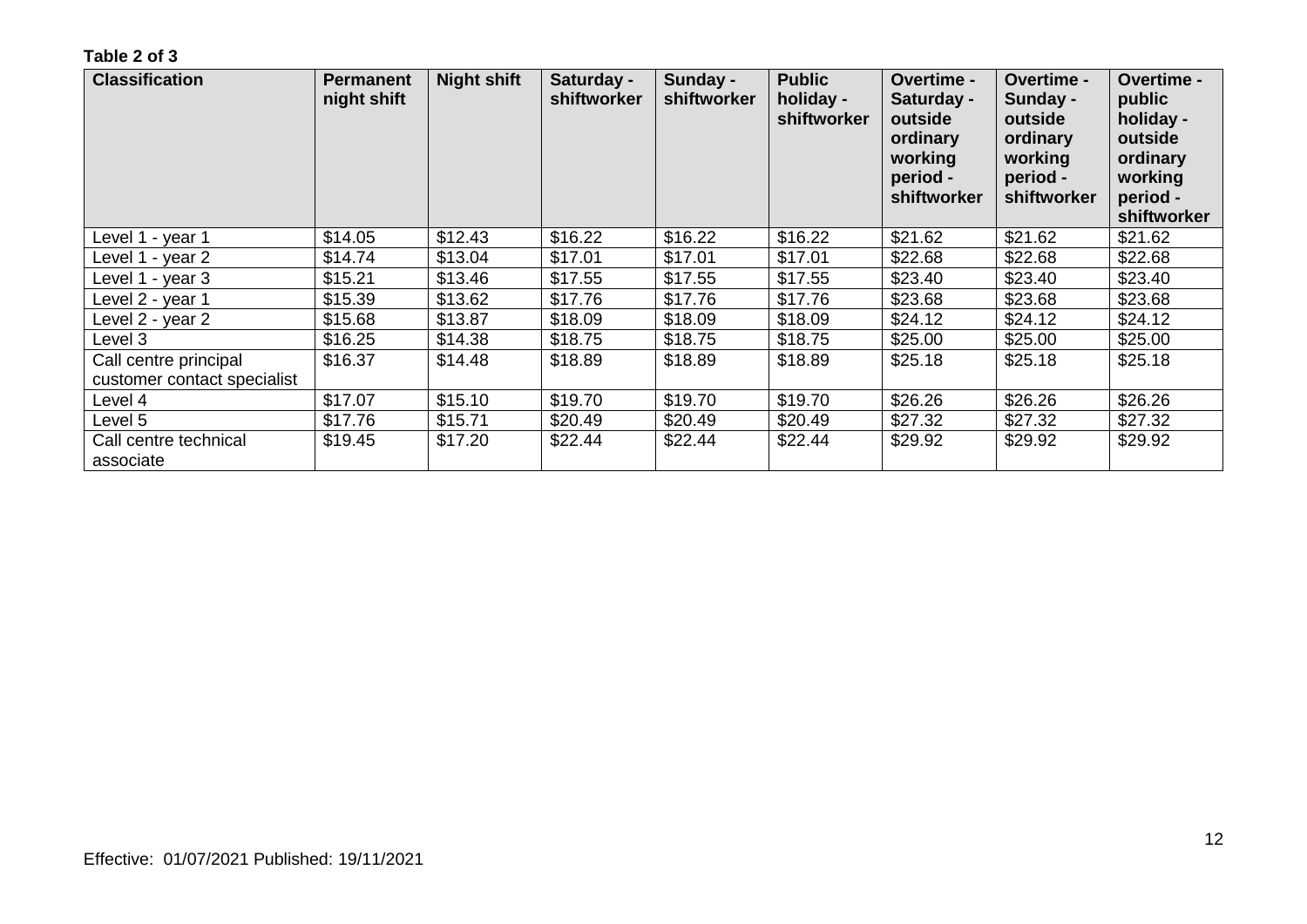| <b>Classification</b>       | <b>Overtime - more</b><br>than the weekly<br>hours -<br>shiftworker - | <b>Overtime - more</b><br>than the weekly<br>hours -<br>shiftworker - | <b>Overtime - more</b><br>than the daily<br>hours -<br>shiftworker - | <b>Overtime - more</b><br>than the daily<br>hours -<br>shiftworker - | Less than 10<br>hour break<br>between shifts | Less than 8<br>hour break<br>between shifts -<br>change to shift |
|-----------------------------|-----------------------------------------------------------------------|-----------------------------------------------------------------------|----------------------------------------------------------------------|----------------------------------------------------------------------|----------------------------------------------|------------------------------------------------------------------|
|                             | first 3 hours                                                         | after 3 hours                                                         | first 2 hours                                                        | after 2 hours                                                        |                                              |                                                                  |
| Level 1 - year 1            | \$16.22                                                               | \$21.62                                                               | \$16.22                                                              | \$21.62                                                              | \$21.62                                      | \$21.62                                                          |
| Level 1 - year 2            | \$17.01                                                               | \$22.68                                                               | \$17.01                                                              | \$22.68                                                              | \$22.68                                      | \$22.68                                                          |
| Level 1 - year 3            | \$17.55                                                               | \$23.40                                                               | \$17.55                                                              | \$23.40                                                              | \$23.40                                      | \$23.40                                                          |
| Level 2 - year 1            | \$17.76                                                               | \$23.68                                                               | \$17.76                                                              | \$23.68                                                              | \$23.68                                      | \$23.68                                                          |
| Level 2 - year 2            | \$18.09                                                               | \$24.12                                                               | \$18.09                                                              | \$24.12                                                              | \$24.12                                      | \$24.12                                                          |
| Level 3                     | \$18.75                                                               | \$25.00                                                               | \$18.75                                                              | \$25.00                                                              | \$25.00                                      | \$25.00                                                          |
| Call centre principal       | \$18.89                                                               | \$25.18                                                               | \$18.89                                                              | \$25.18                                                              | \$25.18                                      | \$25.18                                                          |
| customer contact specialist |                                                                       |                                                                       |                                                                      |                                                                      |                                              |                                                                  |
| Level 4                     | \$19.70                                                               | \$26.26                                                               | \$19.70                                                              | \$26.26                                                              | \$26.26                                      | \$26.26                                                          |
| Level 5                     | \$20.49                                                               | \$27.32                                                               | \$20.49                                                              | \$27.32                                                              | \$27.32                                      | \$27.32                                                          |
| Call centre technical       | \$22.44                                                               | \$29.92                                                               | \$22.44                                                              | \$29.92                                                              | \$29.92                                      | \$29.92                                                          |
| associate                   |                                                                       |                                                                       |                                                                      |                                                                      |                                              |                                                                  |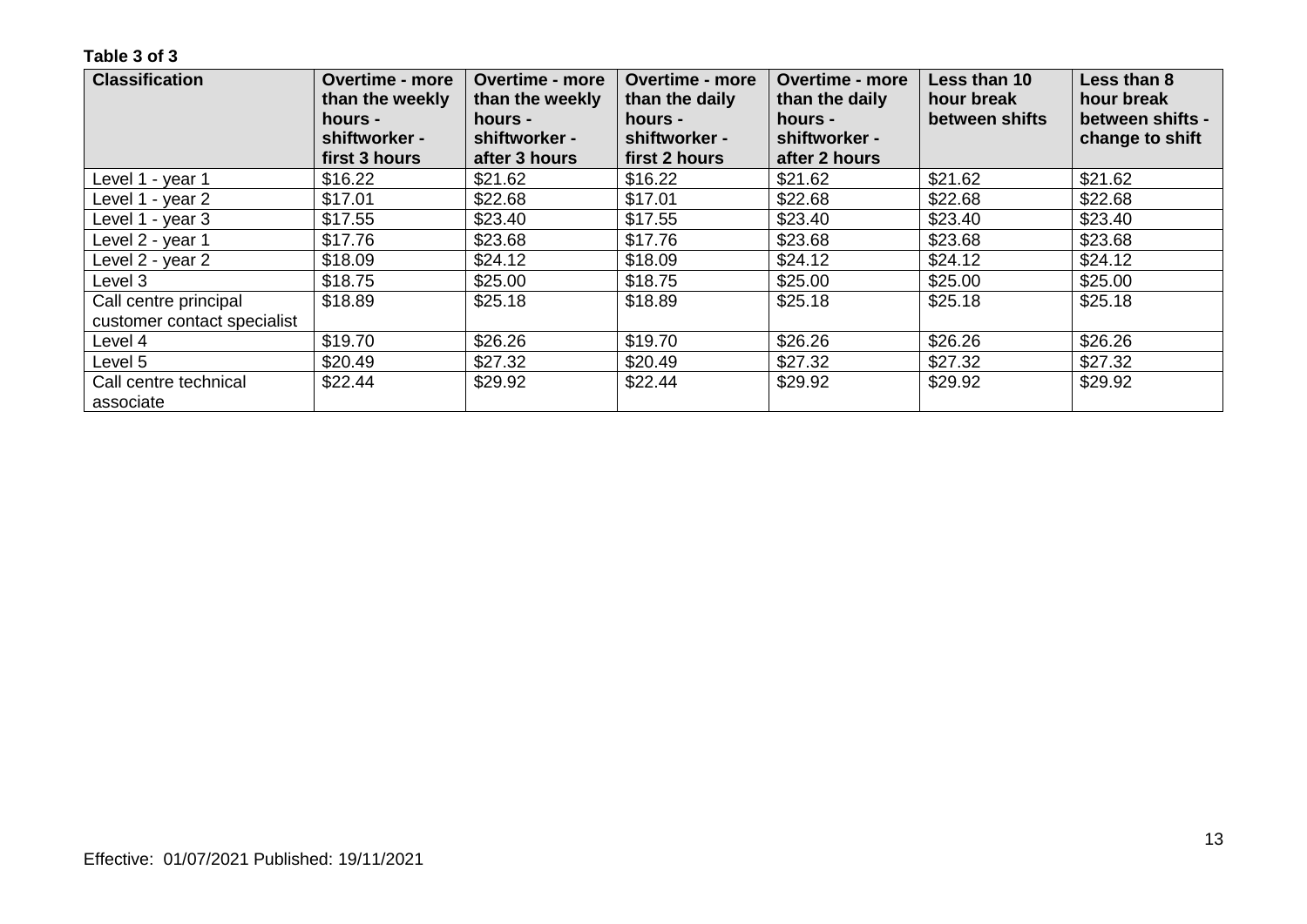## **Junior - Full-time & part-time - 17 years**

| <b>Classification</b>                                | Hourly pay<br>rate | Saturday -<br>between<br>7am and<br>12.30pm -<br>not<br>shiftworker | Sunday -<br>not<br>shiftworker | <b>Public</b><br>holiday -<br>not<br>shiftworker | <b>Overtime -</b><br><b>Monday to</b><br>Saturday -<br>first 2<br>hours - not<br>shiftworker | Overtime -<br><b>Monday to</b><br>Saturday -<br>after 2<br>hours - not<br>shiftworker | <b>Working</b><br>through a<br>meal break | <b>Afternoon</b><br>shift |
|------------------------------------------------------|--------------------|---------------------------------------------------------------------|--------------------------------|--------------------------------------------------|----------------------------------------------------------------------------------------------|---------------------------------------------------------------------------------------|-------------------------------------------|---------------------------|
| Level 1 - year 1                                     | \$12.97            | \$16.21                                                             | \$25.94                        | \$32.43                                          | \$19.46                                                                                      | \$25.94                                                                               | \$25.94                                   | \$14.92                   |
| Level 1 - year 2                                     | \$13.61            | \$17.01                                                             | \$27.22                        | \$34.03                                          | \$20.42                                                                                      | \$27.22                                                                               | \$27.22                                   | \$15.65                   |
| Level 1 - year 3                                     | \$14.04            | \$17.55                                                             | \$28.08                        | \$35.10                                          | \$21.06                                                                                      | \$28.08                                                                               | \$28.08                                   | \$16.15                   |
| Level 2 - year 1                                     | \$14.20            | \$17.75                                                             | \$28.40                        | \$35.50                                          | \$21.30                                                                                      | \$28.40                                                                               | \$28.40                                   | \$16.33                   |
| Level 2 - year 2                                     | \$14.47            | \$18.09                                                             | \$28.94                        | \$36.18                                          | \$21.71                                                                                      | \$28.94                                                                               | \$28.94                                   | \$16.64                   |
| Level 3                                              | \$15.00            | \$18.75                                                             | \$30.00                        | \$37.50                                          | \$22.50                                                                                      | \$30.00                                                                               | \$30.00                                   | \$17.25                   |
| Call centre principal<br>customer contact specialist | \$15.11            | \$18.89                                                             | \$30.22                        | \$37.78                                          | \$22.67                                                                                      | \$30.22                                                                               | \$30.22                                   | \$17.38                   |
| Level 4                                              | \$15.75            | \$19.69                                                             | \$31.50                        | \$39.38                                          | \$23.63                                                                                      | \$31.50                                                                               | \$31.50                                   | \$18.11                   |
| Level 5                                              | \$16.39            | \$20.49                                                             | \$32.78                        | \$40.98                                          | \$24.59                                                                                      | \$32.78                                                                               | \$32.78                                   | \$18.85                   |
| Call centre technical<br>associate                   | \$17.96            | \$22.45                                                             | \$35.92                        | \$44.90                                          | \$26.94                                                                                      | \$35.92                                                                               | \$35.92                                   | \$20.65                   |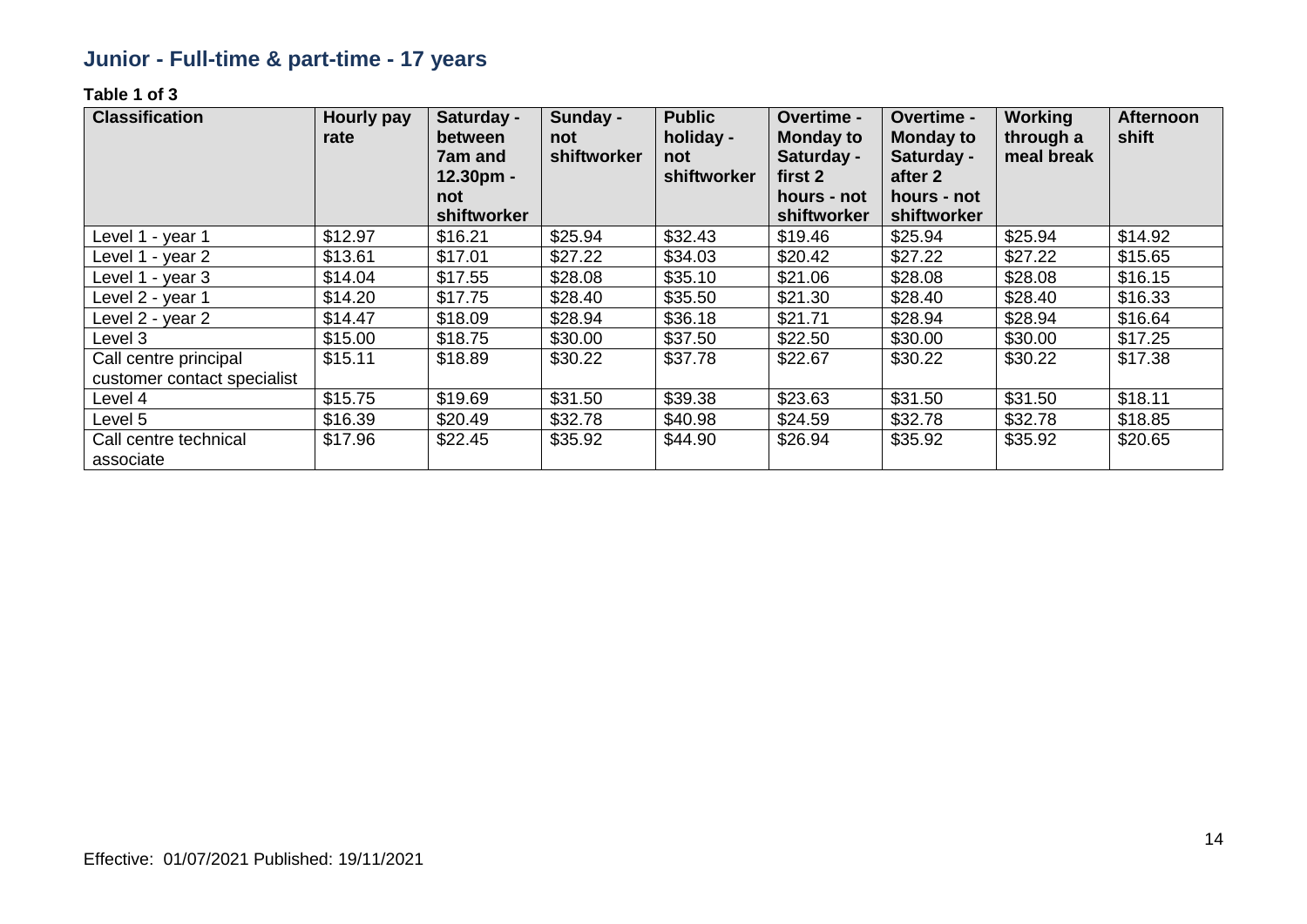| <b>Classification</b>                                | <b>Permanent</b><br>night shift | <b>Night shift</b> | Saturday -<br>shiftworker | Sunday -<br>shiftworker | <b>Public</b><br>holiday -<br>shiftworker | Overtime -<br>Saturday -<br>outside<br>ordinary<br>working<br>period -<br>shiftworker | <b>Overtime -</b><br>Sunday -<br>outside<br>ordinary<br>working<br>period -<br>shiftworker | Overtime -<br>public<br>holiday -<br>outside<br>ordinary<br>working<br>period -<br>shiftworker |
|------------------------------------------------------|---------------------------------|--------------------|---------------------------|-------------------------|-------------------------------------------|---------------------------------------------------------------------------------------|--------------------------------------------------------------------------------------------|------------------------------------------------------------------------------------------------|
| Level 1 - year 1                                     | \$16.86                         | \$14.92            | \$19.46                   | \$19.46                 | \$19.46                                   | \$25.94                                                                               | \$25.94                                                                                    | \$25.94                                                                                        |
| Level 1 - year 2                                     | \$17.69                         | \$15.65            | \$20.42                   | \$20.42                 | \$20.42                                   | \$27.22                                                                               | \$27.22                                                                                    | \$27.22                                                                                        |
| Level 1 - year 3                                     | \$18.25                         | \$16.15            | \$21.06                   | \$21.06                 | \$21.06                                   | \$28.08                                                                               | \$28.08                                                                                    | \$28.08                                                                                        |
| Level 2 - year 1                                     | \$18.46                         | \$16.33            | \$21.30                   | \$21.30                 | \$21.30                                   | \$28.40                                                                               | \$28.40                                                                                    | \$28.40                                                                                        |
| Level 2 - year 2                                     | \$18.81                         | \$16.64            | \$21.71                   | \$21.71                 | \$21.71                                   | \$28.94                                                                               | \$28.94                                                                                    | \$28.94                                                                                        |
| Level 3                                              | \$19.50                         | \$17.25            | \$22.50                   | \$22.50                 | \$22.50                                   | \$30.00                                                                               | \$30.00                                                                                    | \$30.00                                                                                        |
| Call centre principal<br>customer contact specialist | \$19.64                         | \$17.38            | \$22.67                   | \$22.67                 | \$22.67                                   | \$30.22                                                                               | \$30.22                                                                                    | \$30.22                                                                                        |
| Level 4                                              | \$20.48                         | \$18.11            | \$23.63                   | \$23.63                 | \$23.63                                   | \$31.50                                                                               | \$31.50                                                                                    | \$31.50                                                                                        |
| Level 5                                              | \$21.31                         | \$18.85            | \$24.59                   | \$24.59                 | \$24.59                                   | \$32.78                                                                               | \$32.78                                                                                    | \$32.78                                                                                        |
| Call centre technical<br>associate                   | \$23.35                         | \$20.65            | \$26.94                   | \$26.94                 | \$26.94                                   | \$35.92                                                                               | \$35.92                                                                                    | \$35.92                                                                                        |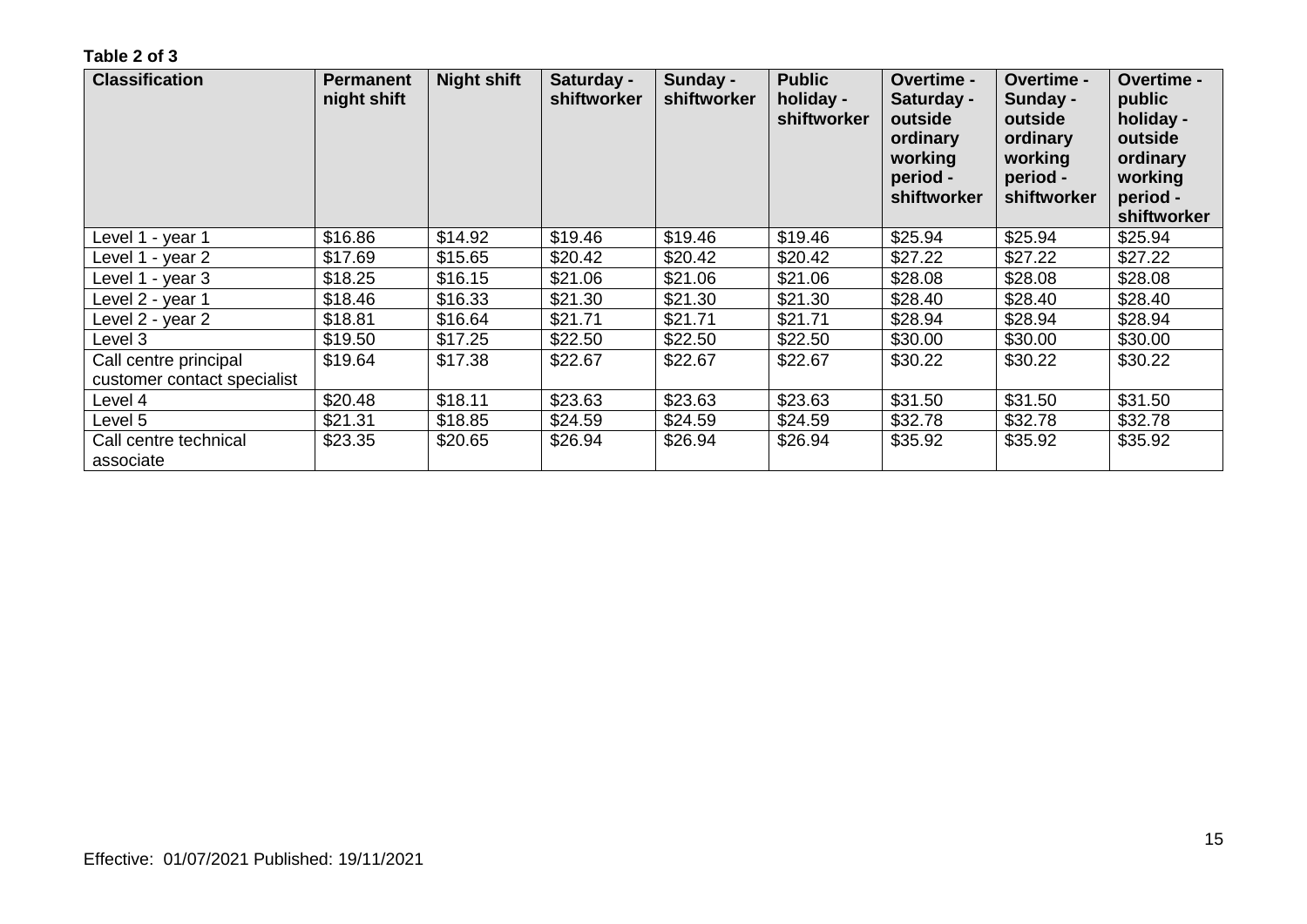| <b>Classification</b>       | <b>Overtime - more</b><br>than the weekly<br>hours -<br>shiftworker - | <b>Overtime - more</b><br>than the weekly<br>hours -<br>shiftworker - | <b>Overtime - more</b><br>than the daily<br>hours -<br>shiftworker - | <b>Overtime - more</b><br>than the daily<br>hours -<br>shiftworker - | Less than 10<br>hour break<br>between shifts | Less than 8<br>hour break<br>between shifts -<br>change to shift |
|-----------------------------|-----------------------------------------------------------------------|-----------------------------------------------------------------------|----------------------------------------------------------------------|----------------------------------------------------------------------|----------------------------------------------|------------------------------------------------------------------|
|                             | first 3 hours                                                         | after 3 hours                                                         | first 2 hours                                                        | after 2 hours                                                        |                                              |                                                                  |
| Level 1 - year 1            | \$19.46                                                               | \$25.94                                                               | \$19.46                                                              | \$25.94                                                              | \$25.94                                      | \$25.94                                                          |
| Level 1 - year 2            | \$20.42                                                               | \$27.22                                                               | \$20.42                                                              | \$27.22                                                              | \$27.22                                      | \$27.22                                                          |
| Level 1 - year 3            | \$21.06                                                               | \$28.08                                                               | \$21.06                                                              | \$28.08                                                              | \$28.08                                      | \$28.08                                                          |
| Level 2 - year 1            | \$21.30                                                               | \$28.40                                                               | \$21.30                                                              | \$28.40                                                              | \$28.40                                      | \$28.40                                                          |
| Level 2 - year 2            | \$21.71                                                               | \$28.94                                                               | \$21.71                                                              | \$28.94                                                              | \$28.94                                      | \$28.94                                                          |
| Level 3                     | \$22.50                                                               | \$30.00                                                               | \$22.50                                                              | \$30.00                                                              | \$30.00                                      | \$30.00                                                          |
| Call centre principal       | \$22.67                                                               | \$30.22                                                               | \$22.67                                                              | \$30.22                                                              | \$30.22                                      | \$30.22                                                          |
| customer contact specialist |                                                                       |                                                                       |                                                                      |                                                                      |                                              |                                                                  |
| Level 4                     | \$23.63                                                               | \$31.50                                                               | \$23.63                                                              | \$31.50                                                              | \$31.50                                      | \$31.50                                                          |
| Level 5                     | \$24.59                                                               | \$32.78                                                               | \$24.59                                                              | \$32.78                                                              | \$32.78                                      | \$32.78                                                          |
| Call centre technical       | \$26.94                                                               | \$35.92                                                               | \$26.94                                                              | \$35.92                                                              | \$35.92                                      | \$35.92                                                          |
| associate                   |                                                                       |                                                                       |                                                                      |                                                                      |                                              |                                                                  |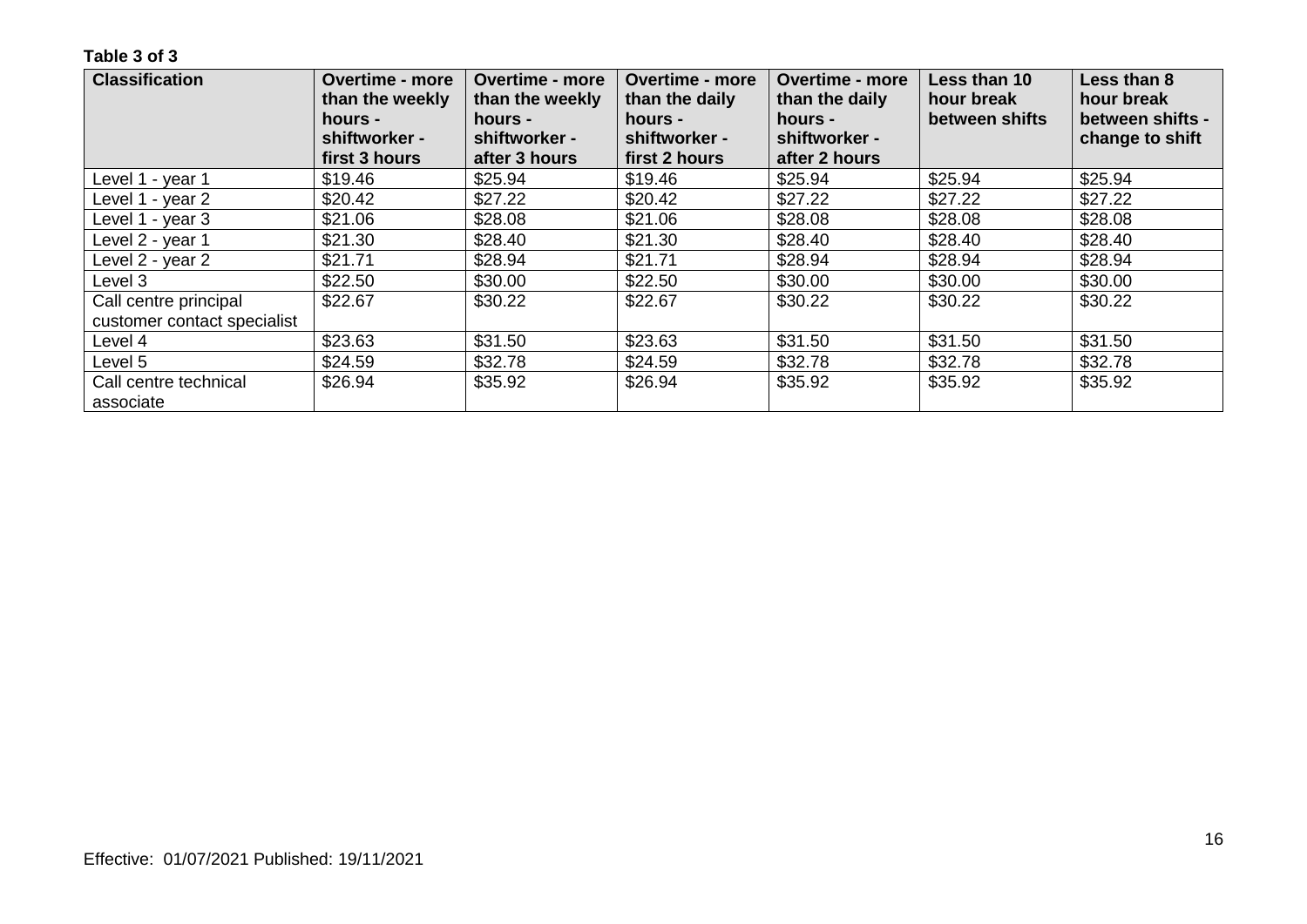## **Junior - Full-time & part-time - 18 years**

| <b>Classification</b>                                | Hourly pay<br>rate | Saturday -<br>between<br>7am and<br>12.30pm -<br>not<br>shiftworker | Sunday -<br>not<br><b>shiftworker</b> | <b>Public</b><br>holiday -<br>not<br>shiftworker | Overtime -<br><b>Monday to</b><br>Saturday -<br>first 2<br>hours - not<br>shiftworker | <b>Overtime -</b><br><b>Monday to</b><br>Saturday -<br>after 2<br>hours - not<br>shiftworker | Working<br>through a<br>meal break | <b>Afternoon</b><br>shift |
|------------------------------------------------------|--------------------|---------------------------------------------------------------------|---------------------------------------|--------------------------------------------------|---------------------------------------------------------------------------------------|----------------------------------------------------------------------------------------------|------------------------------------|---------------------------|
| Level 1 - year 1                                     | \$15.13            | \$18.91                                                             | \$30.26                               | \$37.83                                          | \$22.70                                                                               | \$30.26                                                                                      | \$30.26                            | \$17.40                   |
| Level 1 - year 2                                     | \$15.88            | \$19.85                                                             | \$31.76                               | \$39.70                                          | \$23.82                                                                               | \$31.76                                                                                      | \$31.76                            | \$18.26                   |
| Level 1 - year 3                                     | \$16.38            | \$20.48                                                             | \$32.76                               | \$40.95                                          | \$24.57                                                                               | \$32.76                                                                                      | \$32.76                            | \$18.84                   |
| Level 2 - year 1                                     | \$16.57            | \$20.71                                                             | \$33.14                               | \$41.43                                          | \$24.86                                                                               | \$33.14                                                                                      | \$33.14                            | \$19.06                   |
| Level 2 - year 2                                     | \$16.88            | \$21.10                                                             | \$33.76                               | \$42.20                                          | \$25.32                                                                               | \$33.76                                                                                      | \$33.76                            | \$19.41                   |
| Level 3                                              | \$17.50            | \$21.88                                                             | \$35.00                               | \$43.75                                          | \$26.25                                                                               | \$35.00                                                                                      | \$35.00                            | \$20.13                   |
| Call centre principal<br>customer contact specialist | \$17.63            | \$22.04                                                             | \$35.26                               | \$44.08                                          | \$26.45                                                                               | \$35.26                                                                                      | \$35.26                            | \$20.27                   |
| Level 4                                              | \$18.38            | \$22.98                                                             | \$36.76                               | \$45.95                                          | \$27.57                                                                               | \$36.76                                                                                      | \$36.76                            | \$21.14                   |
| Level 5                                              | \$19.12            | \$23.90                                                             | \$38.24                               | \$47.80                                          | \$28.68                                                                               | \$38.24                                                                                      | \$38.24                            | \$21.99                   |
| Call centre technical<br>associate                   | \$20.95            | \$26.19                                                             | \$41.90                               | \$52.38                                          | \$31.43                                                                               | \$41.90                                                                                      | \$41.90                            | \$24.09                   |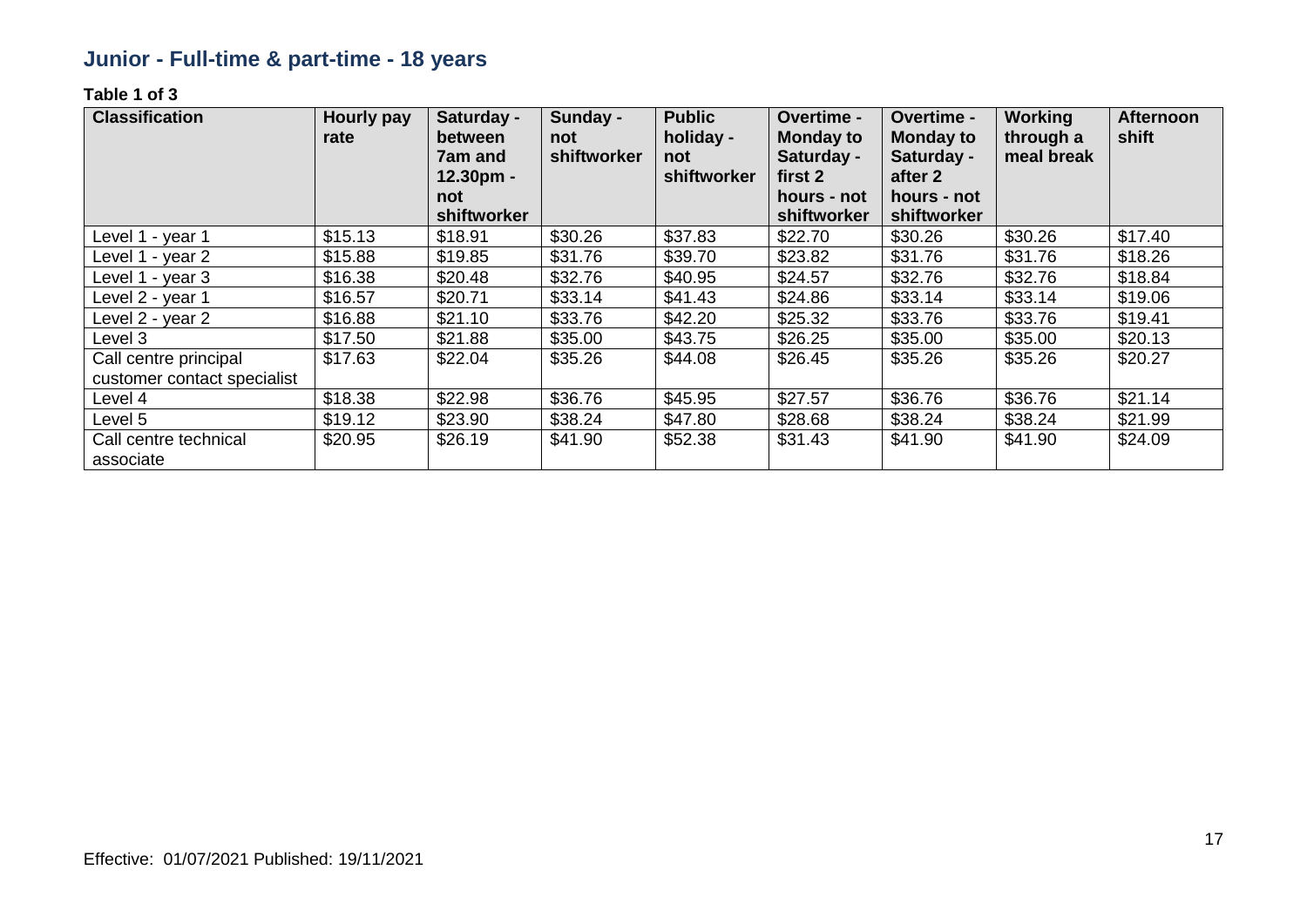| <b>Classification</b>                                | <b>Permanent</b><br>night shift | <b>Night shift</b> | Saturday -<br>shiftworker | Sunday -<br>shiftworker | <b>Public</b><br>holiday -<br>shiftworker | Overtime -<br>Saturday -<br>outside<br>ordinary<br>working<br>period -<br>shiftworker | Overtime -<br>Sunday -<br>outside<br>ordinary<br>working<br>period -<br>shiftworker | Overtime -<br>public<br>holiday -<br>outside<br>ordinary<br>working<br>period -<br>shiftworker |
|------------------------------------------------------|---------------------------------|--------------------|---------------------------|-------------------------|-------------------------------------------|---------------------------------------------------------------------------------------|-------------------------------------------------------------------------------------|------------------------------------------------------------------------------------------------|
| Level 1 - year 1                                     | \$19.67                         | \$17.40            | \$22.70                   | \$22.70                 | \$22.70                                   | \$30.26                                                                               | \$30.26                                                                             | \$30.26                                                                                        |
| Level 1 - year 2                                     | \$20.64                         | \$18.26            | \$23.82                   | \$23.82                 | \$23.82                                   | \$31.76                                                                               | \$31.76                                                                             | \$31.76                                                                                        |
| Level 1 - year 3                                     | \$21.29                         | \$18.84            | \$24.57                   | \$24.57                 | \$24.57                                   | \$32.76                                                                               | \$32.76                                                                             | \$32.76                                                                                        |
| Level 2 - year 1                                     | \$21.54                         | \$19.06            | \$24.86                   | \$24.86                 | \$24.86                                   | \$33.14                                                                               | \$33.14                                                                             | \$33.14                                                                                        |
| Level 2 - year 2                                     | \$21.94                         | \$19.41            | \$25.32                   | \$25.32                 | \$25.32                                   | \$33.76                                                                               | \$33.76                                                                             | \$33.76                                                                                        |
| Level 3                                              | \$22.75                         | \$20.13            | \$26.25                   | \$26.25                 | \$26.25                                   | \$35.00                                                                               | \$35.00                                                                             | \$35.00                                                                                        |
| Call centre principal<br>customer contact specialist | \$22.92                         | \$20.27            | \$26.45                   | \$26.45                 | \$26.45                                   | \$35.26                                                                               | \$35.26                                                                             | \$35.26                                                                                        |
| Level 4                                              | \$23.89                         | \$21.14            | \$27.57                   | \$27.57                 | \$27.57                                   | \$36.76                                                                               | \$36.76                                                                             | \$36.76                                                                                        |
| Level 5                                              | \$24.86                         | \$21.99            | \$28.68                   | \$28.68                 | \$28.68                                   | \$38.24                                                                               | \$38.24                                                                             | \$38.24                                                                                        |
| Call centre technical<br>associate                   | \$27.24                         | \$24.09            | \$31.43                   | \$31.43                 | \$31.43                                   | \$41.90                                                                               | \$41.90                                                                             | \$41.90                                                                                        |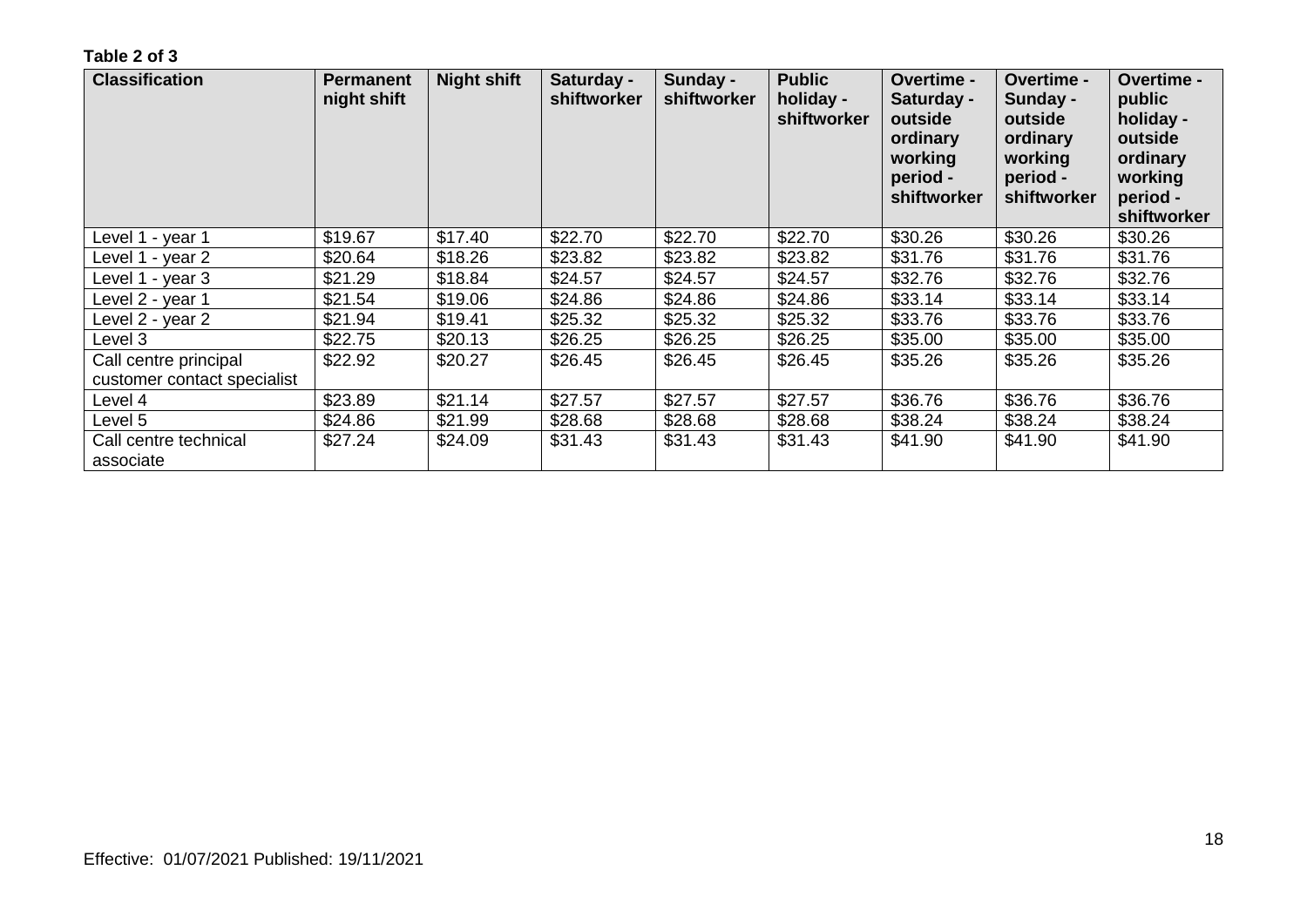| <b>Classification</b>       | <b>Overtime - more</b><br>than the weekly<br>hours - | <b>Overtime - more</b><br>than the weekly<br>hours - | <b>Overtime - more</b><br>than the daily<br>hours - | <b>Overtime - more</b><br>than the daily<br>hours - | Less than 10<br>hour break<br>between shifts | Less than 8<br>hour break<br>between shifts - |
|-----------------------------|------------------------------------------------------|------------------------------------------------------|-----------------------------------------------------|-----------------------------------------------------|----------------------------------------------|-----------------------------------------------|
|                             | shiftworker -                                        | shiftworker -                                        | shiftworker -                                       | shiftworker -                                       |                                              | change to shift                               |
|                             | first 3 hours                                        | after 3 hours                                        | first 2 hours                                       | after 2 hours                                       |                                              |                                               |
| Level 1 - year 1            | \$22.70                                              | \$30.26                                              | \$22.70                                             | \$30.26                                             | \$30.26                                      | \$30.26                                       |
| Level 1 - year 2            | \$23.82                                              | \$31.76                                              | \$23.82                                             | \$31.76                                             | \$31.76                                      | \$31.76                                       |
| Level 1 - year 3            | \$24.57                                              | \$32.76                                              | \$24.57                                             | \$32.76                                             | \$32.76                                      | \$32.76                                       |
| Level 2 - year 1            | \$24.86                                              | \$33.14                                              | \$24.86                                             | \$33.14                                             | \$33.14                                      | \$33.14                                       |
| Level 2 - year 2            | \$25.32                                              | \$33.76                                              | \$25.32                                             | \$33.76                                             | \$33.76                                      | \$33.76                                       |
| Level 3                     | \$26.25                                              | \$35.00                                              | \$26.25                                             | \$35.00                                             | \$35.00                                      | \$35.00                                       |
| Call centre principal       | \$26.45                                              | \$35.26                                              | \$26.45                                             | \$35.26                                             | \$35.26                                      | \$35.26                                       |
| customer contact specialist |                                                      |                                                      |                                                     |                                                     |                                              |                                               |
| Level 4                     | \$27.57                                              | \$36.76                                              | \$27.57                                             | \$36.76                                             | \$36.76                                      | \$36.76                                       |
| Level 5                     | \$28.68                                              | \$38.24                                              | \$28.68                                             | \$38.24                                             | \$38.24                                      | \$38.24                                       |
| Call centre technical       | \$31.43                                              | \$41.90                                              | \$31.43                                             | \$41.90                                             | \$41.90                                      | \$41.90                                       |
| associate                   |                                                      |                                                      |                                                     |                                                     |                                              |                                               |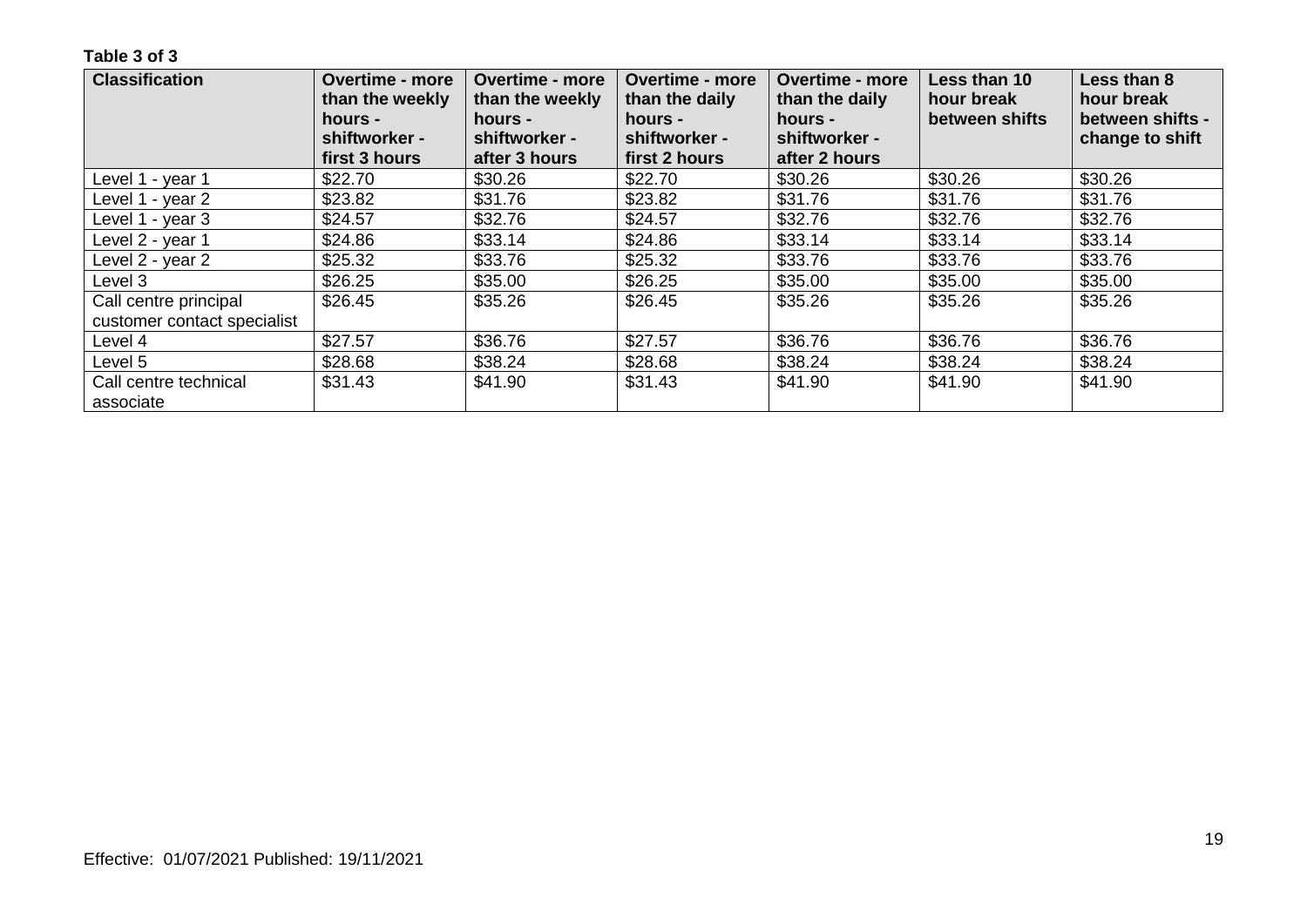## **Junior - Full-time & part-time - 19 years**

| <b>Classification</b>                                | Hourly pay<br>rate | Saturday -<br>between<br>7am and<br>12.30pm -<br>not<br>shiftworker | Sunday -<br>not<br>shiftworker | <b>Public</b><br>holiday -<br>not<br>shiftworker | <b>Overtime -</b><br><b>Monday to</b><br>Saturday -<br>first 2<br>hours - not<br>shiftworker | Overtime -<br><b>Monday to</b><br>Saturday -<br>after 2<br>hours - not<br>shiftworker | <b>Working</b><br>through a<br>meal break | <b>Afternoon</b><br>shift |
|------------------------------------------------------|--------------------|---------------------------------------------------------------------|--------------------------------|--------------------------------------------------|----------------------------------------------------------------------------------------------|---------------------------------------------------------------------------------------|-------------------------------------------|---------------------------|
| Level 1 - year 1                                     | \$17.29            | \$21.61                                                             | \$34.58                        | \$43.23                                          | \$25.94                                                                                      | \$34.58                                                                               | \$34.58                                   | \$19.88                   |
| Level 1 - year 2                                     | \$18.15            | \$22.69                                                             | \$36.30                        | \$45.38                                          | \$27.23                                                                                      | \$36.30                                                                               | \$36.30                                   | \$20.87                   |
| Level 1 - year 3                                     | \$18.72            | \$23.40                                                             | \$37.44                        | \$46.80                                          | \$28.08                                                                                      | \$37.44                                                                               | \$37.44                                   | \$21.53                   |
| Level 2 - year 1                                     | \$18.94            | \$23.68                                                             | \$37.88                        | \$47.35                                          | \$28.41                                                                                      | \$37.88                                                                               | \$37.88                                   | \$21.78                   |
| Level 2 - year 2                                     | \$19.29            | \$24.11                                                             | \$38.58                        | \$48.23                                          | \$28.94                                                                                      | \$38.58                                                                               | \$38.58                                   | \$22.18                   |
| Level 3                                              | \$20.00            | \$25.00                                                             | \$40.00                        | \$50.00                                          | \$30.00                                                                                      | \$40.00                                                                               | \$40.00                                   | \$23.00                   |
| Call centre principal<br>customer contact specialist | \$20.14            | \$25.18                                                             | \$40.28                        | \$50.35                                          | \$30.21                                                                                      | \$40.28                                                                               | \$40.28                                   | \$23.16                   |
| Level 4                                              | \$21.00            | \$26.25                                                             | \$42.00                        | \$52.50                                          | \$31.50                                                                                      | \$42.00                                                                               | \$42.00                                   | \$24.15                   |
| Level 5                                              | \$21.86            | \$27.33                                                             | \$43.72                        | \$54.65                                          | \$32.79                                                                                      | \$43.72                                                                               | \$43.72                                   | \$25.14                   |
| Call centre technical<br>associate                   | \$23.94            | \$29.93                                                             | \$47.88                        | \$59.85                                          | \$35.91                                                                                      | \$47.88                                                                               | \$47.88                                   | \$27.53                   |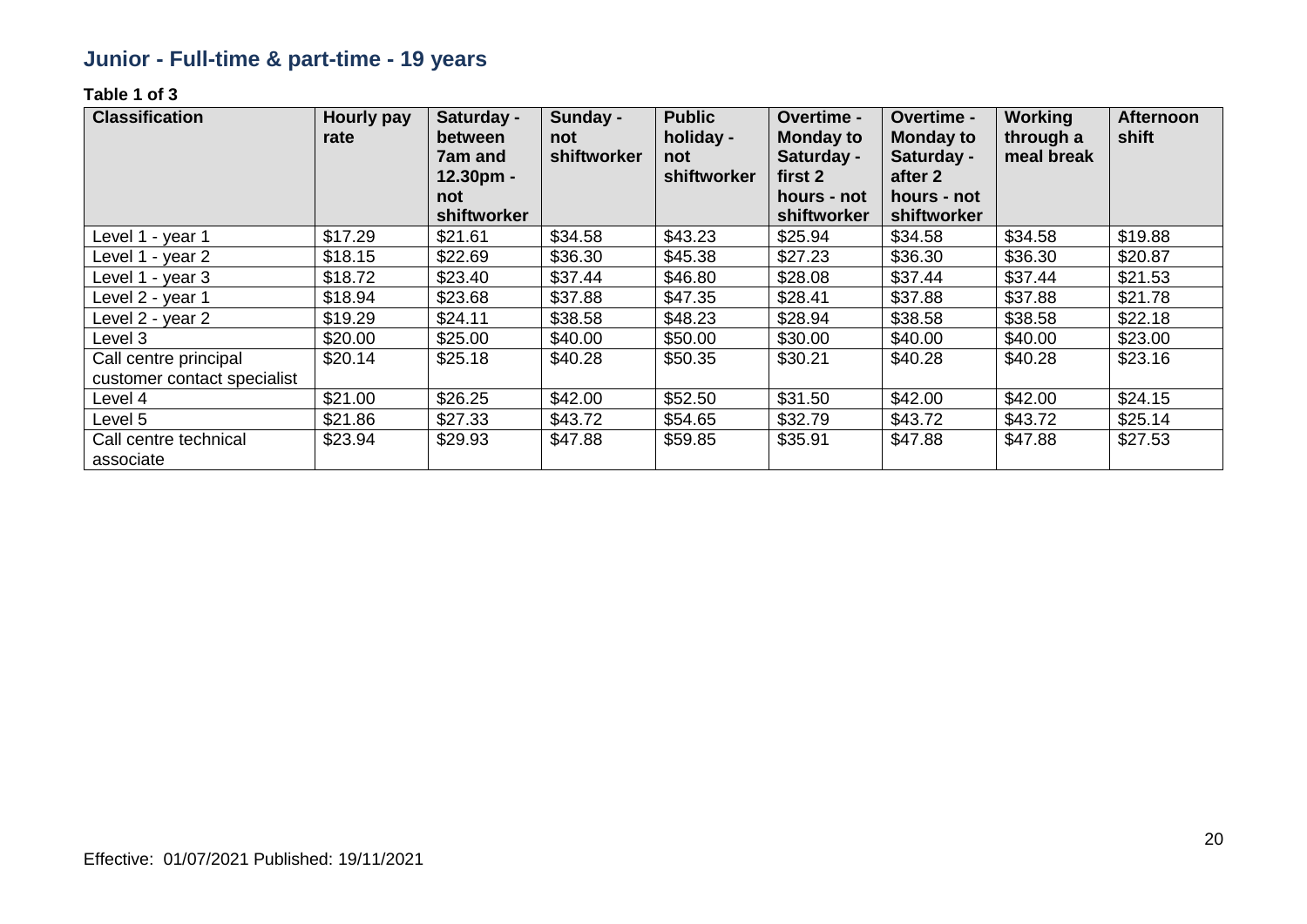| <b>Classification</b>                                | <b>Permanent</b><br>night shift | <b>Night shift</b> | Saturday -<br>shiftworker | Sunday -<br>shiftworker | <b>Public</b><br>holiday -<br>shiftworker | Overtime -<br>Saturday -<br>outside<br>ordinary<br>working<br>period -<br>shiftworker | <b>Overtime -</b><br>Sunday -<br>outside<br>ordinary<br>working<br>period -<br>shiftworker | Overtime -<br>public<br>holiday -<br>outside<br>ordinary<br>working<br>period -<br>shiftworker |
|------------------------------------------------------|---------------------------------|--------------------|---------------------------|-------------------------|-------------------------------------------|---------------------------------------------------------------------------------------|--------------------------------------------------------------------------------------------|------------------------------------------------------------------------------------------------|
| Level 1 - year 1                                     | \$22.48                         | \$19.88            | \$25.94                   | \$25.94                 | \$25.94                                   | \$34.58                                                                               | \$34.58                                                                                    | \$34.58                                                                                        |
| Level 1 - year 2                                     | \$23.60                         | \$20.87            | \$27.23                   | \$27.23                 | \$27.23                                   | \$36.30                                                                               | \$36.30                                                                                    | \$36.30                                                                                        |
| Level 1 - year 3                                     | \$24.34                         | \$21.53            | \$28.08                   | \$28.08                 | \$28.08                                   | \$37.44                                                                               | \$37.44                                                                                    | \$37.44                                                                                        |
| Level 2 - year 1                                     | \$24.62                         | \$21.78            | \$28.41                   | \$28.41                 | \$28.41                                   | \$37.88                                                                               | \$37.88                                                                                    | \$37.88                                                                                        |
| Level 2 - year 2                                     | \$25.08                         | \$22.18            | \$28.94                   | \$28.94                 | \$28.94                                   | \$38.58                                                                               | \$38.58                                                                                    | \$38.58                                                                                        |
| Level 3                                              | \$26.00                         | \$23.00            | \$30.00                   | \$30.00                 | \$30.00                                   | \$40.00                                                                               | \$40.00                                                                                    | \$40.00                                                                                        |
| Call centre principal<br>customer contact specialist | \$26.18                         | \$23.16            | \$30.21                   | \$30.21                 | \$30.21                                   | \$40.28                                                                               | \$40.28                                                                                    | \$40.28                                                                                        |
| Level 4                                              | \$27.30                         | \$24.15            | \$31.50                   | \$31.50                 | \$31.50                                   | \$42.00                                                                               | \$42.00                                                                                    | \$42.00                                                                                        |
| Level 5                                              | \$28.42                         | \$25.14            | \$32.79                   | \$32.79                 | \$32.79                                   | \$43.72                                                                               | \$43.72                                                                                    | \$43.72                                                                                        |
| Call centre technical<br>associate                   | \$31.12                         | \$27.53            | \$35.91                   | \$35.91                 | \$35.91                                   | \$47.88                                                                               | \$47.88                                                                                    | \$47.88                                                                                        |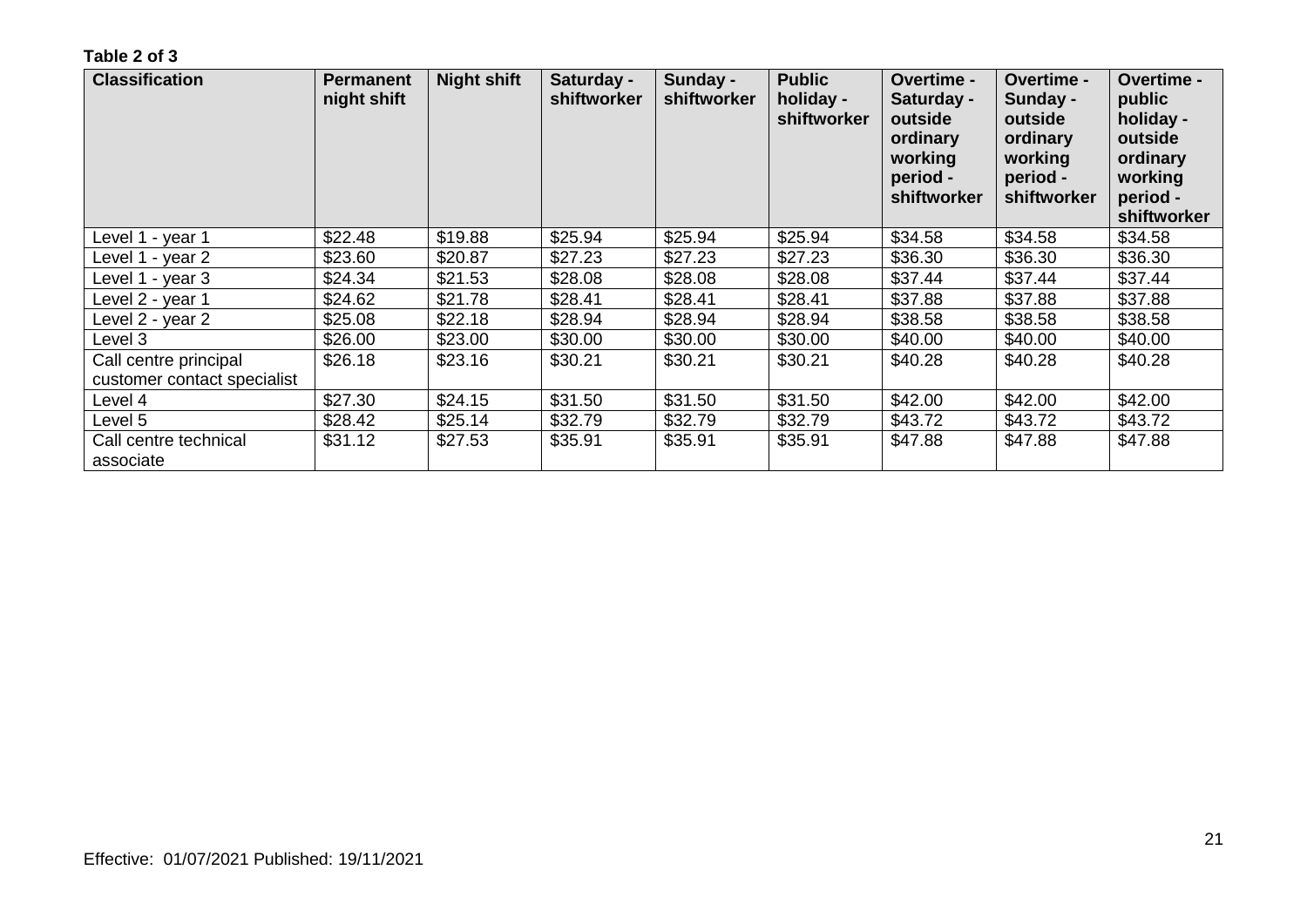| <b>Classification</b>       | <b>Overtime - more</b><br><b>Overtime - more</b><br>than the weekly<br>than the weekly<br>hours -<br>hours -<br>shiftworker -<br>shiftworker - | <b>Overtime - more</b><br>than the daily<br>hours -<br>shiftworker - | <b>Overtime - more</b><br>than the daily<br>hours -<br>shiftworker - | Less than 10<br>hour break<br>between shifts | Less than 8<br>hour break<br>between shifts -<br>change to shift |
|-----------------------------|------------------------------------------------------------------------------------------------------------------------------------------------|----------------------------------------------------------------------|----------------------------------------------------------------------|----------------------------------------------|------------------------------------------------------------------|
|                             | first 3 hours<br>after 3 hours                                                                                                                 | first 2 hours                                                        | after 2 hours                                                        |                                              |                                                                  |
| Level 1 - year 1            | \$25.94<br>\$34.58                                                                                                                             | \$25.94                                                              | \$34.58                                                              | \$34.58                                      | \$34.58                                                          |
| Level 1 - year 2            | \$36.30<br>\$27.23                                                                                                                             | \$27.23                                                              | \$36.30                                                              | \$36.30                                      | \$36.30                                                          |
| Level 1 - year 3            | \$37.44<br>\$28.08                                                                                                                             | \$28.08                                                              | \$37.44                                                              | \$37.44                                      | \$37.44                                                          |
| Level 2 - year 1            | \$37.88<br>\$28.41                                                                                                                             | \$28.41                                                              | \$37.88                                                              | \$37.88                                      | \$37.88                                                          |
| Level 2 - year 2            | \$28.94<br>\$38.58                                                                                                                             | \$28.94                                                              | \$38.58                                                              | \$38.58                                      | \$38.58                                                          |
| Level 3                     | \$30.00<br>\$40.00                                                                                                                             | \$30.00                                                              | \$40.00                                                              | \$40.00                                      | \$40.00                                                          |
| Call centre principal       | \$30.21<br>\$40.28                                                                                                                             | \$30.21                                                              | \$40.28                                                              | \$40.28                                      | \$40.28                                                          |
| customer contact specialist |                                                                                                                                                |                                                                      |                                                                      |                                              |                                                                  |
| Level 4                     | \$31.50<br>\$42.00                                                                                                                             | \$31.50                                                              | \$42.00                                                              | \$42.00                                      | \$42.00                                                          |
| Level 5                     | \$32.79<br>\$43.72                                                                                                                             | \$32.79                                                              | \$43.72                                                              | \$43.72                                      | \$43.72                                                          |
| Call centre technical       | \$35.91<br>\$47.88                                                                                                                             | \$35.91                                                              | \$47.88                                                              | \$47.88                                      | \$47.88                                                          |
| associate                   |                                                                                                                                                |                                                                      |                                                                      |                                              |                                                                  |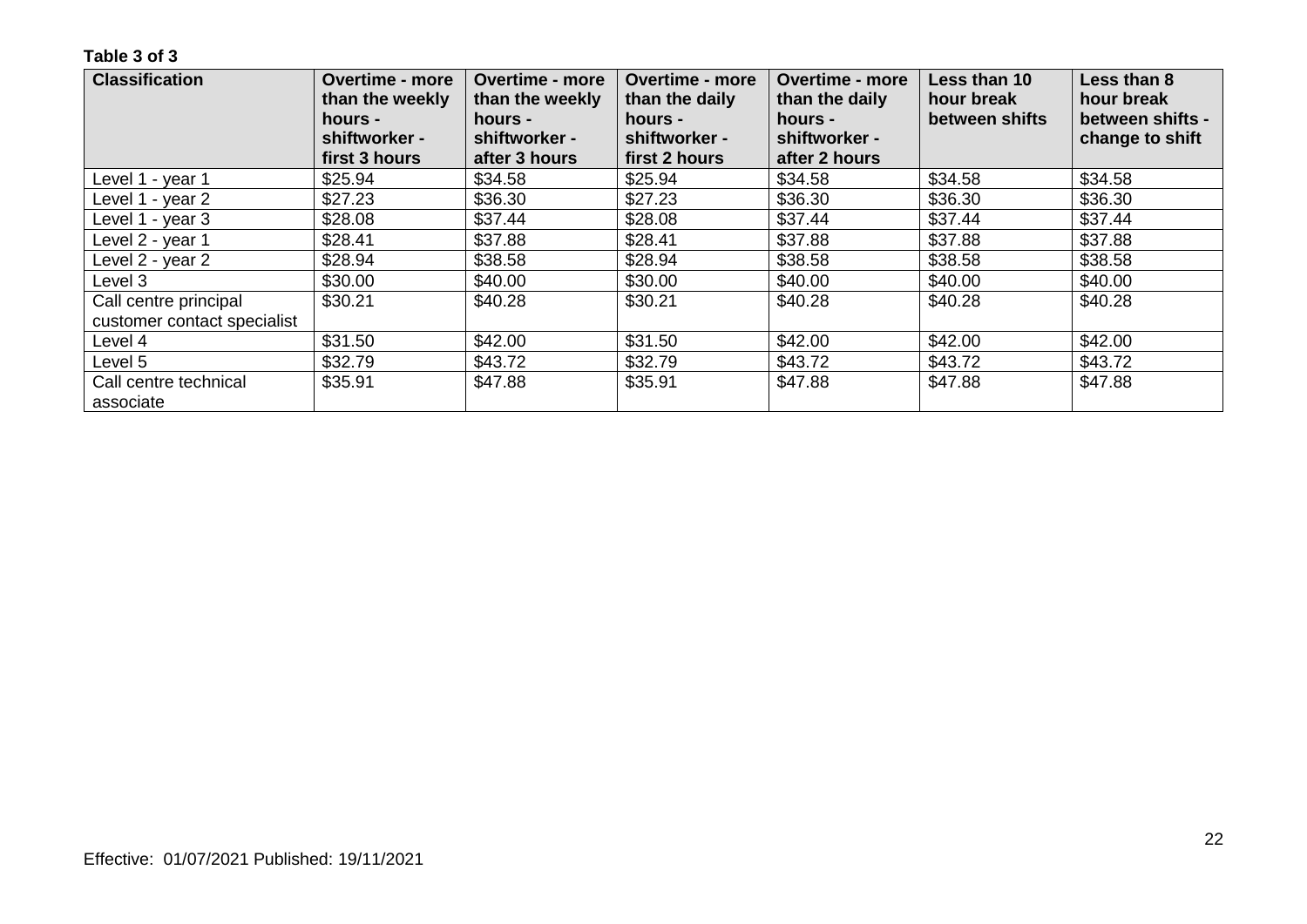## **Junior - Full-time & part-time - 20 years**

| <b>Classification</b>                                | Hourly pay<br>rate | Saturday -<br>between<br>7am and<br>12.30pm -<br>not<br>shiftworker | Sunday -<br>not<br>shiftworker | <b>Public</b><br>holiday -<br>not<br>shiftworker | <b>Overtime -</b><br><b>Monday to</b><br>Saturday -<br>first 2<br>hours - not<br>shiftworker | Overtime -<br><b>Monday to</b><br>Saturday -<br>after 2<br>hours - not<br>shiftworker | <b>Working</b><br>through a<br>meal break | <b>Afternoon</b><br>shift |
|------------------------------------------------------|--------------------|---------------------------------------------------------------------|--------------------------------|--------------------------------------------------|----------------------------------------------------------------------------------------------|---------------------------------------------------------------------------------------|-------------------------------------------|---------------------------|
| Level 1 - year 1                                     | \$19.45            | \$24.31                                                             | \$38.90                        | \$48.63                                          | \$29.18                                                                                      | \$38.90                                                                               | \$38.90                                   | \$22.37                   |
| Level 1 - year 2                                     | \$20.42            | \$25.53                                                             | \$40.84                        | \$51.05                                          | \$30.63                                                                                      | \$40.84                                                                               | \$40.84                                   | \$23.48                   |
| Level 1 - year 3                                     | \$21.06            | \$26.33                                                             | \$42.12                        | \$52.65                                          | \$31.59                                                                                      | \$42.12                                                                               | \$42.12                                   | \$24.22                   |
| Level 2 - year 1                                     | \$21.30            | \$26.63                                                             | \$42.60                        | \$53.25                                          | \$31.95                                                                                      | \$42.60                                                                               | \$42.60                                   | \$24.50                   |
| Level 2 - year 2                                     | \$21.70            | \$27.13                                                             | \$43.40                        | \$54.25                                          | \$32.55                                                                                      | \$43.40                                                                               | \$43.40                                   | \$24.96                   |
| Level 3                                              | \$22.50            | \$28.13                                                             | \$45.00                        | \$56.25                                          | \$33.75                                                                                      | \$45.00                                                                               | \$45.00                                   | \$25.88                   |
| Call centre principal<br>customer contact specialist | \$22.66            | \$28.33                                                             | \$45.32                        | \$56.65                                          | \$33.99                                                                                      | \$45.32                                                                               | \$45.32                                   | \$26.06                   |
| Level 4                                              | \$23.63            | \$29.54                                                             | \$47.26                        | \$59.08                                          | \$35.45                                                                                      | \$47.26                                                                               | \$47.26                                   | \$27.17                   |
| Level 5                                              | \$24.59            | \$30.74                                                             | \$49.18                        | \$61.48                                          | \$36.89                                                                                      | \$49.18                                                                               | \$49.18                                   | \$28.28                   |
| Call centre technical<br>associate                   | \$26.94            | \$33.68                                                             | \$53.88                        | \$67.35                                          | \$40.41                                                                                      | \$53.88                                                                               | \$53.88                                   | \$30.98                   |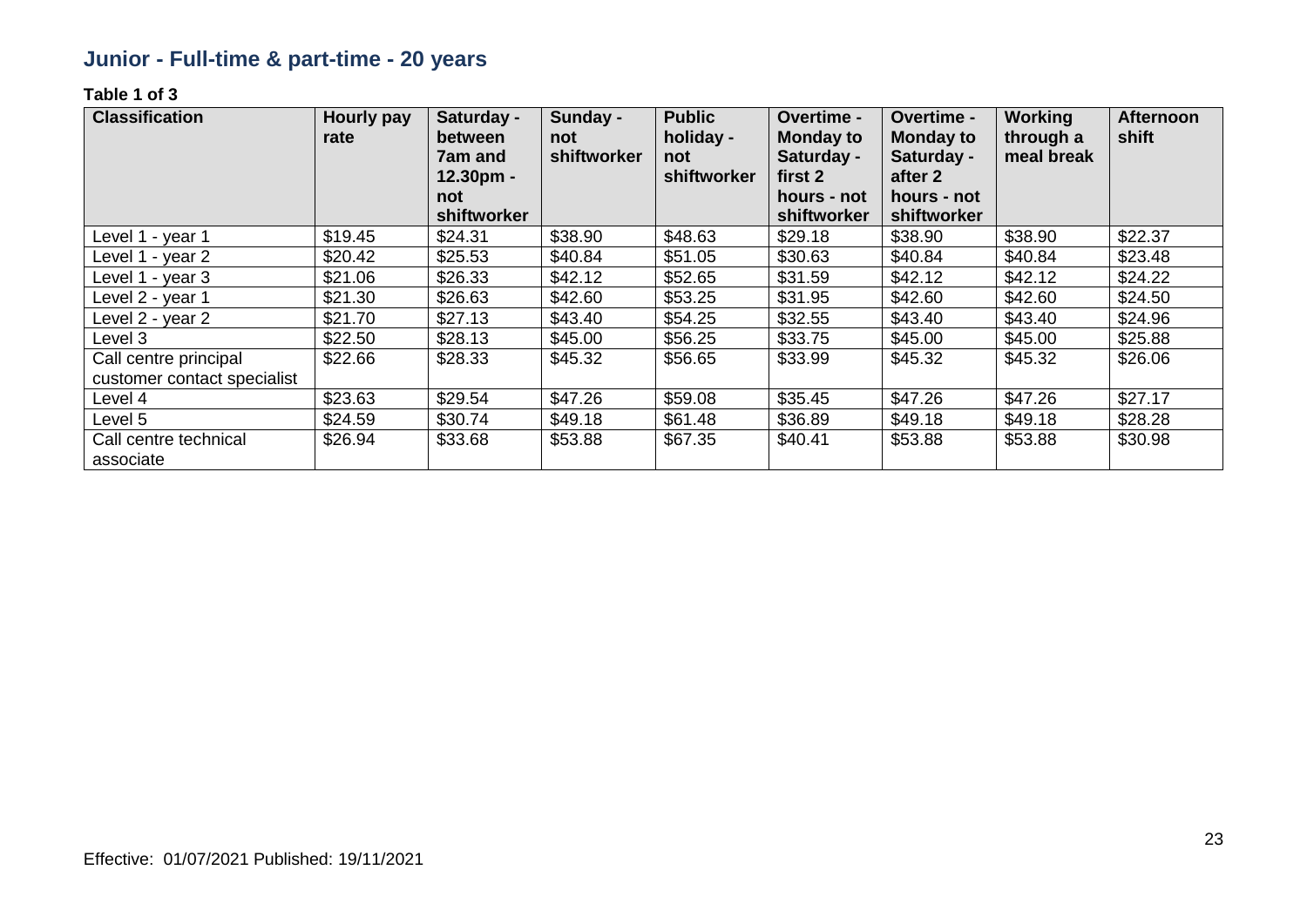| <b>Classification</b>                                | <b>Permanent</b><br>night shift | <b>Night shift</b> | Saturday -<br>shiftworker | Sunday -<br>shiftworker | <b>Public</b><br>holiday -<br>shiftworker | <b>Overtime -</b><br>Saturday -<br>outside<br>ordinary<br>working<br>period -<br>shiftworker | <b>Overtime -</b><br>Sunday -<br>outside<br>ordinary<br>working<br>period -<br>shiftworker | <b>Overtime -</b><br>public<br>holiday -<br>outside<br>ordinary<br>working<br>period -<br>shiftworker |
|------------------------------------------------------|---------------------------------|--------------------|---------------------------|-------------------------|-------------------------------------------|----------------------------------------------------------------------------------------------|--------------------------------------------------------------------------------------------|-------------------------------------------------------------------------------------------------------|
| Level 1 - year 1                                     | \$25.29                         | \$22.37            | \$29.18                   | \$29.18                 | \$29.18                                   | \$38.90                                                                                      | \$38.90                                                                                    | \$38.90                                                                                               |
| Level 1 - year 2                                     | \$26.55                         | \$23.48            | \$30.63                   | \$30.63                 | \$30.63                                   | \$40.84                                                                                      | \$40.84                                                                                    | \$40.84                                                                                               |
| Level 1 - year 3                                     | \$27.38                         | \$24.22            | \$31.59                   | \$31.59                 | \$31.59                                   | \$42.12                                                                                      | \$42.12                                                                                    | \$42.12                                                                                               |
| Level 2 - year 1                                     | \$27.69                         | \$24.50            | \$31.95                   | \$31.95                 | \$31.95                                   | \$42.60                                                                                      | \$42.60                                                                                    | \$42.60                                                                                               |
| Level 2 - year 2                                     | \$28.21                         | \$24.96            | \$32.55                   | \$32.55                 | \$32.55                                   | \$43.40                                                                                      | \$43.40                                                                                    | \$43.40                                                                                               |
| Level 3                                              | \$29.25                         | \$25.88            | \$33.75                   | \$33.75                 | \$33.75                                   | \$45.00                                                                                      | \$45.00                                                                                    | \$45.00                                                                                               |
| Call centre principal<br>customer contact specialist | \$29.46                         | \$26.06            | \$33.99                   | \$33.99                 | \$33.99                                   | \$45.32                                                                                      | \$45.32                                                                                    | \$45.32                                                                                               |
| Level 4                                              | \$30.72                         | \$27.17            | \$35.45                   | \$35.45                 | \$35.45                                   | \$47.26                                                                                      | \$47.26                                                                                    | \$47.26                                                                                               |
| Level 5                                              | \$31.97                         | \$28.28            | \$36.89                   | \$36.89                 | \$36.89                                   | \$49.18                                                                                      | \$49.18                                                                                    | \$49.18                                                                                               |
| Call centre technical<br>associate                   | \$35.02                         | \$30.98            | \$40.41                   | \$40.41                 | \$40.41                                   | \$53.88                                                                                      | \$53.88                                                                                    | \$53.88                                                                                               |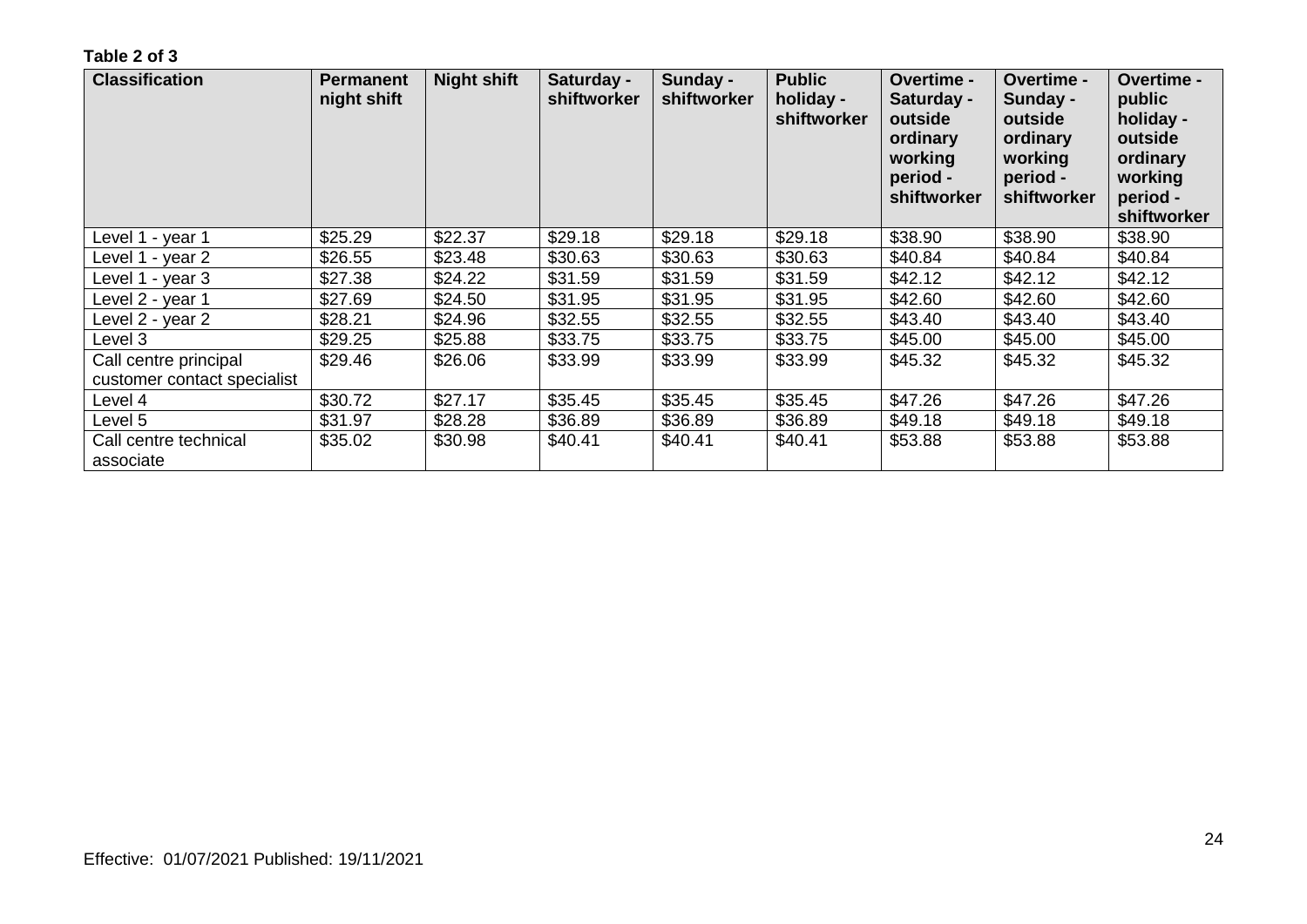| <b>Classification</b>       | <b>Overtime - more</b><br>than the weekly<br>hours -<br>shiftworker - | <b>Overtime - more</b><br>than the weekly<br>hours -<br>shiftworker - | <b>Overtime - more</b><br>than the daily<br>hours -<br>shiftworker - | <b>Overtime - more</b><br>than the daily<br>hours -<br>shiftworker - | Less than 10<br>hour break<br>between shifts | Less than 8<br>hour break<br>between shifts -<br>change to shift |
|-----------------------------|-----------------------------------------------------------------------|-----------------------------------------------------------------------|----------------------------------------------------------------------|----------------------------------------------------------------------|----------------------------------------------|------------------------------------------------------------------|
|                             | first 3 hours                                                         | after 3 hours                                                         | first 2 hours                                                        | after 2 hours                                                        |                                              |                                                                  |
| Level 1 - year 1            | \$29.18                                                               | \$38.90                                                               | \$29.18                                                              | \$38.90                                                              | \$38.90                                      | \$38.90                                                          |
| Level 1 - year 2            | \$30.63                                                               | \$40.84                                                               | \$30.63                                                              | \$40.84                                                              | \$40.84                                      | \$40.84                                                          |
| Level 1 - year 3            | \$31.59                                                               | \$42.12                                                               | \$31.59                                                              | \$42.12                                                              | \$42.12                                      | \$42.12                                                          |
| Level 2 - year 1            | \$31.95                                                               | \$42.60                                                               | \$31.95                                                              | \$42.60                                                              | \$42.60                                      | \$42.60                                                          |
| Level 2 - year 2            | \$32.55                                                               | \$43.40                                                               | \$32.55                                                              | \$43.40                                                              | \$43.40                                      | \$43.40                                                          |
| Level 3                     | \$33.75                                                               | \$45.00                                                               | \$33.75                                                              | \$45.00                                                              | \$45.00                                      | \$45.00                                                          |
| Call centre principal       | \$33.99                                                               | \$45.32                                                               | \$33.99                                                              | \$45.32                                                              | \$45.32                                      | \$45.32                                                          |
| customer contact specialist |                                                                       |                                                                       |                                                                      |                                                                      |                                              |                                                                  |
| Level 4                     | \$35.45                                                               | \$47.26                                                               | \$35.45                                                              | \$47.26                                                              | \$47.26                                      | \$47.26                                                          |
| Level 5                     | \$36.89                                                               | \$49.18                                                               | \$36.89                                                              | \$49.18                                                              | \$49.18                                      | \$49.18                                                          |
| Call centre technical       | \$40.41                                                               | \$53.88                                                               | \$40.41                                                              | \$53.88                                                              | \$53.88                                      | \$53.88                                                          |
| associate                   |                                                                       |                                                                       |                                                                      |                                                                      |                                              |                                                                  |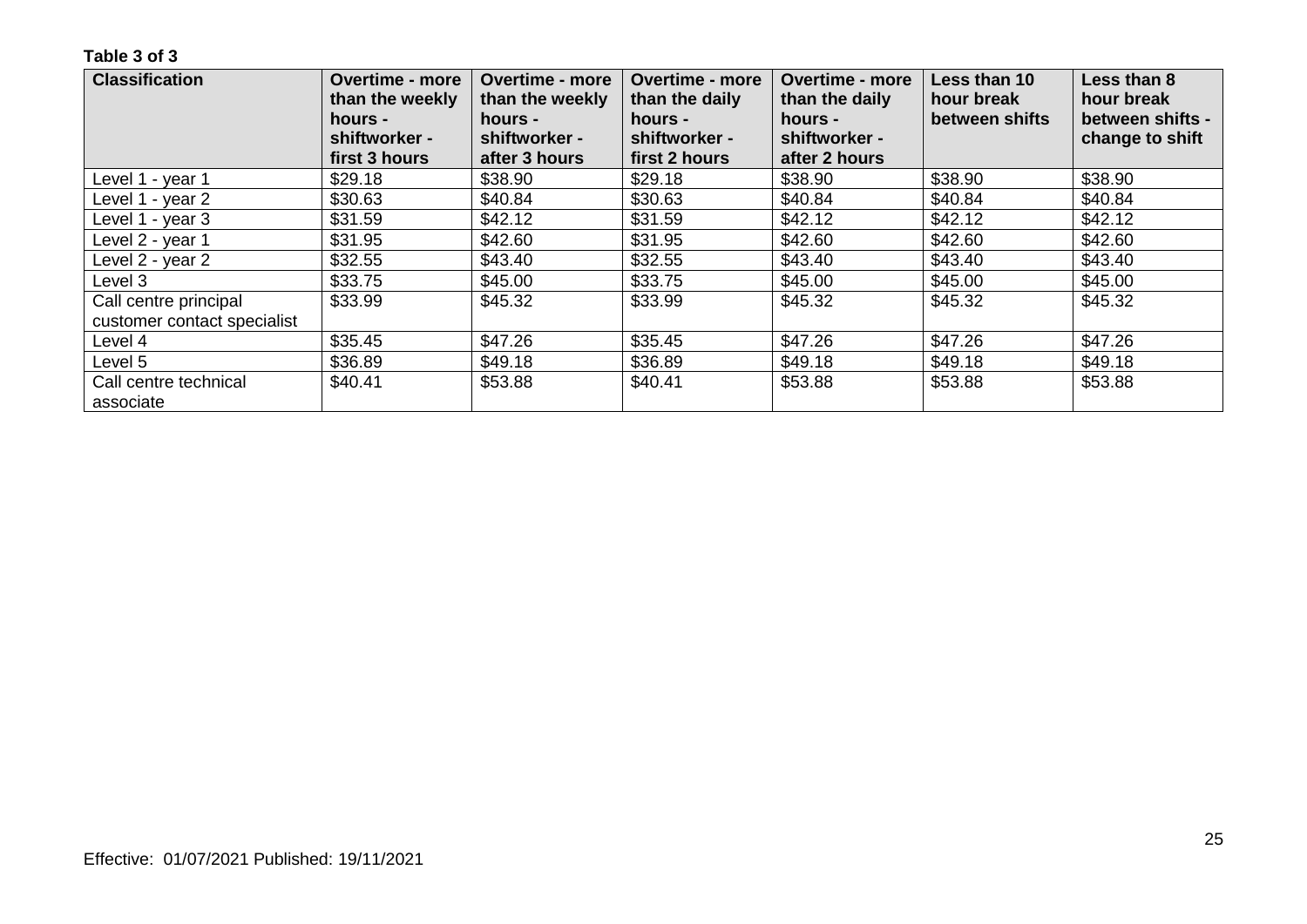### **Junior - Casual - Under 16 years**

| <b>Classification</b>                                | <b>Hourly pay</b><br>rate | Saturday -<br>between<br>7am and<br>$12.30pm -$<br>not<br>shiftworker | Sunday -<br>not<br>shiftworker | <b>Public</b><br>holiday -<br>not<br>shiftworker | Overtime -<br><b>Monday to</b><br>Saturday -<br>first 2<br>hours - not<br>shiftworker | <b>Overtime -</b><br><b>Monday to</b><br>Saturday -<br>after 2<br>hours - not<br>shiftworker | <b>Working</b><br>through a<br>meal break | <b>Afternoon</b><br>shift |
|------------------------------------------------------|---------------------------|-----------------------------------------------------------------------|--------------------------------|--------------------------------------------------|---------------------------------------------------------------------------------------|----------------------------------------------------------------------------------------------|-------------------------------------------|---------------------------|
| Level 1 - year 1                                     | \$12.16                   | \$14.60                                                               | \$21.89                        | \$26.76                                          | \$17.03                                                                               | \$21.89                                                                                      | \$21.89                                   | \$13.62                   |
| Level 1 - year 2                                     | \$12.76                   | \$15.32                                                               | \$22.97                        | \$28.08                                          | \$17.87                                                                               | \$22.97                                                                                      | \$22.97                                   | \$14.29                   |
| Level 1 - year 3                                     | \$13.16                   | \$15.80                                                               | \$23.69                        | \$28.96                                          | \$18.43                                                                               | \$23.69                                                                                      | \$23.69                                   | \$14.74                   |
| Level 2 - year 1                                     | \$13.31                   | \$15.98                                                               | \$23.96                        | \$29.29                                          | \$18.64                                                                               | \$23.96                                                                                      | \$23.96                                   | \$14.91                   |
| Level 2 - year 2                                     | \$13.56                   | \$16.28                                                               | \$24.41                        | \$29.84                                          | \$18.99                                                                               | \$24.41                                                                                      | \$24.41                                   | \$15.19                   |
| Level 3                                              | \$14.06                   | \$16.88                                                               | \$25.31                        | \$30.94                                          | \$19.69                                                                               | \$25.31                                                                                      | \$25.31                                   | \$15.75                   |
| Call centre principal<br>customer contact specialist | \$14.16                   | \$17.00                                                               | \$25.49                        | \$31.16                                          | \$19.83                                                                               | \$25.49                                                                                      | \$25.49                                   | \$15.86                   |
| Level 4                                              | \$14.78                   | \$17.73                                                               | \$26.60                        | \$32.51                                          | \$20.69                                                                               | \$26.60                                                                                      | \$26.60                                   | \$16.55                   |
| Level 5                                              | \$15.36                   | \$18.44                                                               | \$27.65                        | \$33.80                                          | \$21.51                                                                               | \$27.65                                                                                      | \$27.65                                   | \$17.21                   |
| Call centre technical<br>associate                   | \$16.84                   | \$20.21                                                               | \$30.31                        | \$37.04                                          | \$23.57                                                                               | \$30.31                                                                                      | \$30.31                                   | \$18.86                   |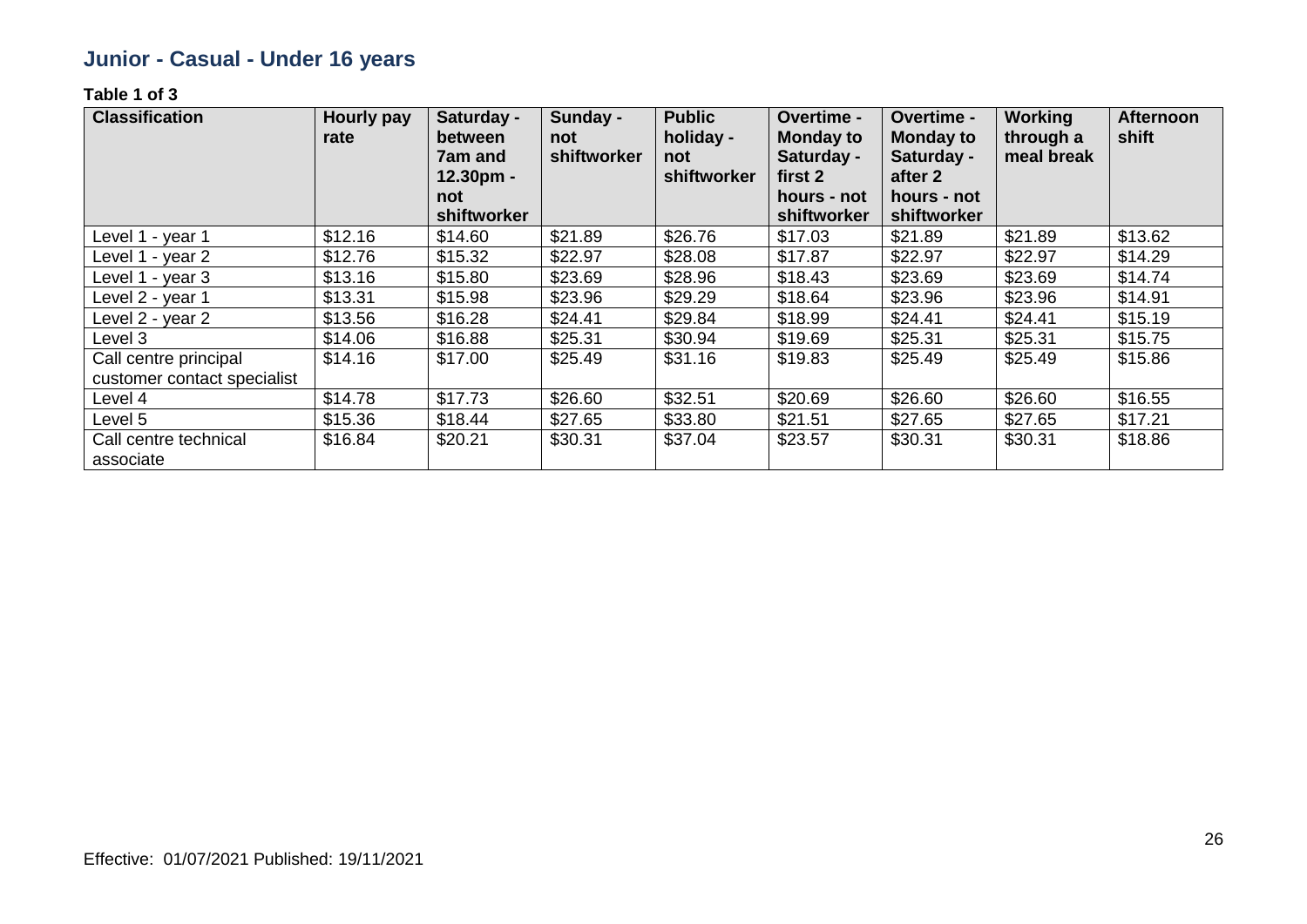| <b>Classification</b>              | <b>Permanent night</b><br>shift | <b>Night shift</b> | Saturday -<br>shiftworker | Sunday -<br>shiftworker | <b>Public holiday -</b><br>shiftworker | Overtime -<br>Saturday -<br>outside ordinary<br>working period -<br>shiftworker |
|------------------------------------|---------------------------------|--------------------|---------------------------|-------------------------|----------------------------------------|---------------------------------------------------------------------------------|
| Level 1 - year 1                   | \$15.08                         | \$13.62            | \$17.03                   | \$17.03                 | \$17.03                                | \$21.89                                                                         |
| Level 1 - year 2                   | \$15.83                         | \$14.29            | \$17.87                   | \$17.87                 | \$17.87                                | \$22.97                                                                         |
| Level 1 - year 3                   | \$16.32                         | \$14.74            | \$18.43                   | \$18.43                 | \$18.43                                | \$23.69                                                                         |
| Level 2 - year 1                   | \$16.51                         | \$14.91            | \$18.64                   | \$18.64                 | \$18.64                                | \$23.96                                                                         |
| Level 2 - year 2                   | \$16.82                         | \$15.19            | \$18.99                   | \$18.99                 | \$18.99                                | \$24.41                                                                         |
| Level 3                            | \$17.44                         | \$15.75            | \$19.69                   | \$19.69                 | \$19.69                                | \$25.31                                                                         |
| Call centre principal              | \$17.56                         | \$15.86            | \$19.83                   | \$19.83                 | \$19.83                                | \$25.49                                                                         |
| customer contact specialist        |                                 |                    |                           |                         |                                        |                                                                                 |
| Level 4                            | \$18.32                         | \$16.55            | \$20.69                   | \$20.69                 | \$20.69                                | \$26.60                                                                         |
| Level 5                            | \$19.05                         | \$17.21            | \$21.51                   | \$21.51                 | \$21.51                                | \$27.65                                                                         |
| Call centre technical<br>associate | \$20.88                         | \$18.86            | \$23.57                   | \$23.57                 | \$23.57                                | \$30.31                                                                         |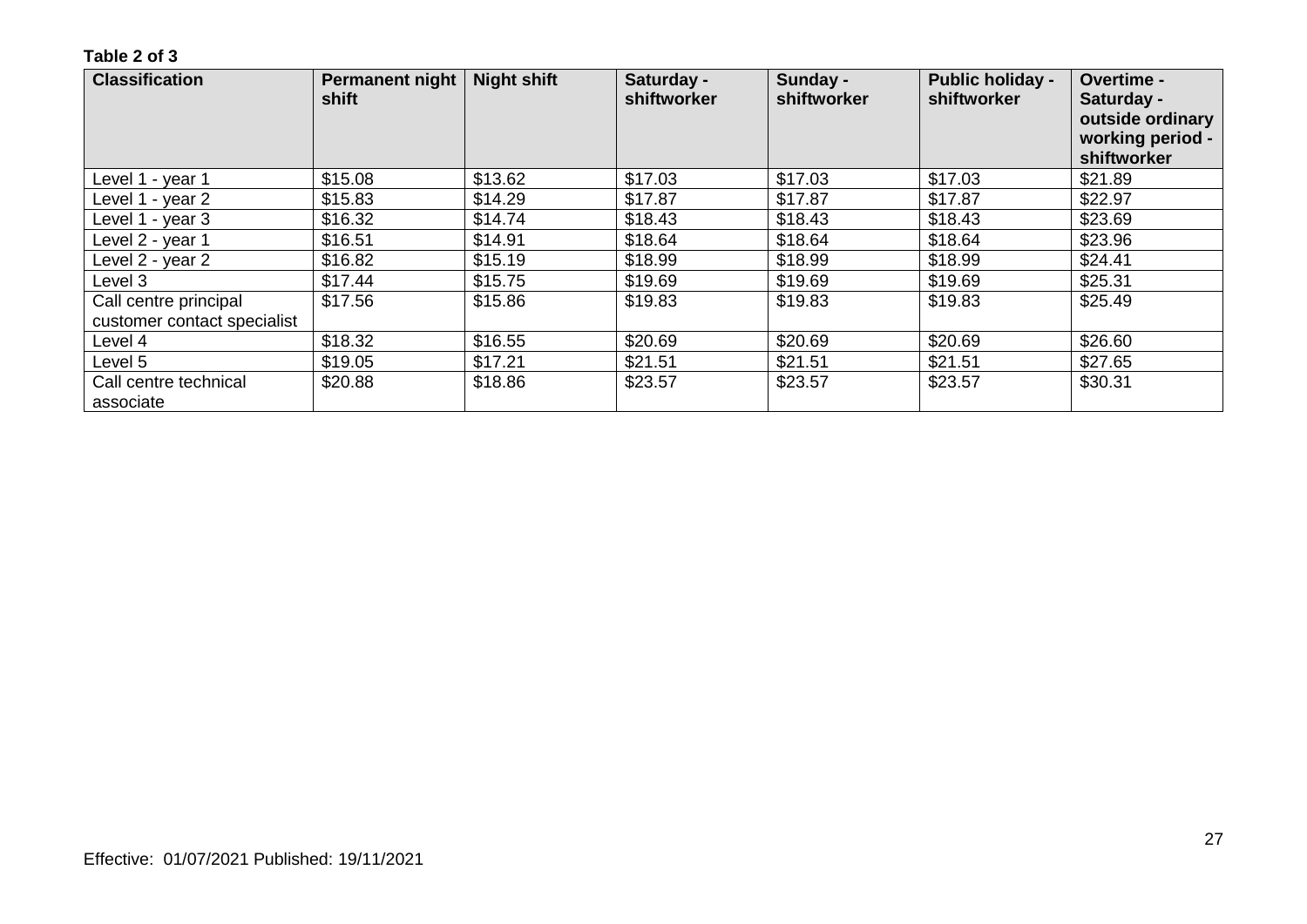| <b>Classification</b>       | Overtime -<br>Sunday -<br>outside ordinary<br>working period - | Overtime -<br>public holiday -<br>outside ordinary<br>working period - | <b>Overtime - more</b><br>than the weekly<br>hours -<br>shiftworker - | <b>Overtime - more</b><br>than the weekly<br>hours -<br>shiftworker - | <b>Overtime - more</b><br>than the daily<br>hours -<br>shiftworker - | <b>Overtime - more</b><br>than the daily<br>hours -<br>shiftworker - |
|-----------------------------|----------------------------------------------------------------|------------------------------------------------------------------------|-----------------------------------------------------------------------|-----------------------------------------------------------------------|----------------------------------------------------------------------|----------------------------------------------------------------------|
|                             | shiftworker                                                    | shiftworker                                                            | first 3 hours                                                         | after 3 hours                                                         | first 2 hours                                                        | after 2 hours                                                        |
| Level 1 - year 1            | \$21.89                                                        | \$21.89                                                                | \$17.03                                                               | \$21.89                                                               | \$17.03                                                              | \$21.89                                                              |
| Level 1 - year 2            | \$22.97                                                        | \$22.97                                                                | \$17.87                                                               | \$22.97                                                               | \$17.87                                                              | \$22.97                                                              |
| Level 1 - year 3            | \$23.69                                                        | \$23.69                                                                | \$18.43                                                               | \$23.69                                                               | \$18.43                                                              | \$23.69                                                              |
| Level 2 - year 1            | \$23.96                                                        | \$23.96                                                                | \$18.64                                                               | \$23.96                                                               | \$18.64                                                              | \$23.96                                                              |
| Level 2 - year 2            | \$24.41                                                        | \$24.41                                                                | \$18.99                                                               | \$24.41                                                               | \$18.99                                                              | \$24.41                                                              |
| Level 3                     | \$25.31                                                        | \$25.31                                                                | \$19.69                                                               | \$25.31                                                               | \$19.69                                                              | \$25.31                                                              |
| Call centre principal       | \$25.49                                                        | \$25.49                                                                | \$19.83                                                               | \$25.49                                                               | \$19.83                                                              | \$25.49                                                              |
| customer contact specialist |                                                                |                                                                        |                                                                       |                                                                       |                                                                      |                                                                      |
| Level 4                     | \$26.60                                                        | \$26.60                                                                | \$20.69                                                               | \$26.60                                                               | \$20.69                                                              | \$26.60                                                              |
| Level 5                     | \$27.65                                                        | \$27.65                                                                | \$21.51                                                               | \$27.65                                                               | \$21.51                                                              | \$27.65                                                              |
| Call centre technical       | \$30.31                                                        | \$30.31                                                                | \$23.57                                                               | \$30.31                                                               | \$23.57                                                              | \$30.31                                                              |
| associate                   |                                                                |                                                                        |                                                                       |                                                                       |                                                                      |                                                                      |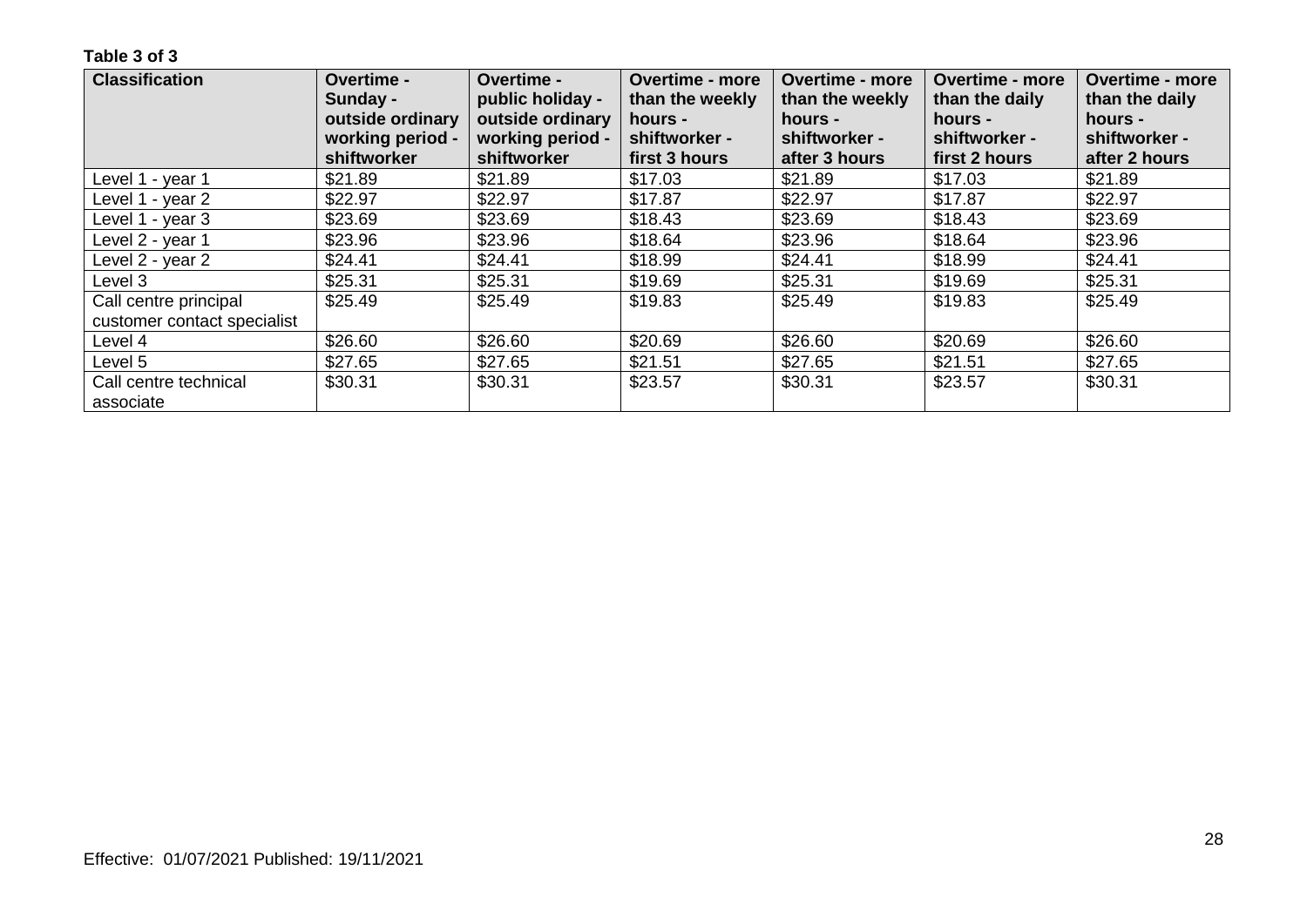## **Junior - Casual - 16 years**

| <b>Classification</b>                                | Hourly pay<br>rate | Saturday -<br>between<br>7am and<br>$12.30pm -$<br>not<br>shiftworker | Sunday -<br>not<br>shiftworker | <b>Public</b><br>holiday -<br>not<br>shiftworker | <b>Overtime -</b><br><b>Monday to</b><br>Saturday -<br>first 2<br>hours - not<br>shiftworker | Overtime -<br><b>Monday to</b><br>Saturday -<br>after 2<br>hours - not<br>shiftworker | Working<br>through a<br>meal break | <b>Afternoon</b><br>shift |
|------------------------------------------------------|--------------------|-----------------------------------------------------------------------|--------------------------------|--------------------------------------------------|----------------------------------------------------------------------------------------------|---------------------------------------------------------------------------------------|------------------------------------|---------------------------|
| Level 1 - year 1                                     | \$13.51            | \$16.22                                                               | \$24.32                        | \$29.73                                          | \$18.92                                                                                      | \$24.32                                                                               | \$24.32                            | \$15.13                   |
| Level 1 - year 2                                     | \$14.18            | \$17.01                                                               | \$25.52                        | \$31.19                                          | \$19.85                                                                                      | \$25.52                                                                               | \$25.52                            | \$15.88                   |
| Level 1 - year 3                                     | \$14.63            | \$17.55                                                               | \$26.33                        | \$32.18                                          | \$20.48                                                                                      | \$26.33                                                                               | \$26.33                            | \$16.38                   |
| Level 2 - year 1                                     | \$14.80            | \$17.76                                                               | \$26.64                        | \$32.56                                          | \$20.72                                                                                      | \$26.64                                                                               | \$26.64                            | \$16.58                   |
| Level 2 - year 2                                     | \$15.08            | \$18.09                                                               | \$27.14                        | \$33.17                                          | \$21.11                                                                                      | \$27.14                                                                               | \$27.14                            | \$16.88                   |
| Level 3                                              | \$15.63            | \$18.75                                                               | \$28.13                        | \$34.38                                          | \$21.88                                                                                      | \$28.13                                                                               | \$28.13                            | \$17.50                   |
| Call centre principal<br>customer contact specialist | \$15.74            | \$18.89                                                               | \$28.33                        | \$34.62                                          | \$22.03                                                                                      | \$28.33                                                                               | \$28.33                            | \$17.63                   |
| Level 4                                              | \$16.41            | \$19.70                                                               | \$29.54                        | \$36.11                                          | \$22.98                                                                                      | \$29.54                                                                               | \$29.54                            | \$18.38                   |
| Level 5                                              | \$17.08            | \$20.49                                                               | \$30.74                        | \$37.57                                          | \$23.91                                                                                      | \$30.74                                                                               | \$30.74                            | \$19.12                   |
| Call centre technical<br>associate                   | \$18.70            | \$22.44                                                               | \$33.66                        | \$41.14                                          | \$26.18                                                                                      | \$33.66                                                                               | \$33.66                            | \$20.94                   |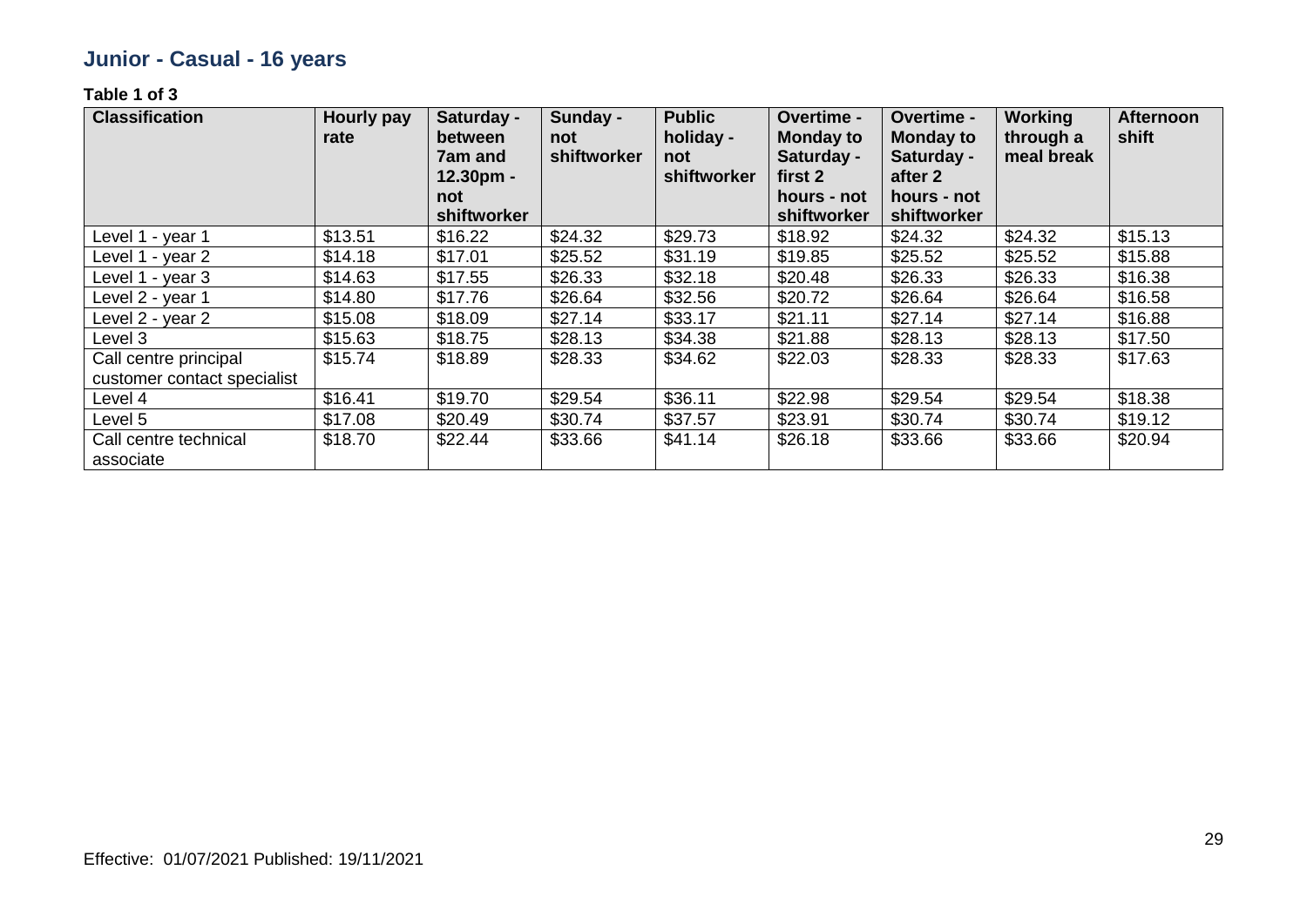| <b>Classification</b>              | Permanent night<br>shift | <b>Night shift</b> | Saturday -<br>shiftworker | Sunday -<br>shiftworker | <b>Public holiday -</b><br>shiftworker | Overtime -<br>Saturday -<br>outside ordinary<br>working period -<br>shiftworker |
|------------------------------------|--------------------------|--------------------|---------------------------|-------------------------|----------------------------------------|---------------------------------------------------------------------------------|
| Level 1 - year 1                   | \$16.76                  | \$15.13            | \$18.92                   | \$18.92                 | \$18.92                                | \$24.32                                                                         |
| Level 1 - year 2                   | \$17.58                  | \$15.88            | \$19.85                   | \$19.85                 | \$19.85                                | \$25.52                                                                         |
| Level 1 - year 3                   | \$18.14                  | \$16.38            | \$20.48                   | \$20.48                 | \$20.48                                | \$26.33                                                                         |
| Level 2 - year 1                   | \$18.35                  | \$16.58            | \$20.72                   | \$20.72                 | \$20.72                                | \$26.64                                                                         |
| Level 2 - year 2                   | \$18.69                  | \$16.88            | \$21.11                   | \$21.11                 | \$21.11                                | \$27.14                                                                         |
| Level 3                            | \$19.38                  | \$17.50            | \$21.88                   | \$21.88                 | \$21.88                                | \$28.13                                                                         |
| Call centre principal              | \$19.51                  | \$17.63            | \$22.03                   | \$22.03                 | \$22.03                                | \$28.33                                                                         |
| customer contact specialist        |                          |                    |                           |                         |                                        |                                                                                 |
| Level 4                            | \$20.35                  | \$18.38            | \$22.98                   | \$22.98                 | \$22.98                                | \$29.54                                                                         |
| Level 5                            | \$21.17                  | \$19.12            | \$23.91                   | \$23.91                 | \$23.91                                | \$30.74                                                                         |
| Call centre technical<br>associate | \$23.19                  | \$20.94            | \$26.18                   | \$26.18                 | \$26.18                                | \$33.66                                                                         |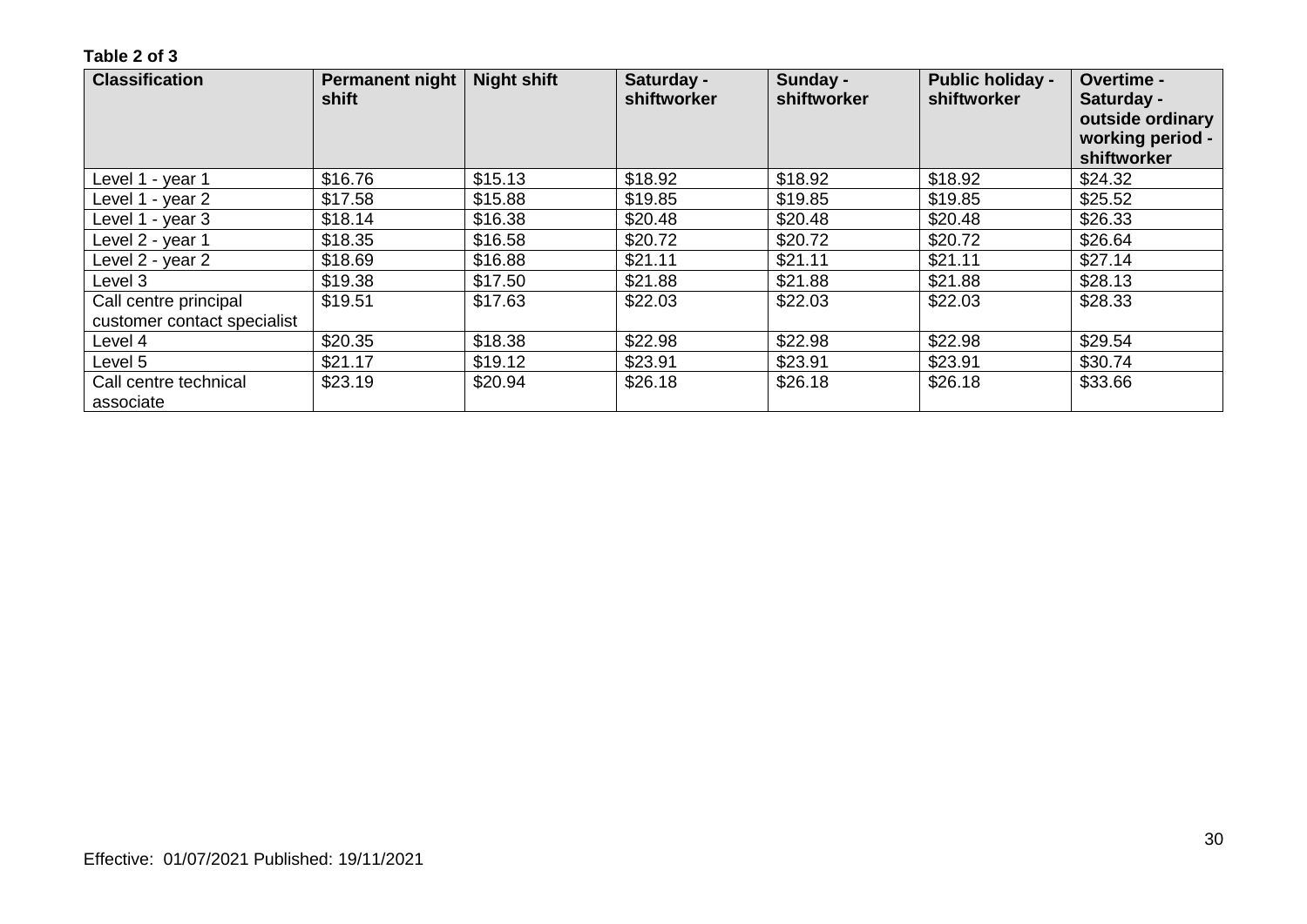| <b>Classification</b>              | Overtime -<br>Sunday -<br>outside ordinary | <b>Overtime -</b><br>public holiday -<br>outside ordinary | <b>Overtime - more</b><br>than the weekly<br>hours - | <b>Overtime - more</b><br>than the weekly<br>hours - | <b>Overtime - more</b><br>than the daily<br>hours - | <b>Overtime - more</b><br>than the daily<br>hours - |
|------------------------------------|--------------------------------------------|-----------------------------------------------------------|------------------------------------------------------|------------------------------------------------------|-----------------------------------------------------|-----------------------------------------------------|
|                                    | working period -<br>shiftworker            | working period -<br>shiftworker                           | shiftworker -<br>first 3 hours                       | shiftworker -<br>after 3 hours                       | shiftworker -<br>first 2 hours                      | shiftworker -<br>after 2 hours                      |
| Level 1 - year 1                   | \$24.32                                    | \$24.32                                                   | \$18.92                                              | \$24.32                                              | \$18.92                                             | \$24.32                                             |
| Level 1 - year 2                   | \$25.52                                    | \$25.52                                                   | \$19.85                                              | \$25.52                                              | \$19.85                                             | \$25.52                                             |
| Level 1 - year 3                   | \$26.33                                    | \$26.33                                                   | \$20.48                                              | \$26.33                                              | \$20.48                                             | \$26.33                                             |
| Level 2 - year 1                   | \$26.64                                    | \$26.64                                                   | \$20.72                                              | \$26.64                                              | \$20.72                                             | \$26.64                                             |
| Level 2 - year 2                   | \$27.14                                    | \$27.14                                                   | \$21.11                                              | \$27.14                                              | \$21.11                                             | \$27.14                                             |
| Level 3                            | \$28.13                                    | \$28.13                                                   | \$21.88                                              | \$28.13                                              | \$21.88                                             | \$28.13                                             |
| Call centre principal              | \$28.33                                    | \$28.33                                                   | \$22.03                                              | \$28.33                                              | \$22.03                                             | \$28.33                                             |
| customer contact specialist        |                                            |                                                           |                                                      |                                                      |                                                     |                                                     |
| Level 4                            | \$29.54                                    | \$29.54                                                   | \$22.98                                              | \$29.54                                              | \$22.98                                             | \$29.54                                             |
| Level 5                            | \$30.74                                    | \$30.74                                                   | \$23.91                                              | \$30.74                                              | \$23.91                                             | \$30.74                                             |
| Call centre technical<br>associate | \$33.66                                    | \$33.66                                                   | \$26.18                                              | \$33.66                                              | \$26.18                                             | \$33.66                                             |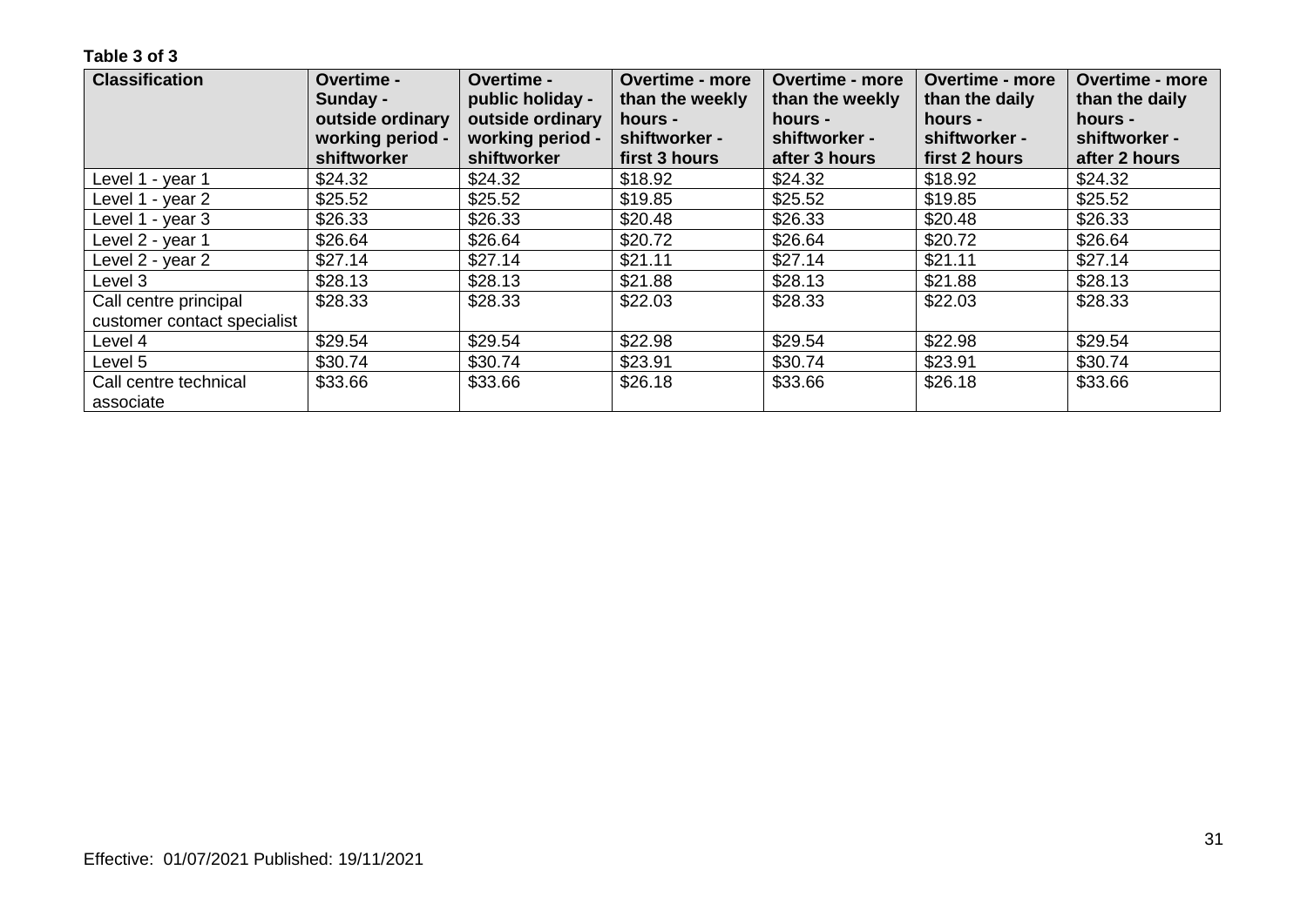## **Junior - Casual - 17 years**

| <b>Classification</b>                                | Hourly pay<br>rate | Saturday -<br>between<br>7am and<br>$12.30pm -$<br>not<br>shiftworker | Sunday -<br>not<br>shiftworker | <b>Public</b><br>holiday -<br>not<br>shiftworker | <b>Overtime -</b><br><b>Monday to</b><br>Saturday -<br>first 2<br>hours - not<br>shiftworker | Overtime -<br><b>Monday to</b><br>Saturday -<br>after 2<br>hours - not<br>shiftworker | Working<br>through a<br>meal break | <b>Afternoon</b><br>shift |
|------------------------------------------------------|--------------------|-----------------------------------------------------------------------|--------------------------------|--------------------------------------------------|----------------------------------------------------------------------------------------------|---------------------------------------------------------------------------------------|------------------------------------|---------------------------|
| Level 1 - year 1                                     | \$16.21            | \$19.46                                                               | \$29.18                        | \$35.67                                          | \$22.70                                                                                      | \$29.18                                                                               | \$29.18                            | \$18.16                   |
| Level 1 - year 2                                     | \$17.01            | \$20.42                                                               | \$30.62                        | \$37.43                                          | \$23.82                                                                                      | \$30.62                                                                               | \$30.62                            | \$19.05                   |
| Level 1 - year 3                                     | \$17.55            | \$21.06                                                               | \$31.59                        | \$38.61                                          | \$24.57                                                                                      | \$31.59                                                                               | \$31.59                            | \$19.66                   |
| Level 2 - year 1                                     | \$17.75            | \$21.30                                                               | \$31.95                        | \$39.05                                          | \$24.85                                                                                      | \$31.95                                                                               | \$31.95                            | \$19.88                   |
| Level 2 - year 2                                     | \$18.09            | \$21.71                                                               | \$32.56                        | \$39.79                                          | \$25.32                                                                                      | \$32.56                                                                               | \$32.56                            | \$20.26                   |
| Level 3                                              | \$18.75            | \$22.50                                                               | \$33.75                        | \$41.25                                          | \$26.25                                                                                      | \$33.75                                                                               | \$33.75                            | \$21.00                   |
| Call centre principal<br>customer contact specialist | \$18.89            | \$22.67                                                               | \$34.00                        | \$41.55                                          | \$26.44                                                                                      | \$34.00                                                                               | \$34.00                            | \$21.15                   |
| Level 4                                              | \$19.69            | \$23.63                                                               | \$35.44                        | \$43.31                                          | \$27.56                                                                                      | \$35.44                                                                               | \$35.44                            | \$22.05                   |
| Level 5                                              | \$20.49            | \$24.59                                                               | \$36.88                        | \$45.07                                          | \$28.68                                                                                      | \$36.88                                                                               | \$36.88                            | \$22.95                   |
| Call centre technical<br>associate                   | \$22.45            | \$26.94                                                               | \$40.41                        | \$49.39                                          | \$31.43                                                                                      | \$40.41                                                                               | \$40.41                            | \$25.14                   |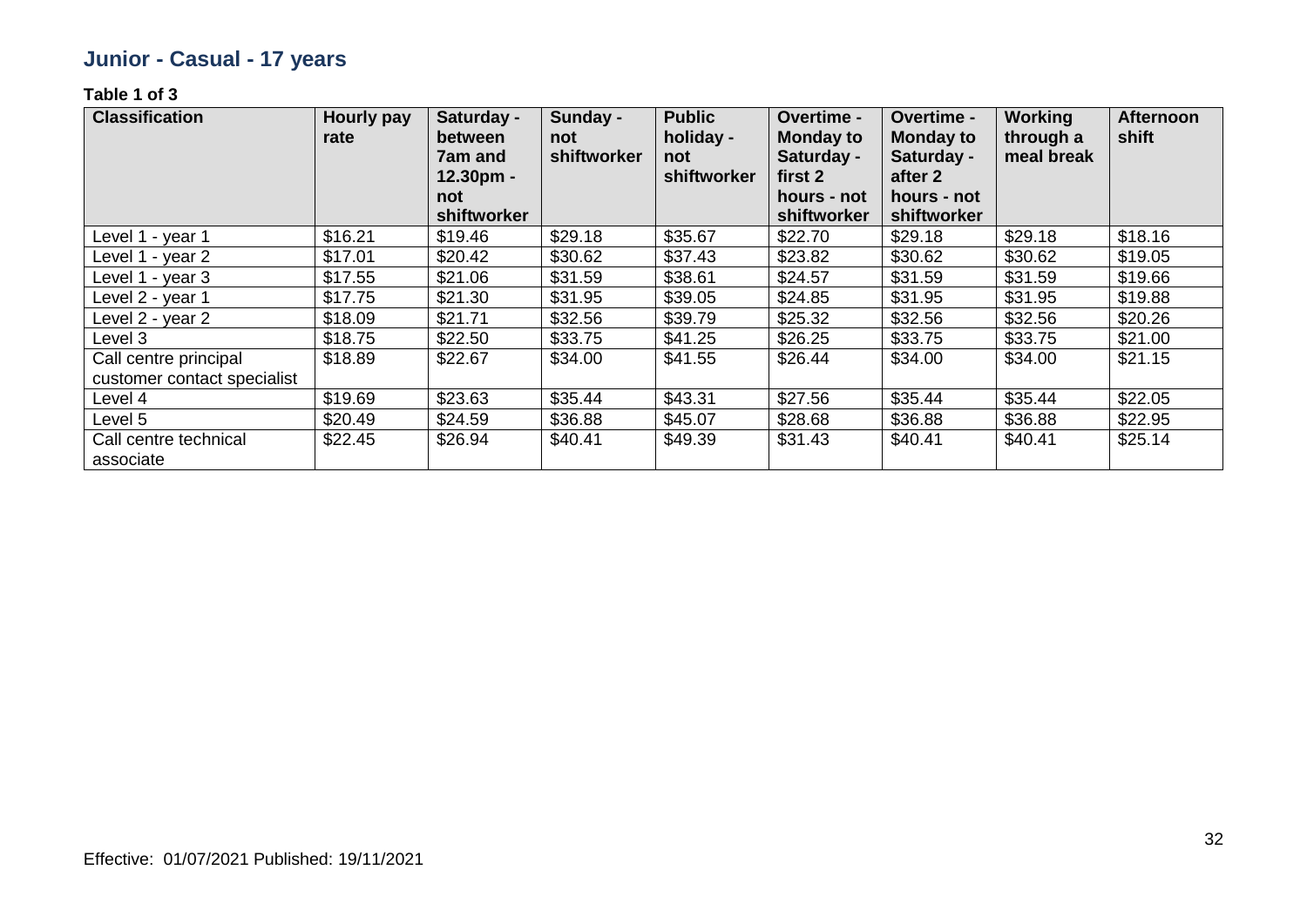| <b>Classification</b>              | <b>Permanent night</b><br>shift | <b>Night shift</b> | Saturday -<br>shiftworker | Sunday -<br>shiftworker | <b>Public holiday -</b><br>shiftworker | Overtime -<br>Saturday -<br>outside ordinary<br>working period -<br>shiftworker |
|------------------------------------|---------------------------------|--------------------|---------------------------|-------------------------|----------------------------------------|---------------------------------------------------------------------------------|
| Level 1 - year 1                   | \$20.10                         | \$18.16            | \$22.70                   | \$22.70                 | \$22.70                                | \$29.18                                                                         |
| Level 1 - year 2                   | \$21.10                         | \$19.05            | \$23.82                   | \$23.82                 | \$23.82                                | \$30.62                                                                         |
| Level 1 - year 3                   | \$21.76                         | \$19.66            | \$24.57                   | \$24.57                 | \$24.57                                | \$31.59                                                                         |
| Level 2 - year 1                   | \$22.01                         | \$19.88            | \$24.85                   | \$24.85                 | \$24.85                                | \$31.95                                                                         |
| Level 2 - year 2                   | \$22.43                         | \$20.26            | \$25.32                   | \$25.32                 | \$25.32                                | \$32.56                                                                         |
| Level 3                            | \$23.25                         | \$21.00            | \$26.25                   | \$26.25                 | \$26.25                                | \$33.75                                                                         |
| Call centre principal              | \$23.42                         | \$21.15            | \$26.44                   | \$26.44                 | \$26.44                                | \$34.00                                                                         |
| customer contact specialist        |                                 |                    |                           |                         |                                        |                                                                                 |
| Level 4                            | \$24.41                         | \$22.05            | \$27.56                   | \$27.56                 | \$27.56                                | \$35.44                                                                         |
| Level 5                            | \$25.40                         | \$22.95            | \$28.68                   | \$28.68                 | \$28.68                                | \$36.88                                                                         |
| Call centre technical<br>associate | \$27.84                         | \$25.14            | \$31.43                   | \$31.43                 | \$31.43                                | \$40.41                                                                         |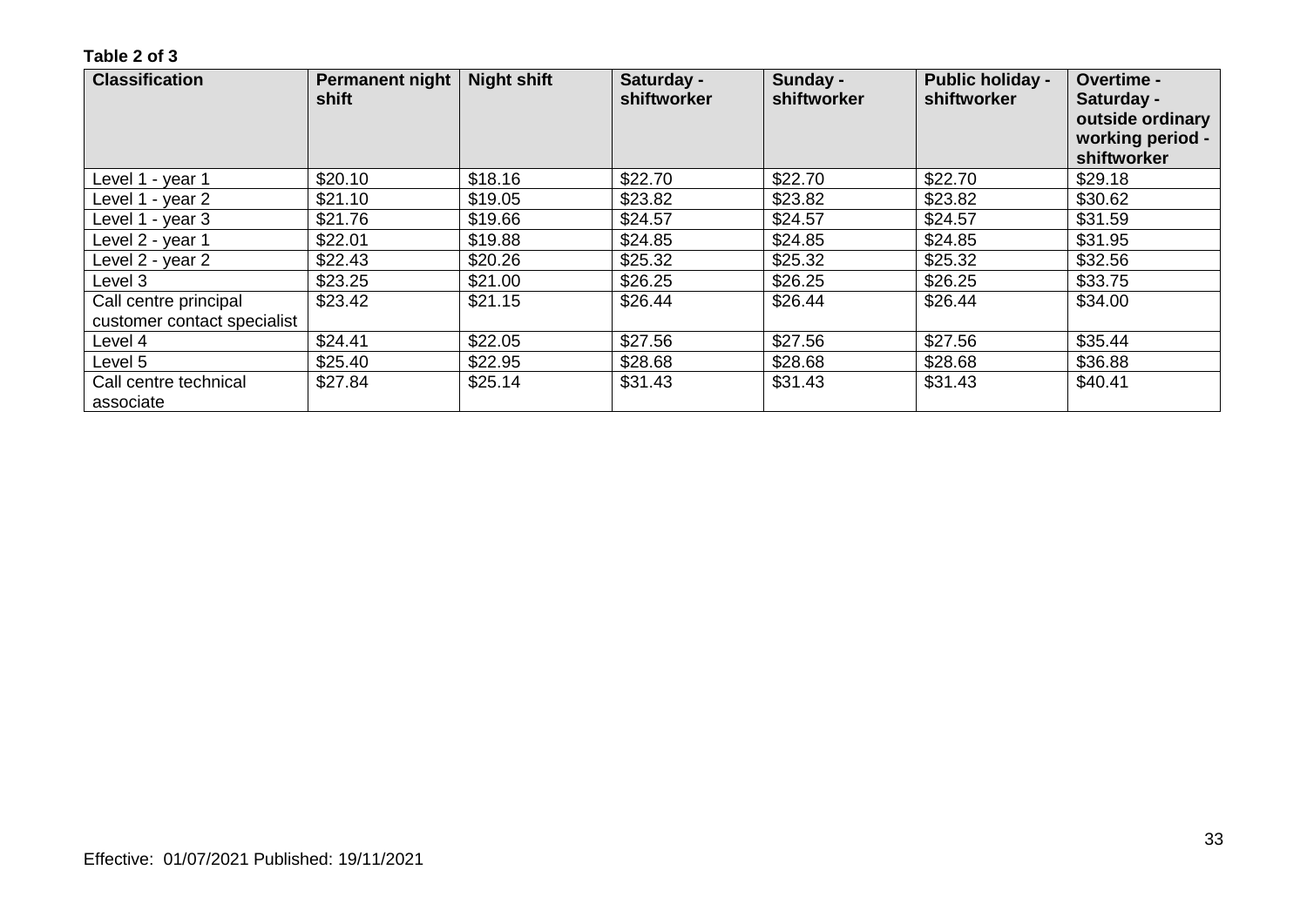| <b>Classification</b>       | Overtime -       | <b>Overtime -</b> | <b>Overtime - more</b> | <b>Overtime - more</b> | <b>Overtime - more</b> | <b>Overtime - more</b> |
|-----------------------------|------------------|-------------------|------------------------|------------------------|------------------------|------------------------|
|                             | Sunday -         | public holiday -  | than the weekly        | than the weekly        | than the daily         | than the daily         |
|                             | outside ordinary | outside ordinary  | hours -                | hours -                | hours -                | hours -                |
|                             | working period - | working period -  | shiftworker -          | shiftworker -          | shiftworker -          | shiftworker -          |
|                             | shiftworker      | shiftworker       | first 3 hours          | after 3 hours          | first 2 hours          | after 2 hours          |
| Level 1 - year 1            | \$29.18          | \$29.18           | \$22.70                | \$29.18                | \$22.70                | \$29.18                |
| Level 1 - year 2            | \$30.62          | \$30.62           | \$23.82                | \$30.62                | \$23.82                | \$30.62                |
| Level 1 - year 3            | \$31.59          | \$31.59           | \$24.57                | \$31.59                | \$24.57                | \$31.59                |
| Level 2 - year 1            | \$31.95          | \$31.95           | \$24.85                | \$31.95                | \$24.85                | \$31.95                |
| Level 2 - year 2            | \$32.56          | \$32.56           | \$25.32                | \$32.56                | \$25.32                | \$32.56                |
| Level 3                     | \$33.75          | \$33.75           | \$26.25                | \$33.75                | \$26.25                | \$33.75                |
| Call centre principal       | \$34.00          | \$34.00           | \$26.44                | \$34.00                | \$26.44                | \$34.00                |
| customer contact specialist |                  |                   |                        |                        |                        |                        |
| Level 4                     | \$35.44          | \$35.44           | \$27.56                | \$35.44                | \$27.56                | \$35.44                |
| Level 5                     | \$36.88          | \$36.88           | \$28.68                | \$36.88                | \$28.68                | \$36.88                |
| Call centre technical       | \$40.41          | \$40.41           | \$31.43                | \$40.41                | \$31.43                | \$40.41                |
| associate                   |                  |                   |                        |                        |                        |                        |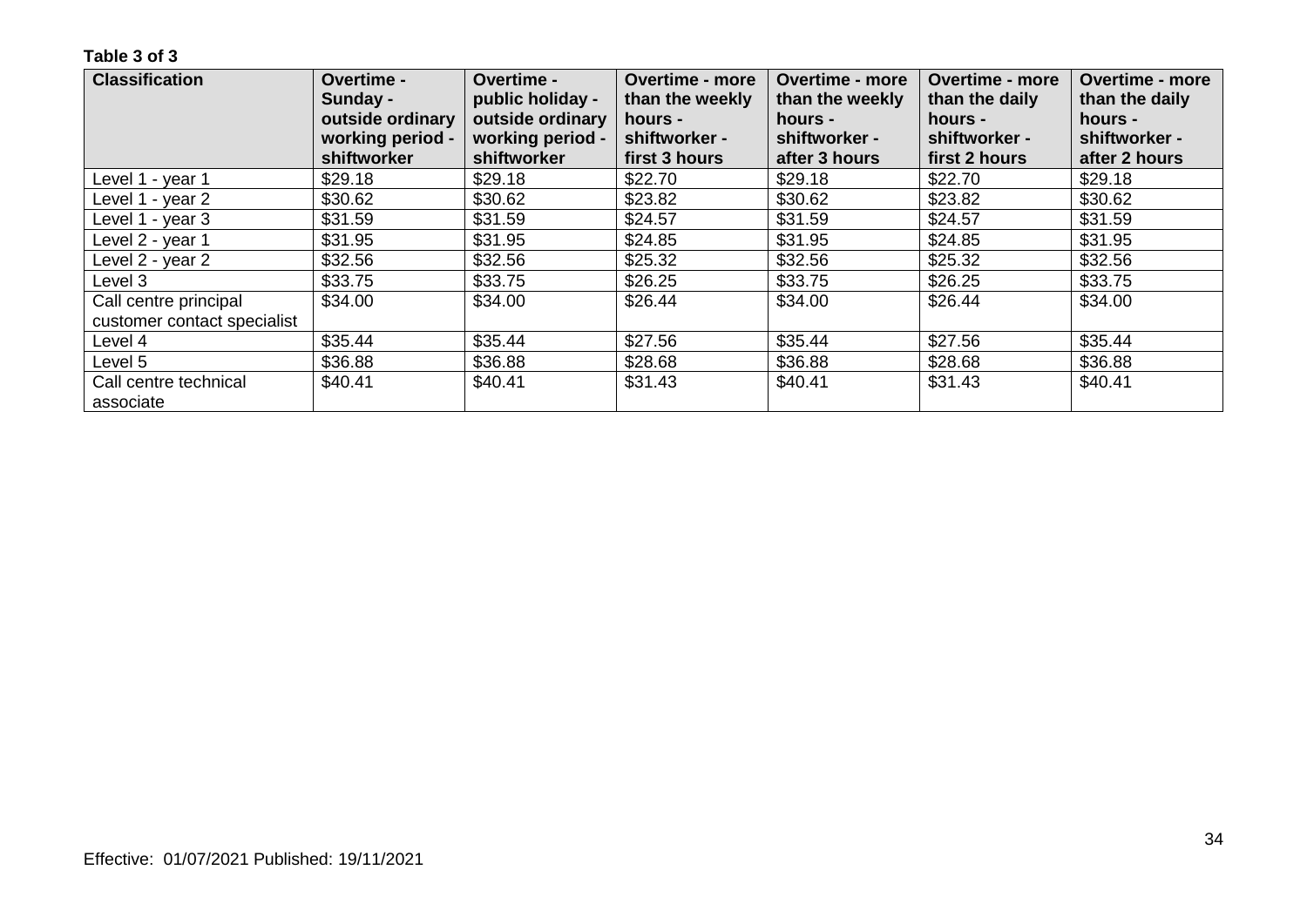## **Junior - Casual - 18 years**

| <b>Classification</b>                                | Hourly pay<br>rate | Saturday -<br>between<br>7am and<br>$12.30pm -$<br>not<br>shiftworker | Sunday -<br>not<br>shiftworker | <b>Public</b><br>holiday -<br>not<br>shiftworker | <b>Overtime -</b><br><b>Monday to</b><br>Saturday -<br>first 2<br>hours - not<br>shiftworker | Overtime -<br><b>Monday to</b><br>Saturday -<br>after 2<br>hours - not<br>shiftworker | Working<br>through a<br>meal break | <b>Afternoon</b><br>shift |
|------------------------------------------------------|--------------------|-----------------------------------------------------------------------|--------------------------------|--------------------------------------------------|----------------------------------------------------------------------------------------------|---------------------------------------------------------------------------------------|------------------------------------|---------------------------|
| Level 1 - year 1                                     | \$18.91            | \$22.70                                                               | \$34.04                        | \$41.61                                          | \$26.48                                                                                      | \$34.04                                                                               | \$34.04                            | \$21.18                   |
| Level 1 - year 2                                     | \$19.85            | \$23.82                                                               | \$35.73                        | \$43.67                                          | \$27.79                                                                                      | \$35.73                                                                               | \$35.73                            | \$22.23                   |
| Level 1 - year 3                                     | \$20.48            | \$24.57                                                               | \$36.86                        | \$45.05                                          | \$28.67                                                                                      | \$36.86                                                                               | \$36.86                            | \$22.93                   |
| Level 2 - year 1                                     | \$20.71            | \$24.86                                                               | \$37.28                        | \$45.57                                          | \$29.00                                                                                      | \$37.28                                                                               | \$37.28                            | \$23.20                   |
| Level 2 - year 2                                     | \$21.10            | \$25.32                                                               | \$37.98                        | \$46.42                                          | \$29.54                                                                                      | \$37.98                                                                               | \$37.98                            | \$23.63                   |
| Level 3                                              | \$21.88            | \$26.25                                                               | \$39.38                        | \$48.13                                          | \$30.63                                                                                      | \$39.38                                                                               | \$39.38                            | \$24.50                   |
| Call centre principal<br>customer contact specialist | \$22.04            | \$26.45                                                               | \$39.67                        | \$48.48                                          | \$30.85                                                                                      | \$39.67                                                                               | \$39.67                            | \$24.68                   |
| Level 4                                              | \$22.98            | \$27.57                                                               | \$41.36                        | \$50.55                                          | \$32.17                                                                                      | \$41.36                                                                               | \$41.36                            | \$25.73                   |
| Level 5                                              | \$23.90            | \$28.68                                                               | \$43.02                        | \$52.58                                          | \$33.46                                                                                      | \$43.02                                                                               | \$43.02                            | \$26.77                   |
| Call centre technical<br>associate                   | \$26.19            | \$31.43                                                               | \$47.14                        | \$57.61                                          | \$36.66                                                                                      | \$47.14                                                                               | \$47.14                            | \$29.33                   |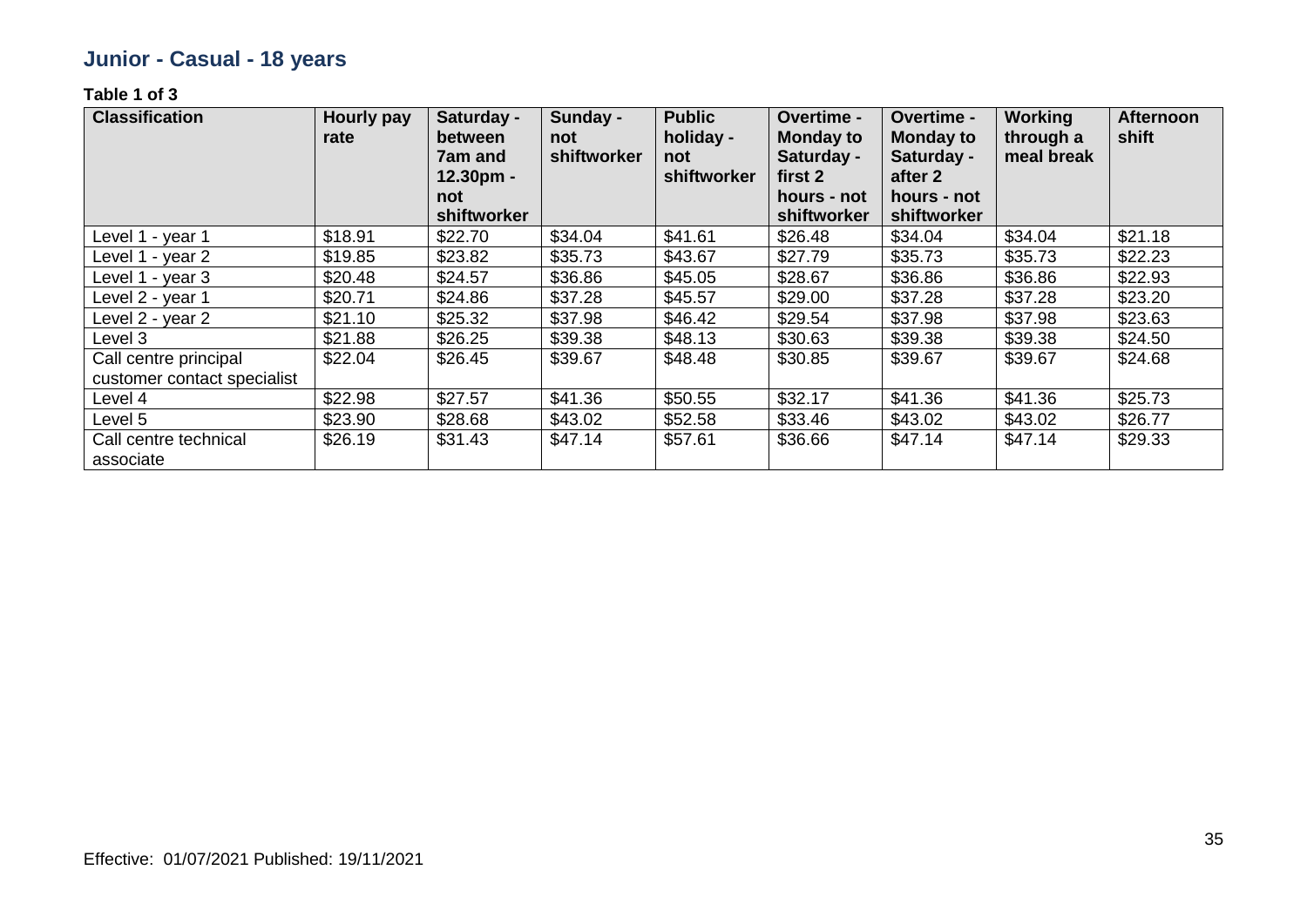| <b>Classification</b>              | Permanent night<br>shift | <b>Night shift</b> | Saturday -<br>shiftworker | Sunday -<br>shiftworker | <b>Public holiday -</b><br>shiftworker | Overtime -<br>Saturday -<br>outside ordinary<br>working period -<br>shiftworker |
|------------------------------------|--------------------------|--------------------|---------------------------|-------------------------|----------------------------------------|---------------------------------------------------------------------------------|
| Level 1 - year 1                   | \$23.45                  | \$21.18            | \$26.48                   | \$26.48                 | \$26.48                                | \$34.04                                                                         |
| Level 1 - year 2                   | \$24.61                  | \$22.23            | \$27.79                   | \$27.79                 | \$27.79                                | \$35.73                                                                         |
| Level 1 - year 3                   | \$25.39                  | \$22.93            | \$28.67                   | \$28.67                 | \$28.67                                | \$36.86                                                                         |
| Level 2 - year 1                   | \$25.68                  | \$23.20            | \$29.00                   | \$29.00                 | \$29.00                                | \$37.28                                                                         |
| Level 2 - year 2                   | \$26.16                  | \$23.63            | \$29.54                   | \$29.54                 | \$29.54                                | \$37.98                                                                         |
| Level 3                            | \$27.13                  | \$24.50            | \$30.63                   | \$30.63                 | \$30.63                                | \$39.38                                                                         |
| Call centre principal              | \$27.33                  | \$24.68            | \$30.85                   | \$30.85                 | \$30.85                                | \$39.67                                                                         |
| customer contact specialist        |                          |                    |                           |                         |                                        |                                                                                 |
| Level 4                            | \$28.49                  | \$25.73            | \$32.17                   | \$32.17                 | \$32.17                                | \$41.36                                                                         |
| Level 5                            | \$29.64                  | \$26.77            | \$33.46                   | \$33.46                 | \$33.46                                | \$43.02                                                                         |
| Call centre technical<br>associate | \$32.47                  | \$29.33            | \$36.66                   | \$36.66                 | \$36.66                                | \$47.14                                                                         |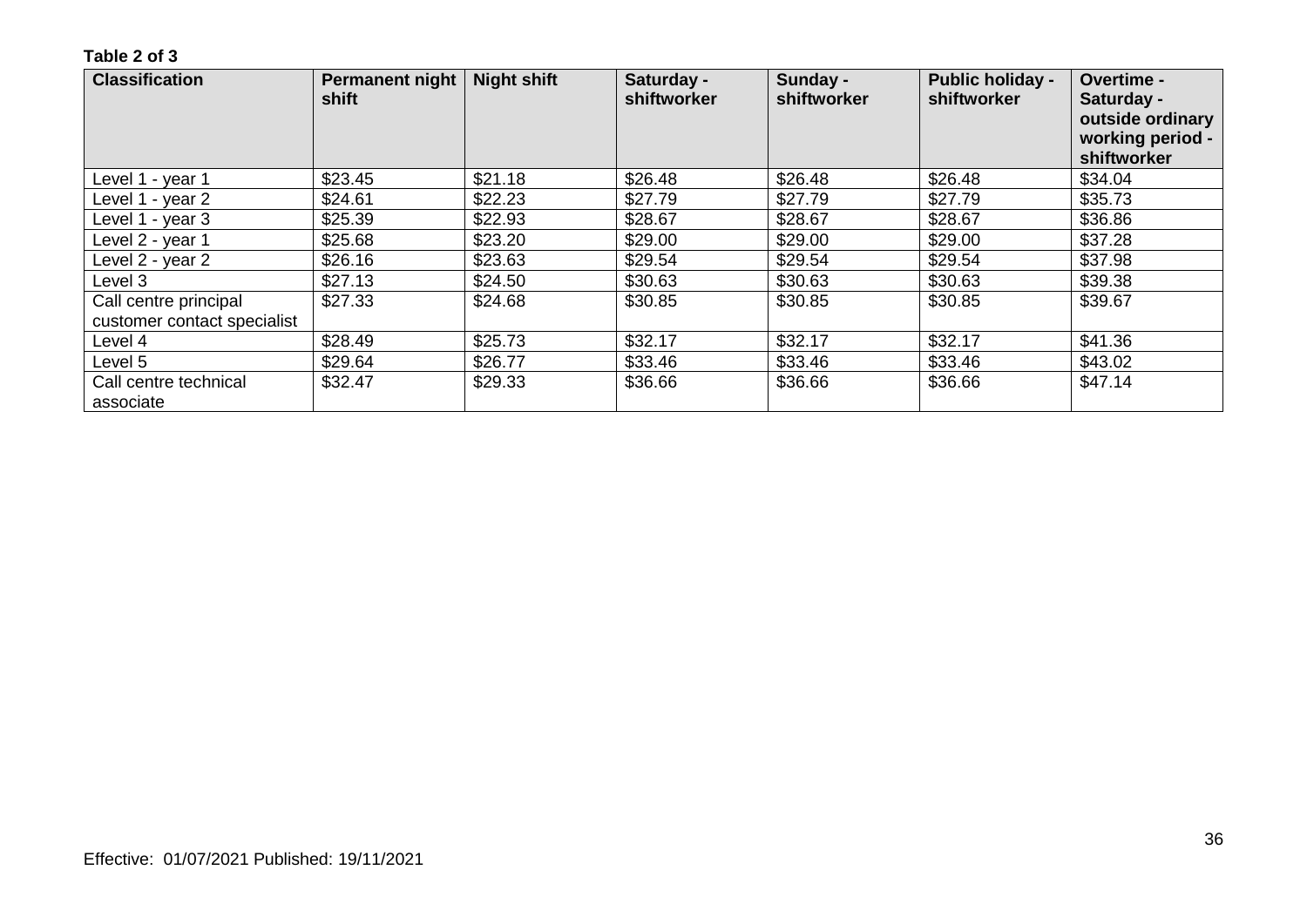| <b>Classification</b>              | Overtime -<br>Sunday -<br>outside ordinary | Overtime -<br>public holiday -<br>outside ordinary | <b>Overtime - more</b><br>than the weekly<br>hours - | <b>Overtime - more</b><br>than the weekly<br>hours - | <b>Overtime - more</b><br>than the daily<br>hours - | <b>Overtime - more</b><br>than the daily<br>hours - |
|------------------------------------|--------------------------------------------|----------------------------------------------------|------------------------------------------------------|------------------------------------------------------|-----------------------------------------------------|-----------------------------------------------------|
|                                    | working period -<br>shiftworker            | working period -<br>shiftworker                    | shiftworker -<br>first 3 hours                       | shiftworker -<br>after 3 hours                       | shiftworker -<br>first 2 hours                      | shiftworker -<br>after 2 hours                      |
| Level 1 - year 1                   | \$34.04                                    | \$34.04                                            | \$26.48                                              | \$34.04                                              | \$26.48                                             | \$34.04                                             |
| Level 1 - year 2                   | \$35.73                                    | \$35.73                                            | \$27.79                                              | \$35.73                                              | \$27.79                                             | \$35.73                                             |
| Level 1 - year 3                   | \$36.86                                    | \$36.86                                            | \$28.67                                              | \$36.86                                              | \$28.67                                             | \$36.86                                             |
| Level 2 - year 1                   | \$37.28                                    | \$37.28                                            | \$29.00                                              | \$37.28                                              | \$29.00                                             | \$37.28                                             |
| Level 2 - year 2                   | \$37.98                                    | \$37.98                                            | \$29.54                                              | \$37.98                                              | \$29.54                                             | \$37.98                                             |
| Level 3                            | \$39.38                                    | \$39.38                                            | \$30.63                                              | \$39.38                                              | \$30.63                                             | \$39.38                                             |
| Call centre principal              | \$39.67                                    | \$39.67                                            | \$30.85                                              | \$39.67                                              | \$30.85                                             | \$39.67                                             |
| customer contact specialist        |                                            |                                                    |                                                      |                                                      |                                                     |                                                     |
| Level 4                            | \$41.36                                    | \$41.36                                            | \$32.17                                              | \$41.36                                              | \$32.17                                             | \$41.36                                             |
| Level 5                            | \$43.02                                    | \$43.02                                            | \$33.46                                              | \$43.02                                              | \$33.46                                             | \$43.02                                             |
| Call centre technical<br>associate | \$47.14                                    | \$47.14                                            | \$36.66                                              | \$47.14                                              | \$36.66                                             | \$47.14                                             |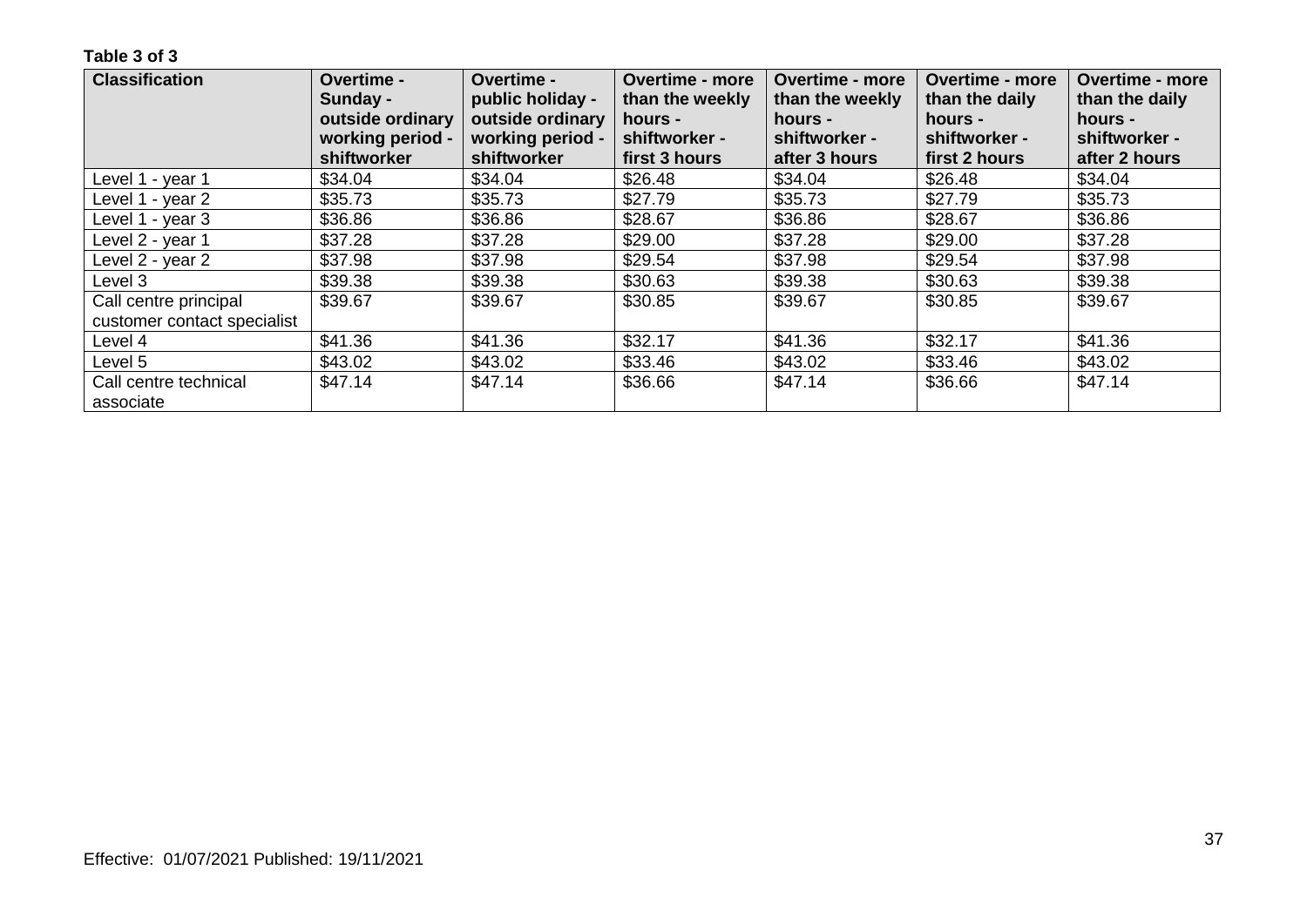## **Junior - Casual - 19 years**

| <b>Classification</b>                                | Hourly pay<br>rate | Saturday -<br>between<br>7am and<br>$12.30pm -$<br>not<br>shiftworker | Sunday -<br>not<br>shiftworker | <b>Public</b><br>holiday -<br>not<br>shiftworker | <b>Overtime -</b><br><b>Monday to</b><br>Saturday -<br>first 2<br>hours - not<br>shiftworker | Overtime -<br><b>Monday to</b><br>Saturday -<br>after 2<br>hours - not<br>shiftworker | Working<br>through a<br>meal break | <b>Afternoon</b><br>shift |
|------------------------------------------------------|--------------------|-----------------------------------------------------------------------|--------------------------------|--------------------------------------------------|----------------------------------------------------------------------------------------------|---------------------------------------------------------------------------------------|------------------------------------|---------------------------|
| Level 1 - year 1                                     | \$21.61            | \$25.94                                                               | \$38.90                        | \$47.55                                          | \$30.26                                                                                      | \$38.90                                                                               | \$38.90                            | \$24.21                   |
| Level 1 - year 2                                     | \$22.69            | \$27.23                                                               | \$40.84                        | \$49.91                                          | \$31.76                                                                                      | \$40.84                                                                               | \$40.84                            | \$25.41                   |
| Level 1 - year 3                                     | \$23.40            | \$28.08                                                               | \$42.12                        | \$51.48                                          | \$32.76                                                                                      | \$42.12                                                                               | \$42.12                            | \$26.21                   |
| Level 2 - year 1                                     | \$23.68            | \$28.41                                                               | \$42.62                        | \$52.09                                          | \$33.15                                                                                      | \$42.62                                                                               | \$42.62                            | \$26.52                   |
| Level 2 - year 2                                     | \$24.11            | \$28.94                                                               | \$43.40                        | \$53.05                                          | \$33.76                                                                                      | \$43.40                                                                               | \$43.40                            | \$27.01                   |
| Level 3                                              | \$25.00            | \$30.00                                                               | \$45.00                        | \$55.00                                          | \$35.00                                                                                      | \$45.00                                                                               | \$45.00                            | \$28.00                   |
| Call centre principal<br>customer contact specialist | \$25.18            | \$30.21                                                               | \$45.32                        | \$55.39                                          | \$35.25                                                                                      | \$45.32                                                                               | \$45.32                            | \$28.20                   |
| Level 4                                              | \$26.25            | \$31.50                                                               | \$47.25                        | \$57.75                                          | \$36.75                                                                                      | \$47.25                                                                               | \$47.25                            | \$29.40                   |
| Level 5                                              | \$27.33            | \$32.79                                                               | \$49.19                        | \$60.12                                          | \$38.26                                                                                      | \$49.19                                                                               | \$49.19                            | \$30.60                   |
| Call centre technical<br>associate                   | \$29.93            | \$35.91                                                               | \$53.87                        | \$65.84                                          | \$41.90                                                                                      | \$53.87                                                                               | \$53.87                            | \$33.52                   |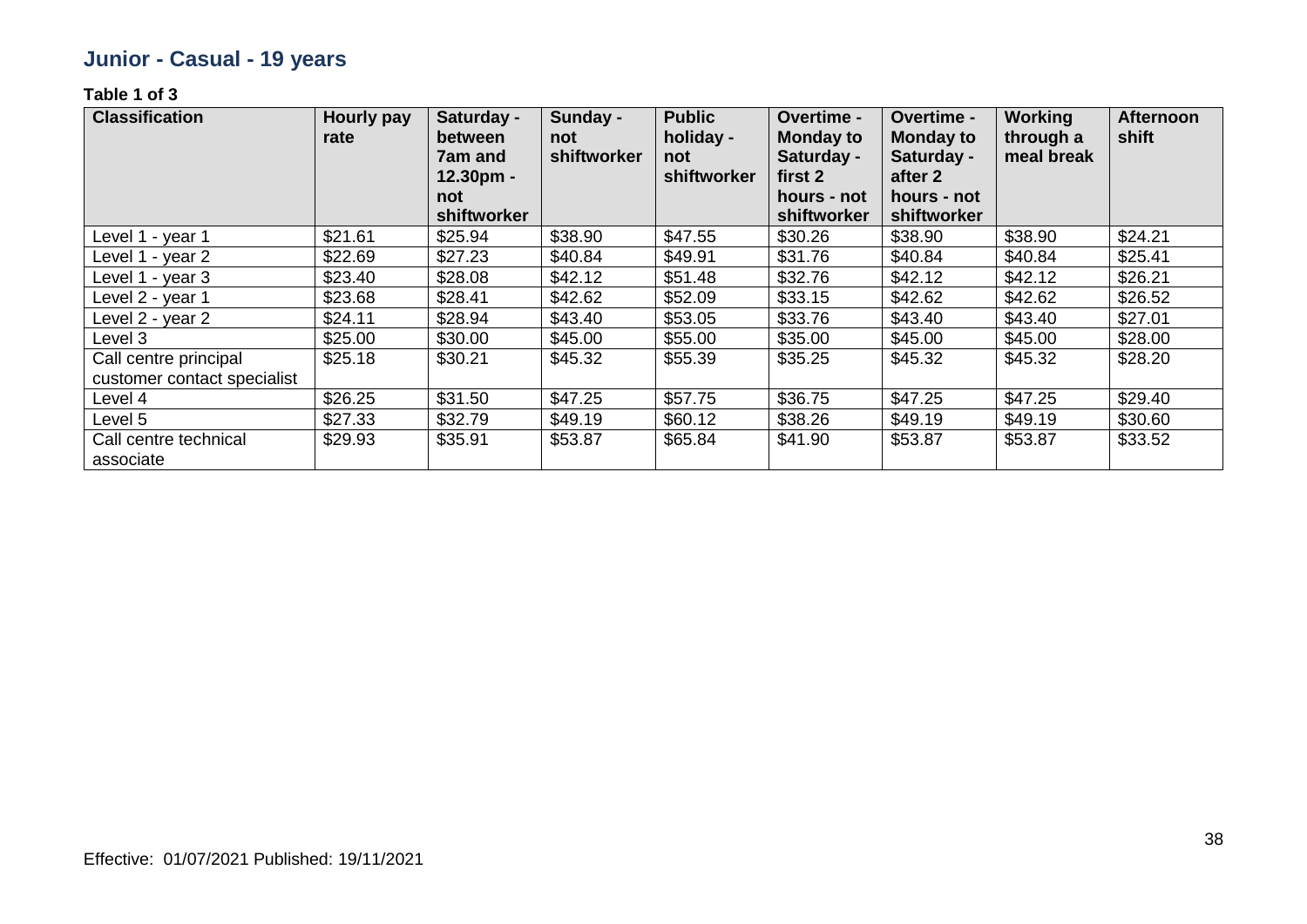| <b>Classification</b>              | <b>Permanent night</b><br>shift | <b>Night shift</b> | Saturday -<br>shiftworker | Sunday -<br>shiftworker | <b>Public holiday -</b><br>shiftworker | Overtime -<br>Saturday -<br>outside ordinary<br>working period -<br>shiftworker |
|------------------------------------|---------------------------------|--------------------|---------------------------|-------------------------|----------------------------------------|---------------------------------------------------------------------------------|
| Level 1 - year 1                   | \$26.80                         | \$24.21            | \$30.26                   | \$30.26                 | \$30.26                                | \$38.90                                                                         |
| Level 1 - year 2                   | \$28.13                         | \$25.41            | \$31.76                   | \$31.76                 | \$31.76                                | \$40.84                                                                         |
| Level 1 - year 3                   | \$29.02                         | \$26.21            | \$32.76                   | \$32.76                 | \$32.76                                | \$42.12                                                                         |
| Level 2 - year 1                   | \$29.36                         | \$26.52            | \$33.15                   | \$33.15                 | \$33.15                                | \$42.62                                                                         |
| Level 2 - year 2                   | \$29.90                         | \$27.01            | \$33.76                   | \$33.76                 | \$33.76                                | \$43.40                                                                         |
| Level 3                            | \$31.00                         | \$28.00            | \$35.00                   | \$35.00                 | \$35.00                                | \$45.00                                                                         |
| Call centre principal              | \$31.22                         | \$28.20            | \$35.25                   | \$35.25                 | \$35.25                                | \$45.32                                                                         |
| customer contact specialist        |                                 |                    |                           |                         |                                        |                                                                                 |
| Level 4                            | \$32.55                         | \$29.40            | \$36.75                   | \$36.75                 | \$36.75                                | \$47.25                                                                         |
| Level 5                            | \$33.88                         | \$30.60            | \$38.26                   | \$38.26                 | \$38.26                                | \$49.19                                                                         |
| Call centre technical<br>associate | \$37.11                         | \$33.52            | \$41.90                   | \$41.90                 | \$41.90                                | \$53.87                                                                         |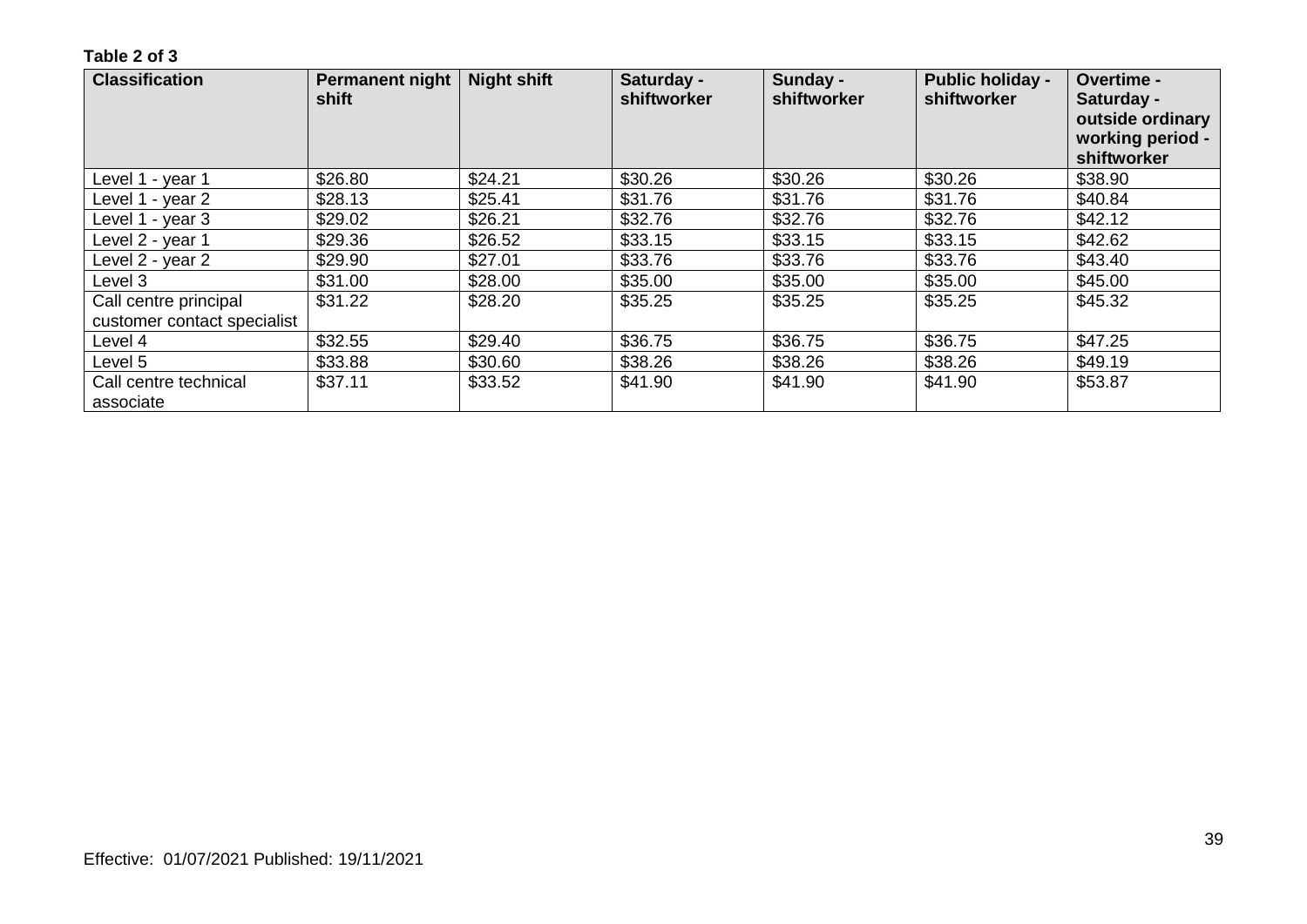| <b>Classification</b>       | Overtime -       | Overtime -       | <b>Overtime - more</b> | <b>Overtime - more</b> | <b>Overtime - more</b> | <b>Overtime - more</b> |
|-----------------------------|------------------|------------------|------------------------|------------------------|------------------------|------------------------|
|                             | Sunday -         | public holiday - | than the weekly        | than the weekly        | than the daily         | than the daily         |
|                             | outside ordinary | outside ordinary | hours -                | hours -                | hours -                | hours -                |
|                             | working period - | working period - | shiftworker -          | shiftworker -          | shiftworker -          | shiftworker -          |
|                             | shiftworker      | shiftworker      | first 3 hours          | after 3 hours          | first 2 hours          | after 2 hours          |
| Level 1 - year 1            | \$38.90          | \$38.90          | \$30.26                | \$38.90                | \$30.26                | \$38.90                |
| Level 1 - year 2            | \$40.84          | \$40.84          | \$31.76                | \$40.84                | \$31.76                | \$40.84                |
| Level 1 - year 3            | \$42.12          | \$42.12          | \$32.76                | \$42.12                | \$32.76                | \$42.12                |
| Level 2 - year 1            | \$42.62          | \$42.62          | \$33.15                | \$42.62                | \$33.15                | \$42.62                |
| Level 2 - year 2            | \$43.40          | \$43.40          | \$33.76                | \$43.40                | \$33.76                | \$43.40                |
| Level 3                     | \$45.00          | \$45.00          | \$35.00                | \$45.00                | \$35.00                | \$45.00                |
| Call centre principal       | \$45.32          | \$45.32          | \$35.25                | \$45.32                | \$35.25                | \$45.32                |
| customer contact specialist |                  |                  |                        |                        |                        |                        |
| Level 4                     | \$47.25          | \$47.25          | \$36.75                | \$47.25                | \$36.75                | \$47.25                |
| Level 5                     | \$49.19          | \$49.19          | \$38.26                | \$49.19                | \$38.26                | \$49.19                |
| Call centre technical       | \$53.87          | \$53.87          | \$41.90                | \$53.87                | \$41.90                | \$53.87                |
| associate                   |                  |                  |                        |                        |                        |                        |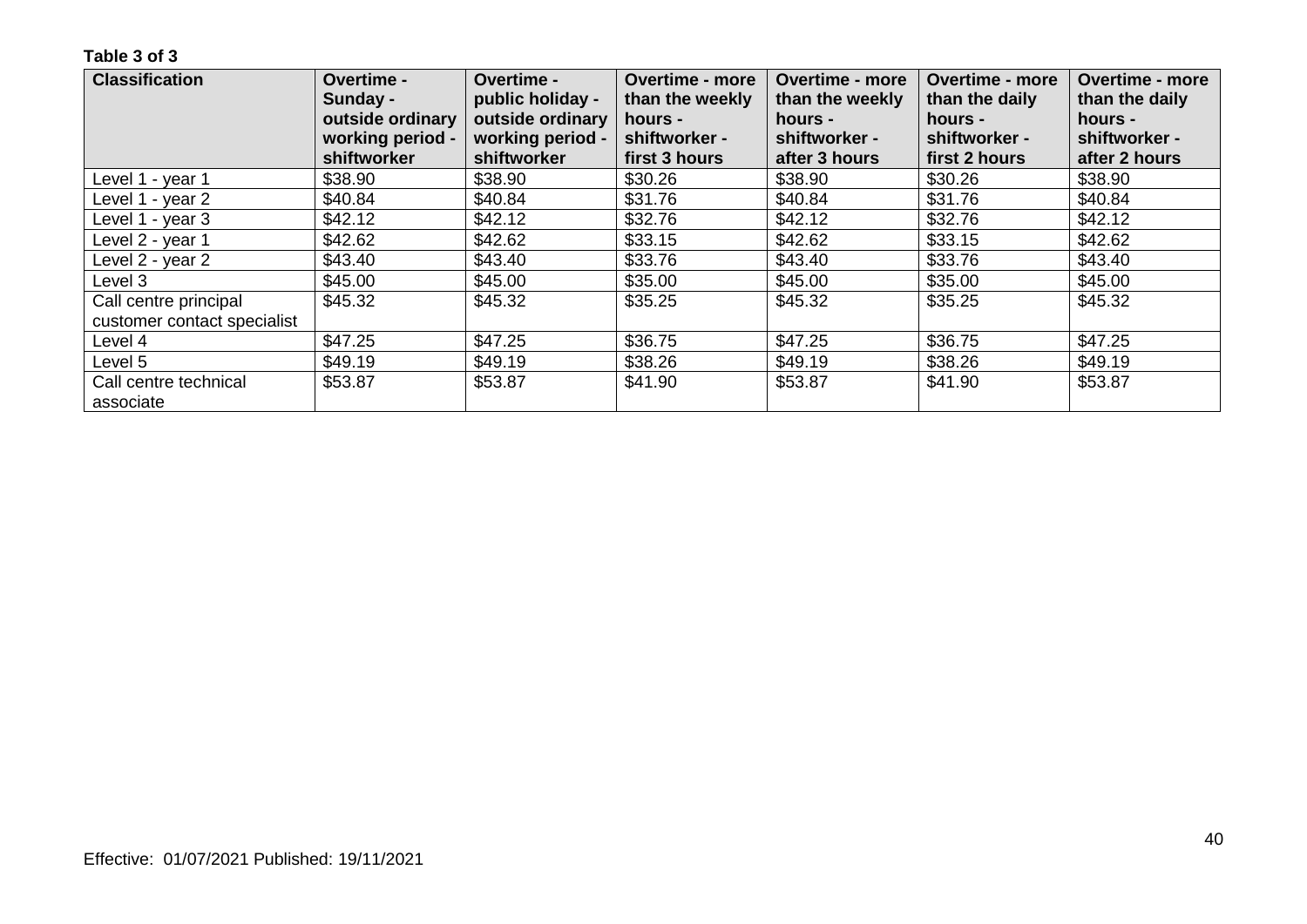## **Junior - Casual - 20 years**

| <b>Classification</b>                                | Hourly pay<br>rate | Saturday -<br>between<br><b>7am and</b><br>$12.30pm$ -<br>not<br>shiftworker | Sunday -<br>not<br>shiftworker | <b>Public</b><br>holiday -<br>not<br>shiftworker | <b>Overtime -</b><br><b>Monday to</b><br>Saturday -<br>first 2<br>hours - not<br>shiftworker | Overtime -<br><b>Monday to</b><br>Saturday -<br>after 2<br>hours - not<br>shiftworker | <b>Working</b><br>through a<br>meal break | <b>Afternoon</b><br>shift |
|------------------------------------------------------|--------------------|------------------------------------------------------------------------------|--------------------------------|--------------------------------------------------|----------------------------------------------------------------------------------------------|---------------------------------------------------------------------------------------|-------------------------------------------|---------------------------|
| Level 1 - year 1                                     | \$24.31            | \$29.18                                                                      | \$43.76                        | \$53.49                                          | \$34.04                                                                                      | \$43.76                                                                               | \$43.76                                   | \$27.23                   |
| Level 1 - year 2                                     | \$25.53            | \$30.63                                                                      | \$45.95                        | \$56.16                                          | \$35.74                                                                                      | \$45.95                                                                               | \$45.95                                   | \$28.59                   |
| Level 1 - year 3                                     | \$26.33            | \$31.59                                                                      | \$47.39                        | \$57.92                                          | \$36.86                                                                                      | \$47.39                                                                               | \$47.39                                   | \$29.48                   |
| Level 2 - year 1                                     | \$26.63            | \$31.95                                                                      | \$47.93                        | \$58.58                                          | \$37.28                                                                                      | \$47.93                                                                               | \$47.93                                   | \$29.82                   |
| Level 2 - year 2                                     | \$27.13            | \$32.55                                                                      | \$48.83                        | \$59.68                                          | \$37.98                                                                                      | \$48.83                                                                               | \$48.83                                   | \$30.38                   |
| Level 3                                              | \$28.13            | \$33.75                                                                      | \$50.63                        | \$61.88                                          | \$39.38                                                                                      | \$50.63                                                                               | \$50.63                                   | \$31.50                   |
| Call centre principal<br>customer contact specialist | \$28.33            | \$33.99                                                                      | \$50.99                        | \$62.32                                          | \$39.66                                                                                      | \$50.99                                                                               | \$50.99                                   | \$31.72                   |
| Level 4                                              | \$29.54            | \$35.45                                                                      | \$53.17                        | \$64.98                                          | \$41.35                                                                                      | \$53.17                                                                               | \$53.17                                   | \$33.08                   |
| Level 5                                              | \$30.74            | \$36.89                                                                      | \$55.33                        | \$67.62                                          | \$43.03                                                                                      | \$55.33                                                                               | \$55.33                                   | \$34.43                   |
| Call centre technical<br>associate                   | \$33.68            | \$40.41                                                                      | \$60.62                        | \$74.09                                          | \$47.15                                                                                      | \$60.62                                                                               | \$60.62                                   | \$37.72                   |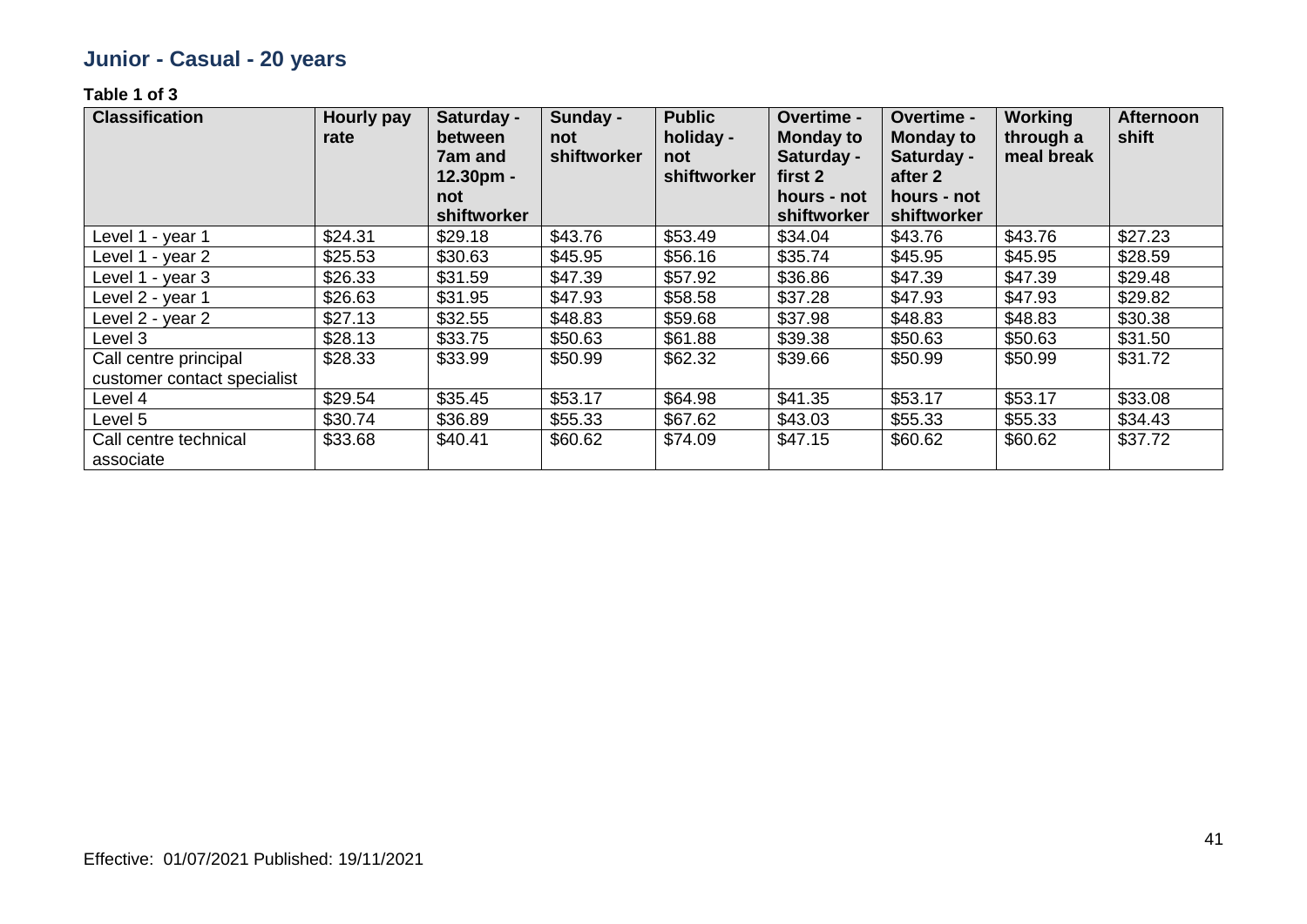| <b>Classification</b>              | <b>Permanent night</b><br>shift | <b>Night shift</b> | Saturday -<br>shiftworker | Sunday -<br>shiftworker | <b>Public holiday -</b><br>shiftworker | Overtime -<br>Saturday -<br>outside ordinary<br>working period -<br>shiftworker |
|------------------------------------|---------------------------------|--------------------|---------------------------|-------------------------|----------------------------------------|---------------------------------------------------------------------------------|
| Level 1 - year 1                   | \$30.15                         | \$27.23            | \$34.04                   | \$34.04                 | \$34.04                                | \$43.76                                                                         |
| Level 1 - year 2                   | \$31.65                         | \$28.59            | \$35.74                   | \$35.74                 | \$35.74                                | \$45.95                                                                         |
| Level 1 - year 3                   | \$32.64                         | \$29.48            | \$36.86                   | \$36.86                 | \$36.86                                | \$47.39                                                                         |
| Level 2 - year 1                   | \$33.02                         | \$29.82            | \$37.28                   | \$37.28                 | \$37.28                                | \$47.93                                                                         |
| Level 2 - year 2                   | \$33.64                         | \$30.38            | \$37.98                   | \$37.98                 | \$37.98                                | \$48.83                                                                         |
| Level 3                            | \$34.88                         | \$31.50            | \$39.38                   | \$39.38                 | \$39.38                                | \$50.63                                                                         |
| Call centre principal              | \$35.12                         | \$31.72            | \$39.66                   | \$39.66                 | \$39.66                                | \$50.99                                                                         |
| customer contact specialist        |                                 |                    |                           |                         |                                        |                                                                                 |
| Level 4                            | \$36.63                         | \$33.08            | \$41.35                   | \$41.35                 | \$41.35                                | \$53.17                                                                         |
| Level 5                            | \$38.11                         | \$34.43            | \$43.03                   | \$43.03                 | \$43.03                                | \$55.33                                                                         |
| Call centre technical<br>associate | \$41.76                         | \$37.72            | \$47.15                   | \$47.15                 | \$47.15                                | \$60.62                                                                         |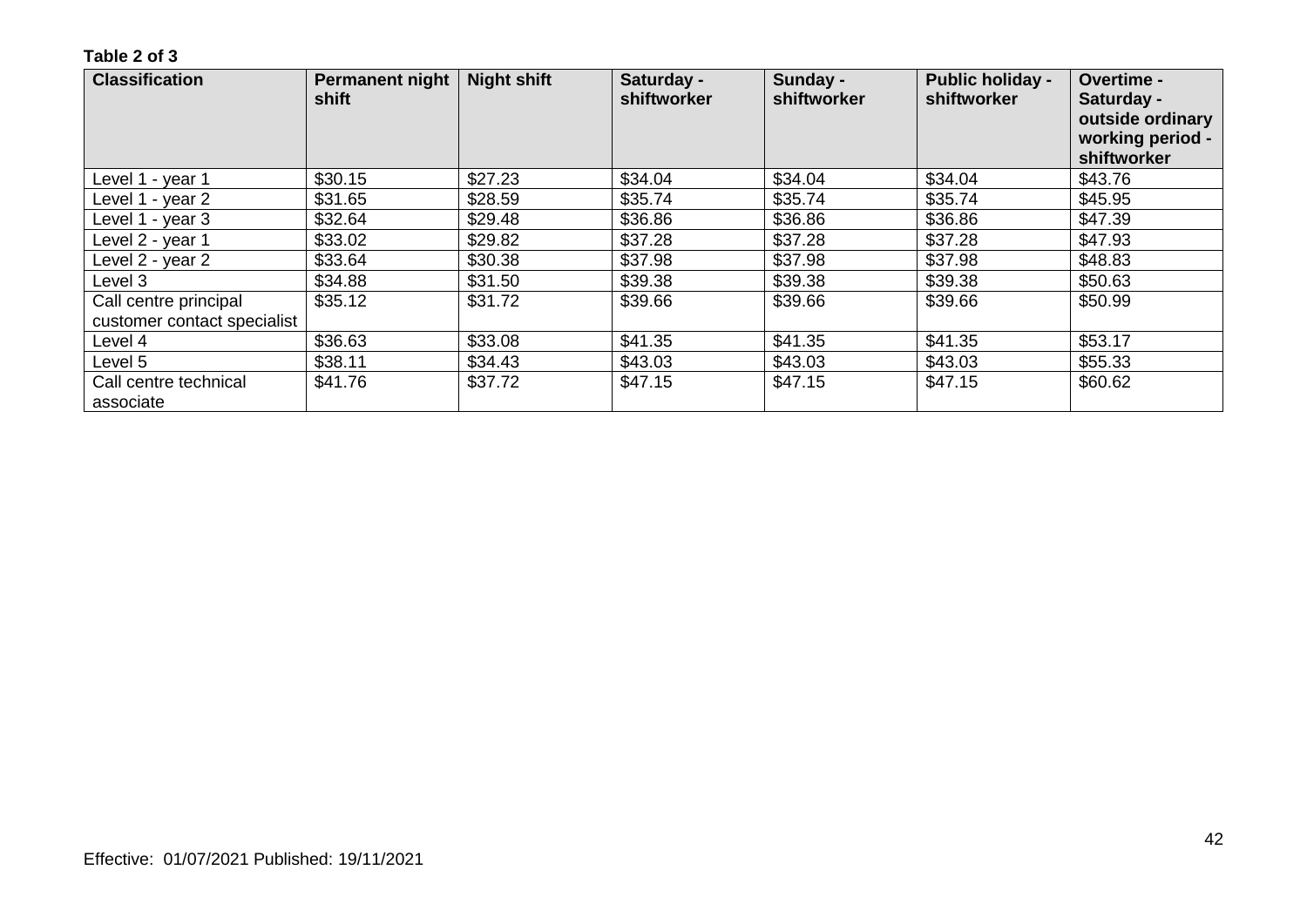| <b>Classification</b>       | Overtime -       | <b>Overtime -</b> | <b>Overtime - more</b> | <b>Overtime - more</b> | <b>Overtime - more</b> | <b>Overtime - more</b> |
|-----------------------------|------------------|-------------------|------------------------|------------------------|------------------------|------------------------|
|                             | Sunday -         | public holiday -  | than the weekly        | than the weekly        | than the daily         | than the daily         |
|                             | outside ordinary | outside ordinary  | hours -                | hours -                | hours -                | hours -                |
|                             | working period - | working period -  | shiftworker -          | shiftworker -          | shiftworker -          | shiftworker -          |
|                             | shiftworker      | shiftworker       | first 3 hours          | after 3 hours          | first 2 hours          | after 2 hours          |
| Level 1 - year 1            | \$43.76          | \$43.76           | \$34.04                | \$43.76                | \$34.04                | \$43.76                |
| Level 1 - year 2            | \$45.95          | \$45.95           | \$35.74                | \$45.95                | \$35.74                | \$45.95                |
| Level 1 - year 3            | \$47.39          | \$47.39           | \$36.86                | \$47.39                | \$36.86                | \$47.39                |
| Level 2 - year 1            | \$47.93          | \$47.93           | \$37.28                | \$47.93                | \$37.28                | \$47.93                |
| Level 2 - year 2            | \$48.83          | \$48.83           | \$37.98                | \$48.83                | \$37.98                | \$48.83                |
| Level 3                     | \$50.63          | \$50.63           | \$39.38                | \$50.63                | \$39.38                | \$50.63                |
| Call centre principal       | \$50.99          | \$50.99           | \$39.66                | \$50.99                | \$39.66                | \$50.99                |
| customer contact specialist |                  |                   |                        |                        |                        |                        |
| Level 4                     | \$53.17          | \$53.17           | \$41.35                | \$53.17                | \$41.35                | \$53.17                |
| Level 5                     | \$55.33          | \$55.33           | \$43.03                | \$55.33                | \$43.03                | \$55.33                |
| Call centre technical       | \$60.62          | \$60.62           | \$47.15                | \$60.62                | \$47.15                | \$60.62                |
| associate                   |                  |                   |                        |                        |                        |                        |